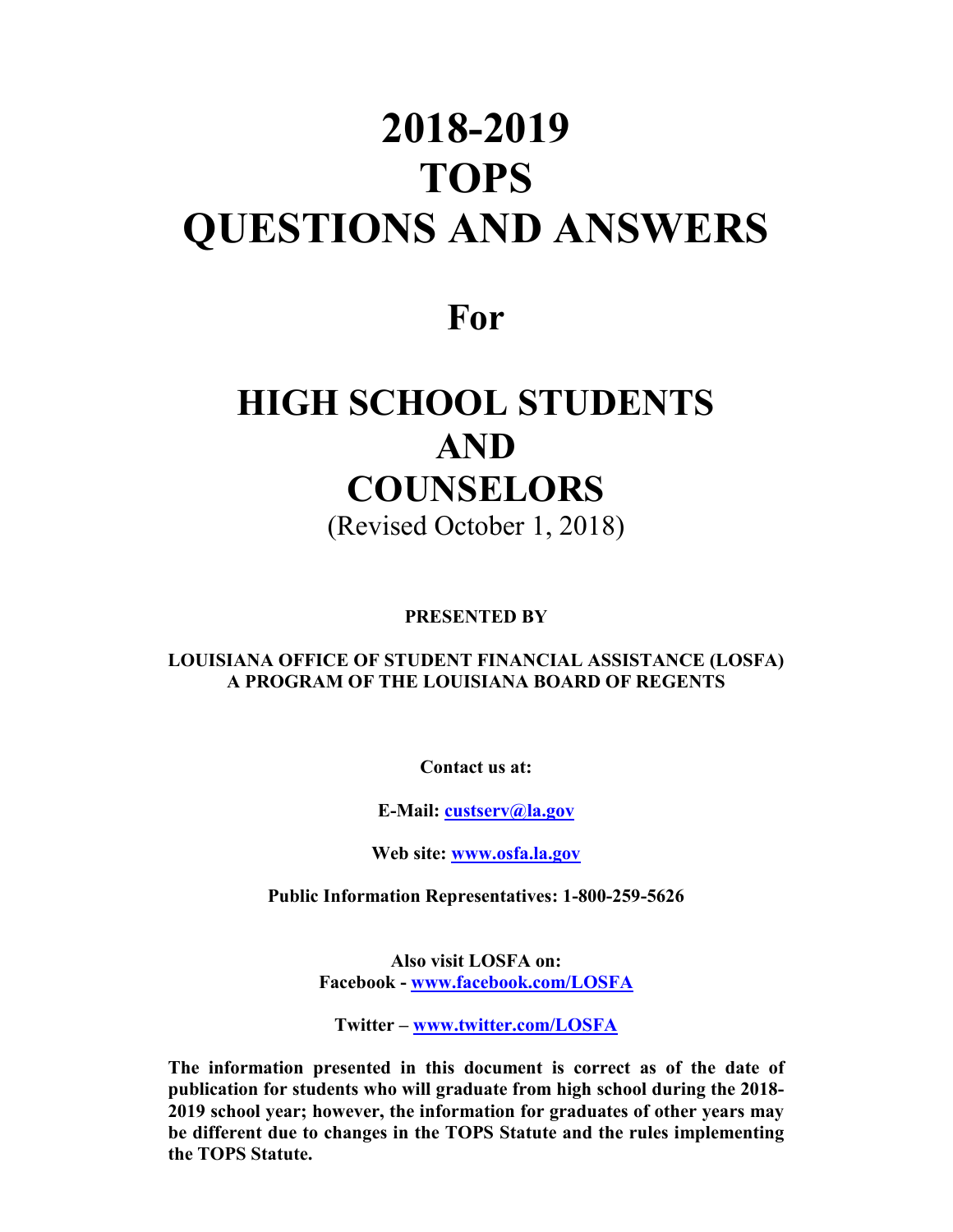# TOPS QUESTIONS AND ANSWERS

## **TABLE OF CONTENTS**

| ection |
|--------|
|        |

| 2018 TOPS CORE CURRICULUMFOR HIGH SCHOOL GRADUATES 2018 and LATER  ii                        |  |
|----------------------------------------------------------------------------------------------|--|
|                                                                                              |  |
| TOPS TOP 10 TO DO LIST: TO ENSURE TIMELY PROCESSING OF YOUR ELIGIBILITY FOR A TOPS           |  |
|                                                                                              |  |
| Create a LOSFA Student Hub Account and Follow Your Progress Towards Earning a TOPS Award vii |  |
|                                                                                              |  |
|                                                                                              |  |
|                                                                                              |  |
|                                                                                              |  |
|                                                                                              |  |
|                                                                                              |  |
|                                                                                              |  |
|                                                                                              |  |
|                                                                                              |  |
|                                                                                              |  |
|                                                                                              |  |
|                                                                                              |  |
|                                                                                              |  |
|                                                                                              |  |
|                                                                                              |  |
|                                                                                              |  |
|                                                                                              |  |
|                                                                                              |  |
|                                                                                              |  |
|                                                                                              |  |
|                                                                                              |  |
|                                                                                              |  |
| OUT-OF-COUNTRY HIGH SCHOOL GRADUATES AND HOME STUDY PROGRAMS 41                              |  |
|                                                                                              |  |
|                                                                                              |  |
|                                                                                              |  |
|                                                                                              |  |
|                                                                                              |  |
|                                                                                              |  |
|                                                                                              |  |
|                                                                                              |  |
|                                                                                              |  |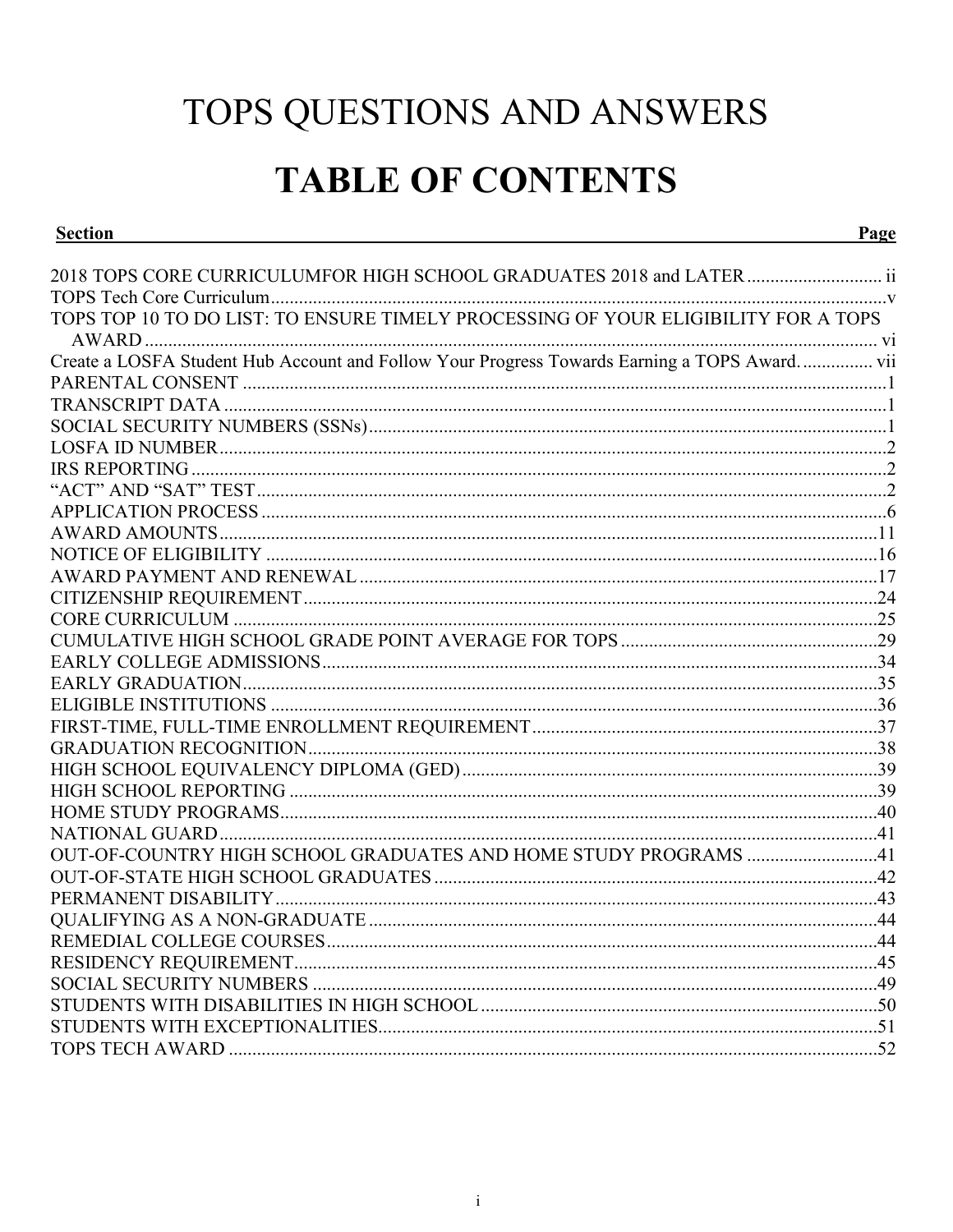#### <span id="page-2-0"></span>**2018 TOPS CORE CURRICULUMFOR HIGH SCHOOL GRADUATES 2018 and LATER For the TOPS Opportunity, Performance and Honors Awards As of October 1, 2018**

| <b>Units</b>                    | Courses*                                                                                                                                                                                                                                                                                                                                                                                                                               |
|---------------------------------|----------------------------------------------------------------------------------------------------------------------------------------------------------------------------------------------------------------------------------------------------------------------------------------------------------------------------------------------------------------------------------------------------------------------------------------|
| $ENGLISH = 4 Units$             |                                                                                                                                                                                                                                                                                                                                                                                                                                        |
| 1 Unit                          | English I                                                                                                                                                                                                                                                                                                                                                                                                                              |
| 1 Unit                          | English II                                                                                                                                                                                                                                                                                                                                                                                                                             |
| 1 Unit from the following:      | English III, AP English Language Arts and Composition, or IB English<br>III (Language A or Literature and Performance)                                                                                                                                                                                                                                                                                                                 |
| 1 Unit from the following:      | English IV, AP English Literature and Composition, or IB English IV<br>(Language A or Literature and Performance)                                                                                                                                                                                                                                                                                                                      |
| $MATH = 4 Units$                |                                                                                                                                                                                                                                                                                                                                                                                                                                        |
| 1 Unit                          | Algebra I                                                                                                                                                                                                                                                                                                                                                                                                                              |
| 1 Unit                          | Geometry                                                                                                                                                                                                                                                                                                                                                                                                                               |
| 1 Unit                          | Algebra II                                                                                                                                                                                                                                                                                                                                                                                                                             |
| 1 Unit from the following:      | Algebra III; Advanced Math - Functions and Statistics, Advanced Math -<br>Pre-Calculus, Pre-Calculus, or IB Math Methods I (Mathematical<br>Studies SL); Calculus, AP Calculus AB, or IB Math Methods II<br>(Mathematics SL); AP Calculus BC; Probability and Statistics or AP<br>Statistics; IB Further Mathematics HL; IB Mathematics HL                                                                                             |
| $SCIENCE = 4 Units$             |                                                                                                                                                                                                                                                                                                                                                                                                                                        |
| 1 Unit                          | <b>Biology</b> I                                                                                                                                                                                                                                                                                                                                                                                                                       |
| 1 Unit                          | Chemistry I                                                                                                                                                                                                                                                                                                                                                                                                                            |
| 2 Units from the following:     | Earth Science; Environmental Science; Physical Science; Agriscience I<br>and Agriscience II (one unit combined); Chemistry II, AP Chemistry, or<br>IB Chemistry II; AP Environmental Science or IB Environmental<br>Systems; Physics I, AP Physics I, AP Physics B, or IB Physics I; AP<br>Physics C: Electricity and Magnetism, AP Physics C: Mechanics, IB<br>Physics II, or AP Physics II; Biology II, AP Biology, or IB Biology II |
| <b>SOCIAL STUDIES = 4 Units</b> |                                                                                                                                                                                                                                                                                                                                                                                                                                        |
| 1 Unit from the following:      | U.S. History, AP U.S. History, or IB U.S. History                                                                                                                                                                                                                                                                                                                                                                                      |
| 1 Unit from the following:      | Civics, Government, AP U.S. Government and Politics: Comparative, or<br>AP U.S. Government and Politics: United States                                                                                                                                                                                                                                                                                                                 |
| 2 Units from the following:     | Western Civilization, European History, or AP European History; World<br>Geography, AP Human Geography, or IB Geography; World History,<br>AP World History, or IB World History; History of Religion; IB<br>Economics, Economics, AP Macroeconomics, or AP Microeconomics                                                                                                                                                             |
| <b>FOREIGN LANGUAGE = 2</b>     |                                                                                                                                                                                                                                                                                                                                                                                                                                        |
| <b>Units</b>                    | Foreign Language, both units in the same language, which may also<br>include the following AP and IB courses: AP Chinese Language and<br>Culture, AP French Language and Culture, AP German Language and<br>Culture, AP Italian Language and Culture, AP Japanese Language and<br>Culture, AP Latin, AP Spanish Language and Culture, IB French IV, IB<br>French V, IB Spanish IV, and IB Spanish V                                    |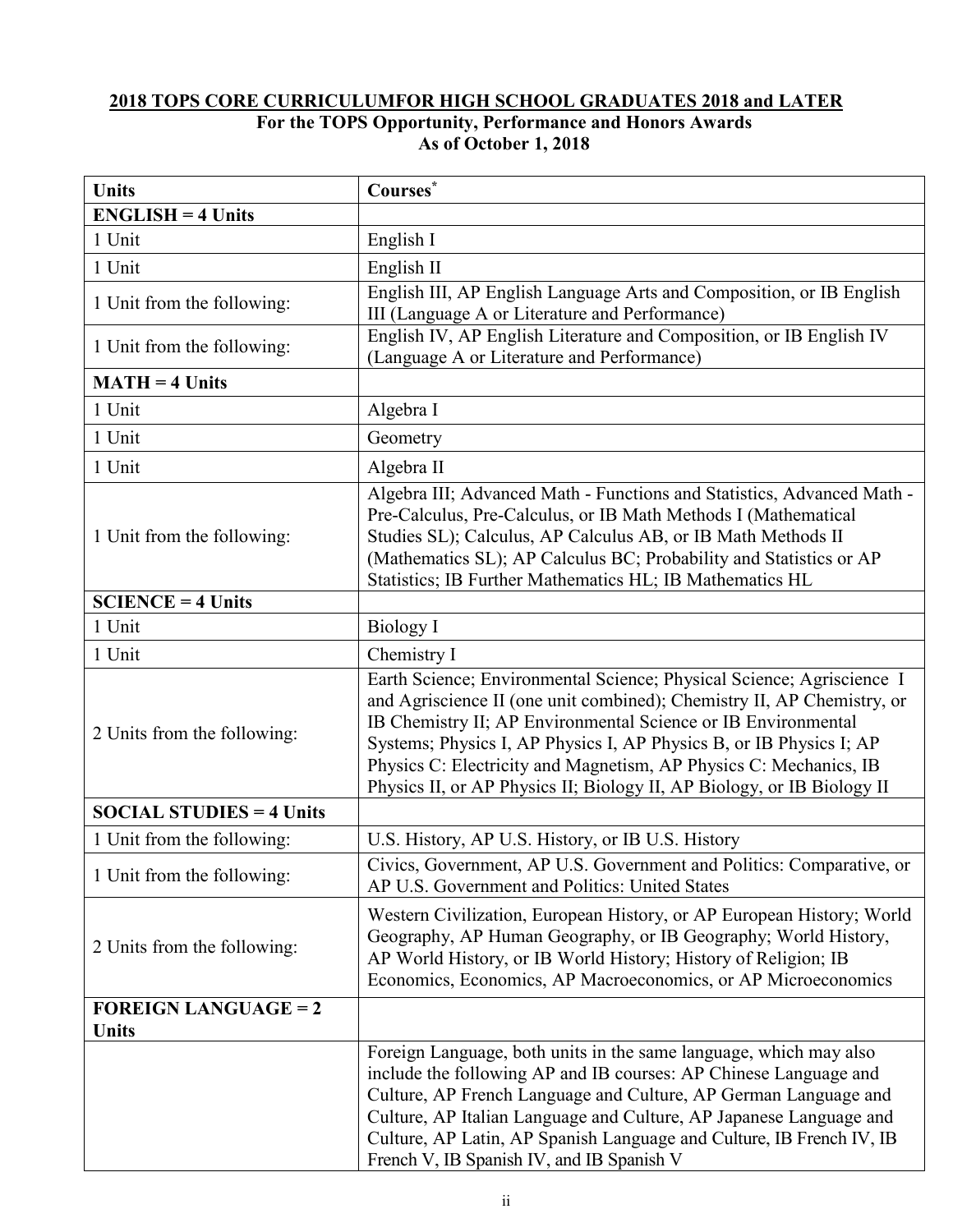| $ART = 1$ Unit                      |                                                                                                                                                                                                                                                                                                                                                                                                                                                             |
|-------------------------------------|-------------------------------------------------------------------------------------------------------------------------------------------------------------------------------------------------------------------------------------------------------------------------------------------------------------------------------------------------------------------------------------------------------------------------------------------------------------|
| 1 Unit from the following:          | Performance course in Music, Dance or Theatre; Fine Arts Survey; Art I,<br>II, III, and IV; Talented Art I, II, III, and IV; Talented Music I, II, III and<br>IV; Talented Theater Arts I, II, III, and IV; Speech III and Speech IV<br>(one unit combined); AP Art History; AP Studio Art: 2-D Design; AP<br>Studio Art: 3-D Design; AP Studio Art: Drawing; AP Music Theory; IB<br>Film Study I; IB Film Study II; IB Music I; IB Music II; IB Art Design |
|                                     | III; IB Art Design IV;                                                                                                                                                                                                                                                                                                                                                                                                                                      |
|                                     | IB Theatre I or Drafting                                                                                                                                                                                                                                                                                                                                                                                                                                    |
| $\textbf{TOTAL} = 19 \text{ Units}$ |                                                                                                                                                                                                                                                                                                                                                                                                                                                             |

| <b>Core Curriculum Course(s)</b>                                                                                                                                                                                                                                                                                                                  | <b>Recently Approved Equivalent (Substitute)</b><br>Course(s)                                                                                                                                 |
|---------------------------------------------------------------------------------------------------------------------------------------------------------------------------------------------------------------------------------------------------------------------------------------------------------------------------------------------------|-----------------------------------------------------------------------------------------------------------------------------------------------------------------------------------------------|
| Algebra I, Geometry, and Algebra II                                                                                                                                                                                                                                                                                                               | Integrated Mathematics I, II and III                                                                                                                                                          |
| Art                                                                                                                                                                                                                                                                                                                                               | Media Arts I - IV; Photography I, Photography II,<br>and Digital Photography; Digital Image and Motion<br>Graphics; Digital Storytelling; Engineering Design<br>and Development; Sound Design |
| Algebra III; Advanced Math - Functions and<br>Statistics, Advanced Math - Pre-Calculus, Pre-<br>Calculus, or Math Methods I IB (Mathematical<br>Studies SL); Calculus, AP Calculus AB, or Math<br>Methods II IB (Mathematics SL); AP Calculus BC;<br>Probability and Statistics or AP Statistics; IB Further<br>Mathematics HL; IB Mathematics HL | AP Computer Science A                                                                                                                                                                         |
| Probability and Statistics                                                                                                                                                                                                                                                                                                                        | <b>Statistical Reasoning</b>                                                                                                                                                                  |
| Biology II                                                                                                                                                                                                                                                                                                                                        | Human Anatomy and Physiology                                                                                                                                                                  |
| <b>Environmental Science</b>                                                                                                                                                                                                                                                                                                                      | <b>Environmental Awareness</b>                                                                                                                                                                |
| Physical Science                                                                                                                                                                                                                                                                                                                                  | Principles of Engineering                                                                                                                                                                     |
| Western Civilization, European History, or AP<br>European History; World Geography, AP Human<br>Geography, or IB Geography; World History, AP<br>World History, or IB World History; History of<br>Religion; IB Economics, Economics, AP<br>Macroeconomics, or AP Microeconomics                                                                  | AP Psychology                                                                                                                                                                                 |
| World Geography                                                                                                                                                                                                                                                                                                                                   | Physical Geography                                                                                                                                                                            |
| Foreign Language                                                                                                                                                                                                                                                                                                                                  | Mandarin Chinese I-IV<br>Hindi $I - IV$<br>Portuguese I-IV<br>Vietnamese I-IV<br>Korean I-IV                                                                                                  |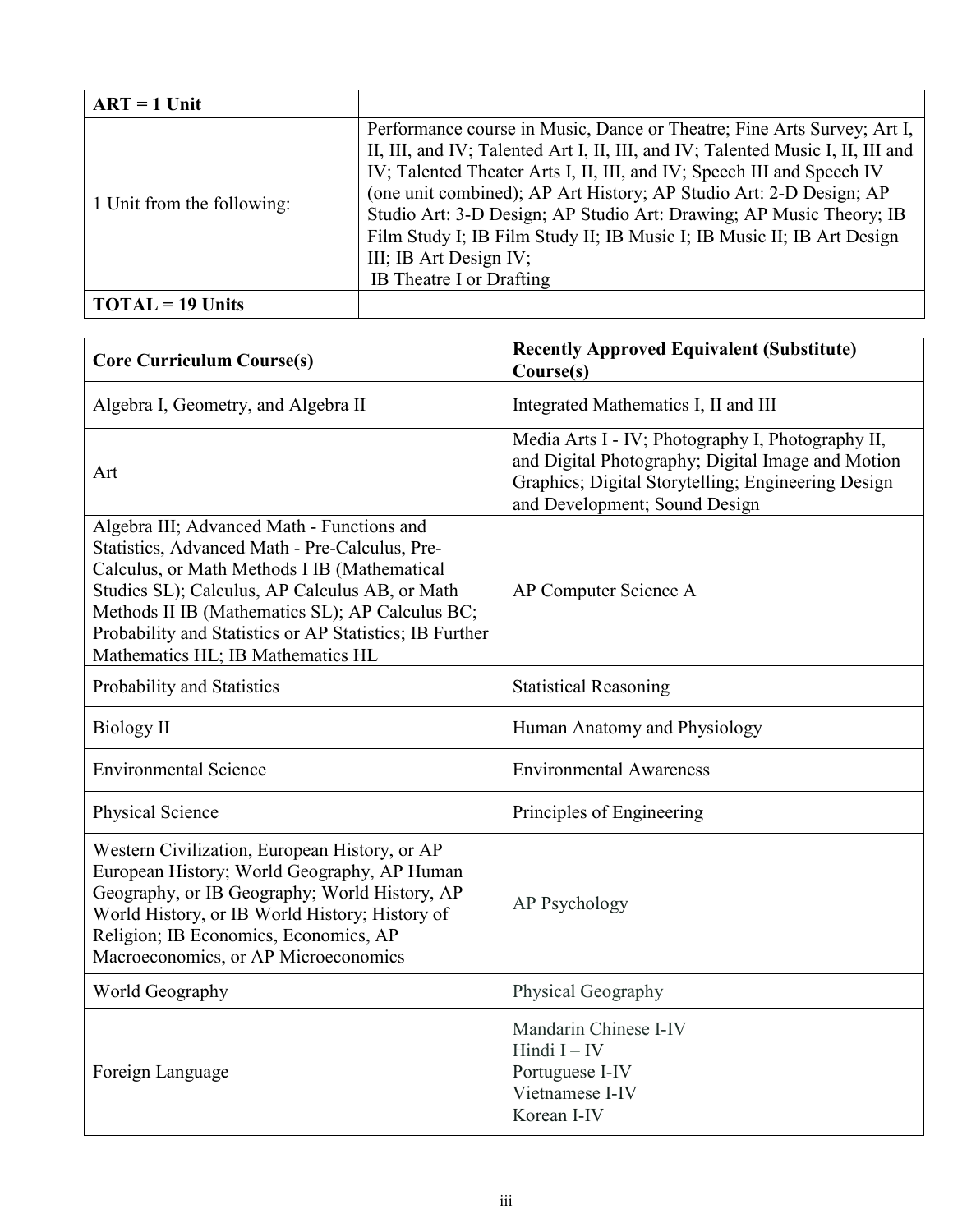**\* GIFTED COURSES:** Any core curriculum course that is taken by a student who has been identified as gifted pursuant to State Board of Elementary and Secondary Education (BESE) policy and that is taken in fulfillment of the student's Individualized Education Plan shall be considered a "Gifted Course" and shall fulfill the core curriculum.

Beginning with students entering the 9th grade in 2014-2015 and graduating in the 2017-2018 school year and thereafter, the calculation of the TOPS Core Curriculum grade point average (GPA) will use a five- (5.00) point scale for grades earned in certain designated Advanced Placement (AP) courses; International Baccalaureate (IB) courses; Gifted courses; Dual Enrollment courses, Honors courses and Articulated courses offered for college credit by the Louisiana School for the Math, Science and the Arts used to complete the TOPS Core Curriculum. The courses currently designated to be calculated on the 5.00 point scale can be viewed at https://www.osfa.la.gov/5scale. For the designated courses, five quality points will be assigned to a letter grade of "A", four quality points will be assigned to a letter grade of "B", three quality points will be assigned to a letter grade of "C", two quality points will be assigned to a letter grade of "D", and zero quality points will be assigned to a letter grade of "F". Note that students earning credit in courses graded on the five (5.00) point scale may earn a grade point average on the TOPS Core Curriculum that exceeds 4.00.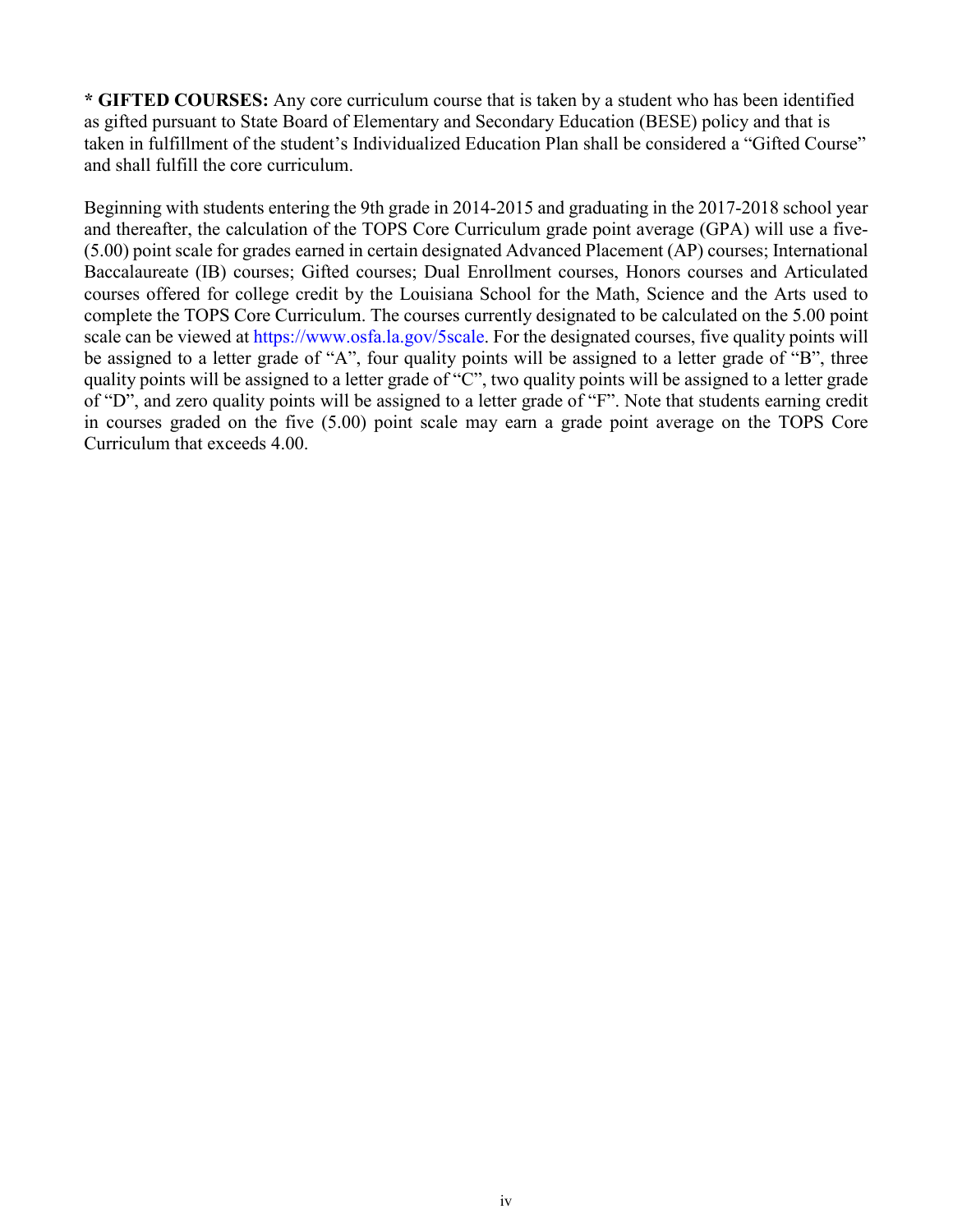## **TOPS Tech Core Curriculum**

<span id="page-5-0"></span>JumpStart Curriculum (below) Students may also qualify for the TOPS Tech Award by completing the TOPS

Core Curriculum for the Opportunity, Performance and Honors Awards (above)

| <b>Units</b>    | <b>Courses</b>                                                                                                                                                                                                                                                                                                                                                                                                                                                                                                                                                                                              |
|-----------------|-------------------------------------------------------------------------------------------------------------------------------------------------------------------------------------------------------------------------------------------------------------------------------------------------------------------------------------------------------------------------------------------------------------------------------------------------------------------------------------------------------------------------------------------------------------------------------------------------------------|
| 1 Unit          | English I                                                                                                                                                                                                                                                                                                                                                                                                                                                                                                                                                                                                   |
| 1 Unit          | English II                                                                                                                                                                                                                                                                                                                                                                                                                                                                                                                                                                                                  |
| 2 Units         | English III, English IV, AP or IB English courses, Business English,<br>Technical Writing, or comparable Louisiana Technical College courses<br>offered by Jump Start regional teams as approved by the State Board of<br>Elementary and Secondary Education.                                                                                                                                                                                                                                                                                                                                               |
| 1 Unit          | Algebra I; or both Algebra I, Part 1 and Algebra I, Part 2; or an applied or<br>hybrid algebra course                                                                                                                                                                                                                                                                                                                                                                                                                                                                                                       |
| 3 Units         | Geometry, Algebra II, Math Essentials, Financial Literacy, Business Math,<br>Algebra III, Advanced Math - Functions and Statistics, Advanced Math -<br>Pre-Calculus, Pre- calculus, or comparable Louisiana Technical College<br>courses offered by Jump Start regional teams as approved by the State<br>Board of Elementary and Secondary Education. Integrated Mathematics I,<br>II, and III may be substituted for Algebra I, Geometry, and Algebra II, and<br>shall equal three mathematics credits                                                                                                    |
| 1 Unit          | <b>Biology</b>                                                                                                                                                                                                                                                                                                                                                                                                                                                                                                                                                                                              |
| 1 Unit          | Chemistry I, Earth Science, Environmental Science, Agriscience I and<br>Agriscience II (both for one unit), Physical Science, Physics, or AP or IB<br>science courses                                                                                                                                                                                                                                                                                                                                                                                                                                       |
| 1 Unit          | U.S. History, AP U.S. History, or IB U.S. History                                                                                                                                                                                                                                                                                                                                                                                                                                                                                                                                                           |
| 1 Unit          | Civics, Government, AP U.S. Government and Politics: Comparative, or AP<br>U.S. Government and Politics: United States                                                                                                                                                                                                                                                                                                                                                                                                                                                                                      |
| 9 Units         | In Jump Start course sequences, workplace experiences, and credentials. A<br>student shall complete a regionally designed series of Career and Technical<br>Education Jump Start coursework and workplace- based learning<br>experiences leading to a statewide or regional Jump Start credential. This<br>shall include courses and workplace experiences specific to the credential,<br>courses related to foundational career skills requirements in Jump Start, and<br>other courses, including career electives, that the Jump Start regional team<br>determines are appropriate for the career major. |
| TOTAL: 21 units |                                                                                                                                                                                                                                                                                                                                                                                                                                                                                                                                                                                                             |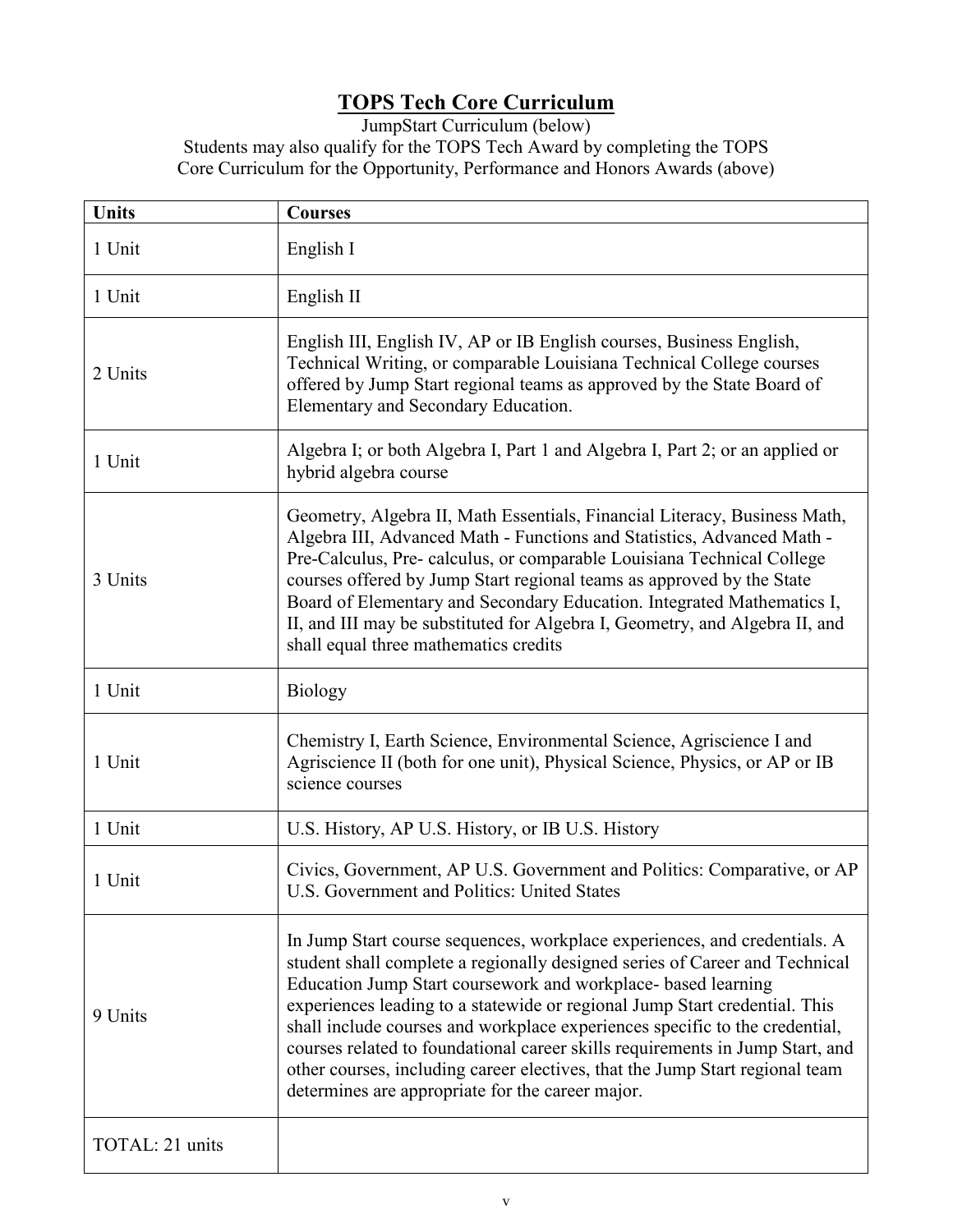#### **TOPS TOP 10 TO DO LIST: TO ENSURE TIMELY PROCESSING OF YOUR ELIGIBILITY FOR A TOPS AWARD**

- <span id="page-6-0"></span>1. Write your name exactly the SAME on ALL documents. If your name is John Alan Smith, Jr., do not fill out one application as John A. Smith, Jr., another as J.A. Smith, Jr., or John Alan Smith. Spelling and punctuation matter. Your date of birth, home address, and email address must also be the same on all documents, applications, etc. LOSFA will use the email address that you include on your FAFSA and ACT registration to notify you of your TOPS initial eligibility determination and as identifier when matching your ACT to your FAFSA and to other data. It is imperative that you create a personal email account and stick with it. Use the same email address on all forms and applications relating to your postsecondary education. Your email address should convey maturity and professionalism.
- 2. Include the "La Office of Student Financ Asst" (TOPS) report code of 1595 or the SAT TOPS code of 9019 on all ACT/SAT test registrations.
- 3. Public School students: make certain that LOSFA has a parent-signed Parental Consent form allowing access to grade data.
- 4. Make sure you are taking the 19 units that comprise the TOPS Core Curriculum.
- 5. Be aware that TOPS awards are based on TOPS Core Curriculum GPA…not overall GPA…and GPA cannot be rounded up or down.
- 6. Both the parent and the student must apply for and receive an FSA ID to electronically sign the FAFSA.
- 7. FAFSA is the Free Application for Federal Student Aid and is the primary TOPS application. The 2019-2020 FAFSA will be available beginning October 1, 2018, at [www.fafsa.gov](http://www.fafsa.gov/) and will use 2017 Federal Income Tax information.
- 8. Apply for Fall 2019 admission to the postsecondary institution of your choice as soon as possible beginning in October 2018.
- 9. "Like" LOSFA on Facebook and/or "Follow" LOSFA on Twitter for important TOPS information throughout the year.
- 10. Seniors: request text message information from LOSFA by emailing "TEXT" to [custserv@la.gov.](mailto:custserv@la.gov) Include your name, the school you currently attend and your mobile number. Text messages will provide you with critical information and deadlines as you navigate the college and financial aid application process.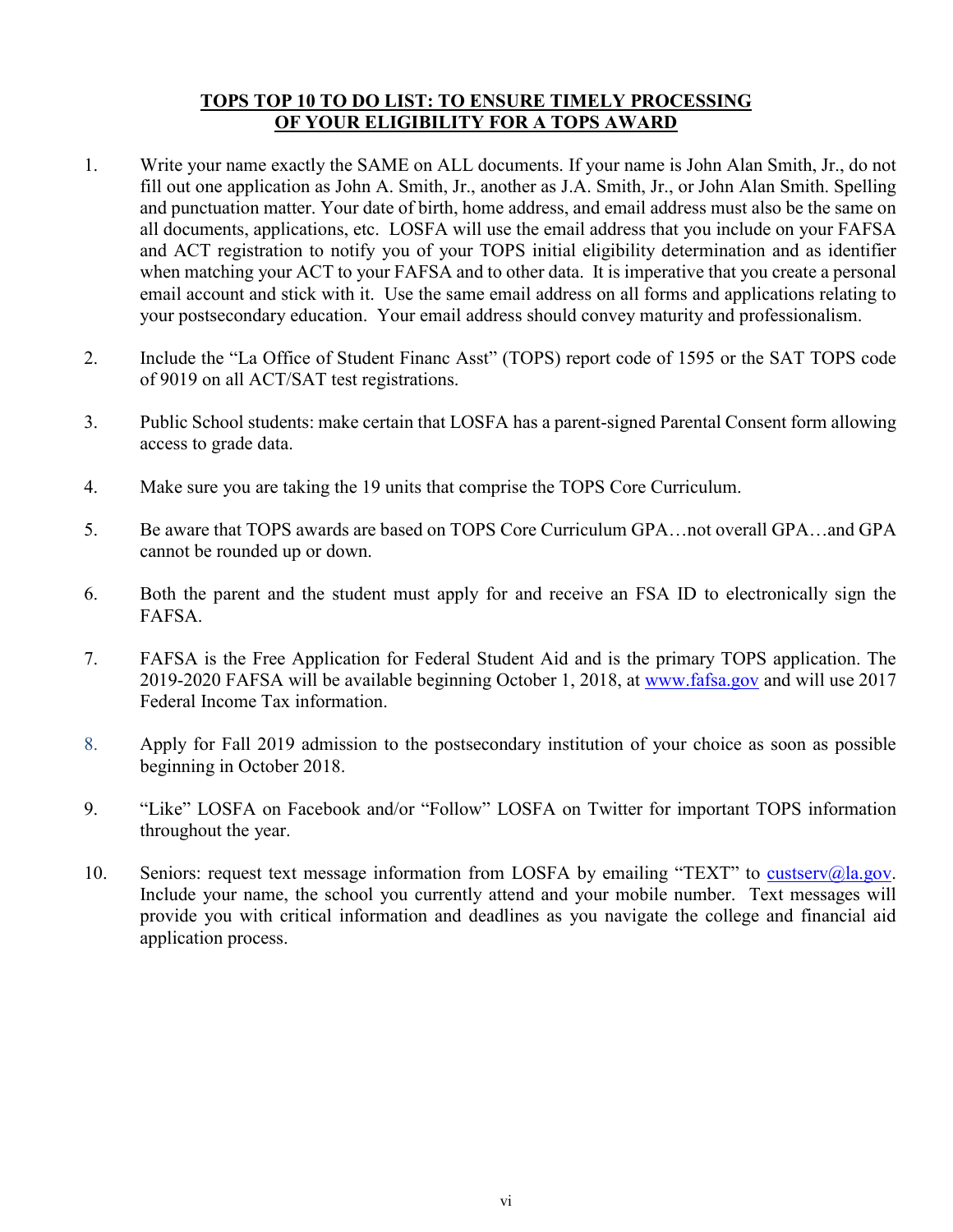## <span id="page-7-0"></span>**Create a LOSFA Student Hub Account and Follow Your Progress Towards Earning a TOPS Award.**

LOSFA has launched the new Student Hub to give you more options for tracking your award eligibility and status, and to provide you with easier account maintenance features and login recovery options.

- The "TOPS Tracker" within the LOSFA Student Hub allows you to follow your progress towards earning a TOPS award.
- View the ACT scores we have on file, if a score is missing, Email us at [custserv@la.gov](mailto:custserv@la.gov) and we will let you know how to get it to us.
- After you have created your Student Hub account, you can grant permission within the Hub for your parents to create a Student Hub account with their own password and user name so that they may see the same information you see.
- After high school graduation, your TOPS eligibility notice, award letter and Rights and Responsibilities will be posted in your Student Hub account.
- Once in college, all information relating to your continuing eligibility for TOPS, your TOPS postsecondary GPA and all notices and announcements will be delivered via your Student Hub Account.
- To create your account, go to [www.osfa.la.gov,](http://www.osfa.la.gov/) click "Student Hub" in the menu across the top of the LOSFA homepage and follow the instructions.
- To register, click the "Register" link then click the "Student" button on the next page, where you can start the registration process with either your Louisiana Secure ID (LASECID) if you are a public school student, or your Louisiana State ID if you are a non-public student.
- When registering with your LASECID, you will also need your first and last name, your birthdate, and the high school you attended. If you do not know your Louisiana Secure ID, contact your school counselor.
- Ignore references to the LOSFA ID for now as this will be assigned to you after you have completed your FAFSA and we have matched it with your ACT records.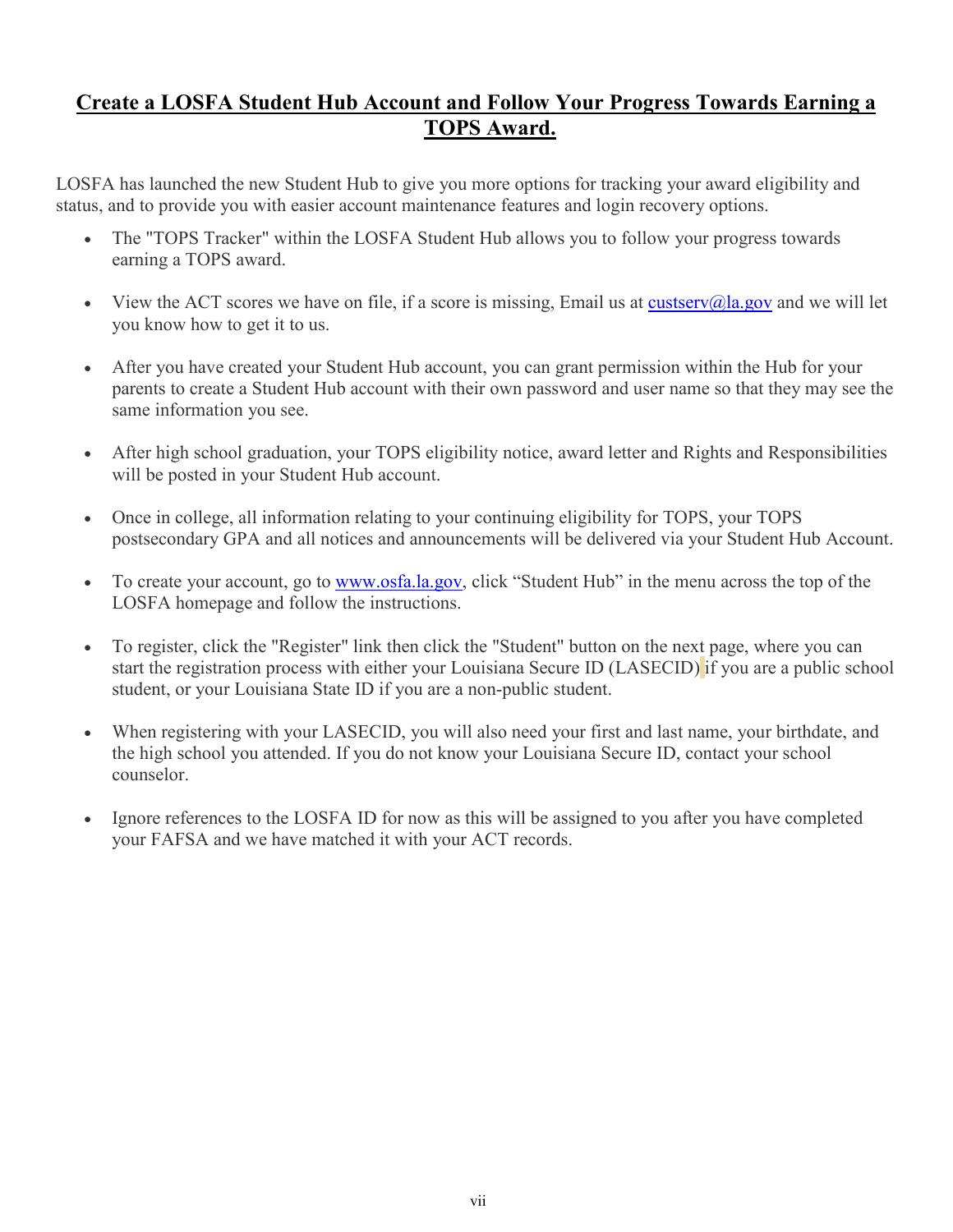## **TOPS QUESTIONS AND ANSWERS**

#### <span id="page-8-0"></span>**PARENTAL CONSENT**

Beginning with students graduating from a public high school in 2015, high schools **may not** collect your personal academic information and provide it to LOSFA **unless** your parent or legal guardian has given written consent. Your school will provide you and your parents with a consent form, and you will be given the choice whether to consent or not to consent. Your parents must complete the form and return it to your high school. If your parents change their minds about the option they choose, they can complete another form with the other option selected and return it to your school.

Once your parents have provided consent, you will have access to the LOSFA Student Hub, an online service which will allow you to track your progress towards becoming eligible for TOPS. It will also provide you with a number of college access and career readiness services, including storing your data to populate the TOPS Tracker. The TOPS Tracker will allow you and your parents to see whether you are earning at least the minimum required grade point average required to be eligible for TOPS, whether you have earned the minimum required ACT/SAT score, and whether you are earning credit in the courses required to complete the TOPS Core Curriculum that is applicable to your graduation year.

To provide the TOPS Tracker from the beginning of high school, your parents must provide consent for LOSFA to receive your high school academic information, including your full name, date of birth, social security number, and your transcript data (grades, courses, etc. beginning with the ninth grade). If you and your parents do not want to use the TOPS Tracker, then you will not need to provide consent for LOSFA to receive your academic information until it is time for you to apply for TOPS. LOSFA cannot determine eligibility for a TOPS Award unless it has received information on all the courses you took in high school and your grades in those courses. If you and your parents do not provide consent until the end of your senior year, the determination of your eligibility for a TOPS Award will be delayed.

In addition to providing the college and career access services noted above, the Student Hub will be used to determine your eligibility for TOPS and to track your continuing eligibility for the award. The Student Hub will also provide you with important information about your TOPS Award from time to time through emails and/or text messages, so it is very important that you establish an account on<https://www.osfa.la.gov/studenthub.html> and keep your email address in the Hub up to date.

## <span id="page-8-1"></span>**TRANSCRIPT DATA**

To determine whether you are eligible for a TOPS Award or another award and for reporting for federal grants that support education in Louisiana, LOSFA must have access to certain data included in the Louisiana Department of Education Student Transcript System. The transcript data provided to LOSFA includes, but is not limited to, the following: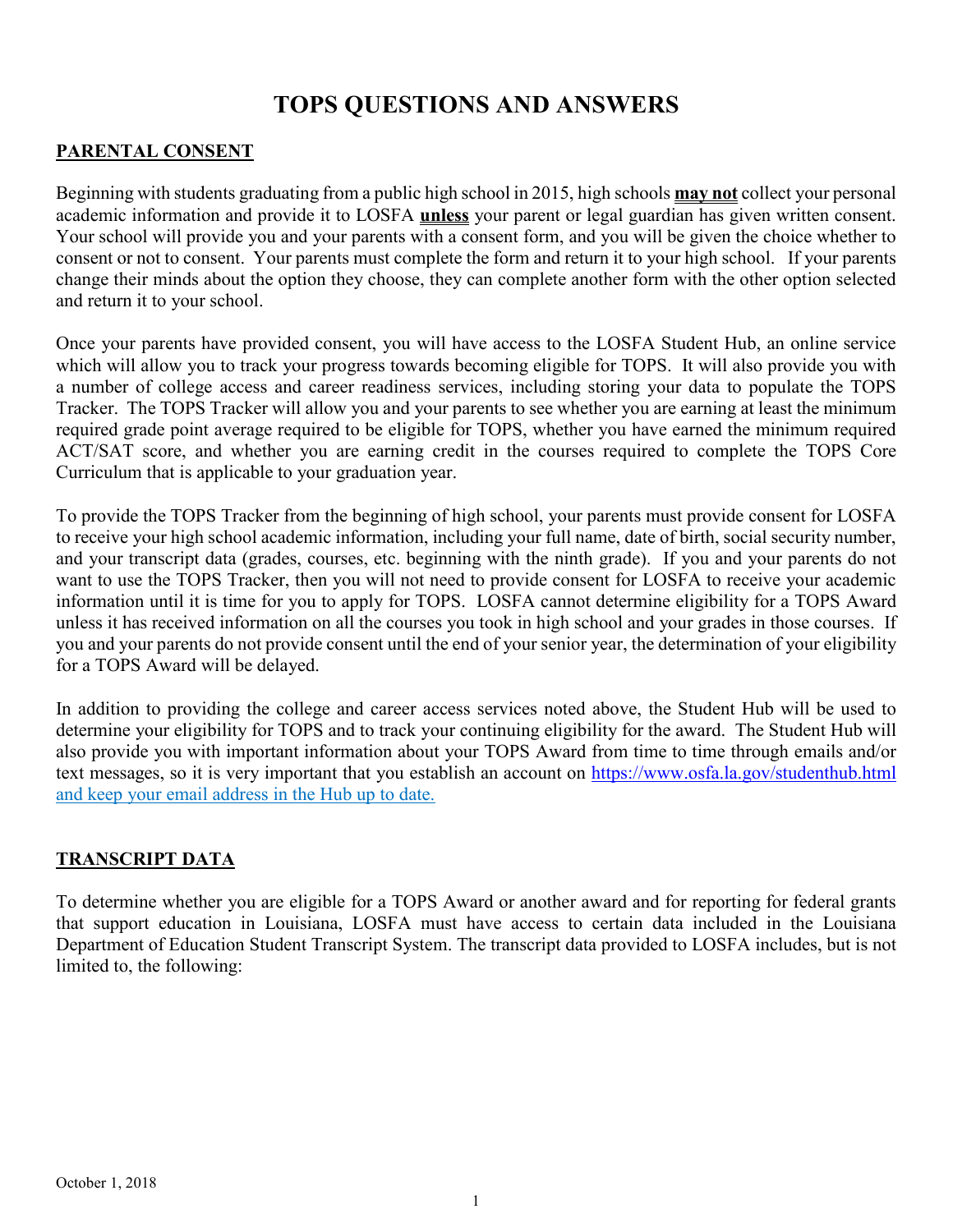## **Student Transcript Data:**

ACT Site Code Beginning School Session Year Career Option Code Core Curriculum Waiver Flag Core Curriculum Met Flag Credit Attempted Count Credit Earned Count Units allowed Units attempted Units earned Units passed Units required Units waived Category Description Category Met Category Number Course Beginning School Session Year Course Code Course Part Number Semester Code Course Site Code Course Site Name Course Sponsor Code Course Type Code Distance Learning Course Type Code Grade Point Maximum Count Relative GPA Student's Unique Identifier

Accumulated GPA GPA 6 Decimal positions Grade point count Quality Points Awarded Count TOPS award type TOPS GPA TOPS award type description Graduation Date Student's grade placement for the submission year Beginning School Session Year when the student entered the 9th grade Last update date Letter Grade The 6 digit code assigned to each school by LDE. The first three digits will always match the Sponsor Code. Transcript Course Name Date last updated Date file was recalculated ALTP Units Anticipated Grad Year Comp GPA Ethnic Code Grade Code Local ID School District Sex Code TGP Count Local Course Code

The following elements will be provided to ensure that each student's data is correct: Full name, date of birth, Social Security Number.

## <span id="page-9-0"></span>**SOCIAL SECURITY NUMBERS (SSNs)**

LOSFA's computer application uses your social security number to match the data provided on the Free Application for Federal Student Aid (the "FAFSA") or TOPS Online Application with your high school transcript data. Your ACT score is matched to these data elements using your first name, last name, and date of birth, as well as other data elements if a match cannot be made using only the first name, last name, and date of birth. Be sure that the name that you use on the ACT exactly matches your name on file with your high school and the name you use on the FAFSA. For example, if your high school records state that your name is John Q. Smith, your ACT and your FAFSA should use the name John Q. Smith, not John Smith, not John Quincy Smith, and not Quincy Smith. If your name differs in the slightest way in any of these documents, the determination of your eligibility for TOPS may be delayed.

Your social security number does not appear on LOSFA's computer screens and LOSFA's employees do not have access to it. When SSNs are received from any source, they are immediately encrypted (encoded in such a way that only the computer program can use them).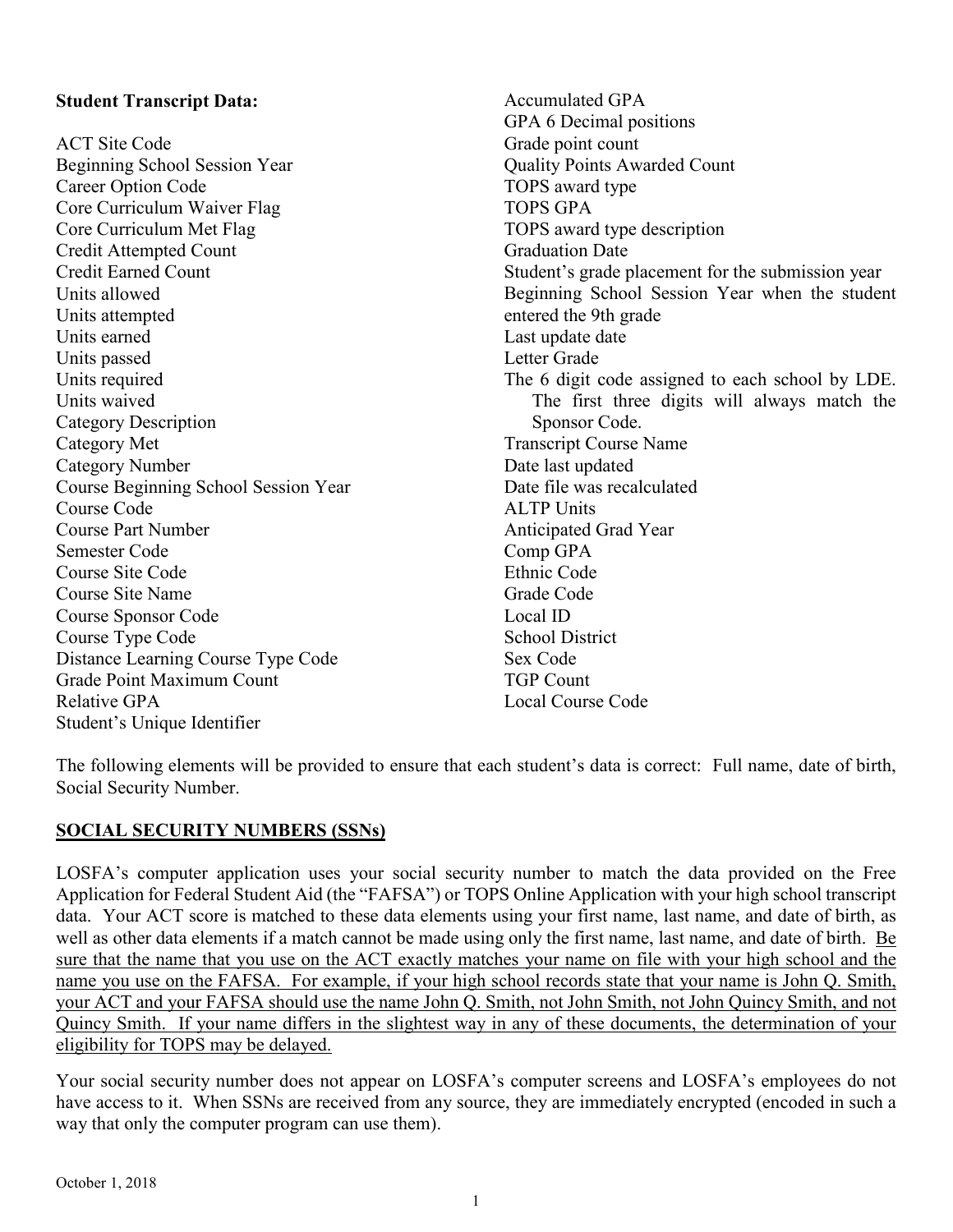As a part of our efforts to ensure the security of your information, we ask that you **never** include a SSN in any correspondence to LOSFA or in a conversation with a LOSFA employee.

## <span id="page-10-0"></span>**LOSFA ID NUMBER**

To ensure that you can access your information and to allow LOSFA employees to provide assistance, LOSFA issues each student a unique LOSFA ID number. You should **always** include your LOSFA ID number on all correspondence to LOSFA, and you should be prepared to provide that number to LOSFA if/when calling for information. The LOSFA ID is assigned to you after you have completed your FAFSA and LOSFA has matched it with your ACT records.

If you do not know or have your LOSFA ID number, send an email to [custserv@la.gov.](mailto:custserv@la.gov)

## <span id="page-10-1"></span>**IRS REPORTING**

TOPS provides a scholarship for students enrolled in programs leading to a diploma, certificate, or degree to be used to help pay the cost of attendance at an eligible college or university. Since the TOPS Award is a "scholarship" in accordance with Internal Revenue Code Section 117, the amount paid is NOT reportable income. LOSFA will not send a W-2, 1098 or 1099 to the recipients of a TOPS award.

## <span id="page-10-2"></span>**"ACT" AND "SAT" TEST**

- **Q-1. What is the minimum ACT score for 2019 high school graduates and does the score change every year?**
- A. The ACT qualifying scores for students graduating from eligible Louisiana high schools in 2018 are: TOPS Tech – 17 or the silver level score on the assessments of the ACT WorkKeys system TOPS Opportunity – 20 TOPS Performance - 23 TOPS Honors - 27

The minimum qualifying score for the **Opportunity Award** is determined annually based on the state's average composite ACT score reported for the prior year (the average for last year was 19.5), truncated to the nearest whole number. The minimum score may never be less than 20 and is currently 20.

\*NOTE: The ACT scores above are TOPS requirements. The achievement of these scores does not necessarily mean that you will meet the admissions standards of the college of your choice since some schools require minimum ACT sub-scores for admission. You should contact the admissions office for the colleges to which you will apply to verify the ACT admission requirements for those schools.

#### **Q-2. What is the minimum ACT score for students completing a BESE approved home study program for 2019?**

A. The ACT qualifying scores for home study students for 2018 are: TOPS Tech – 19 TOPS Opportunity – 22 TOPS Performance – 24\* TOPS Honors – 28\*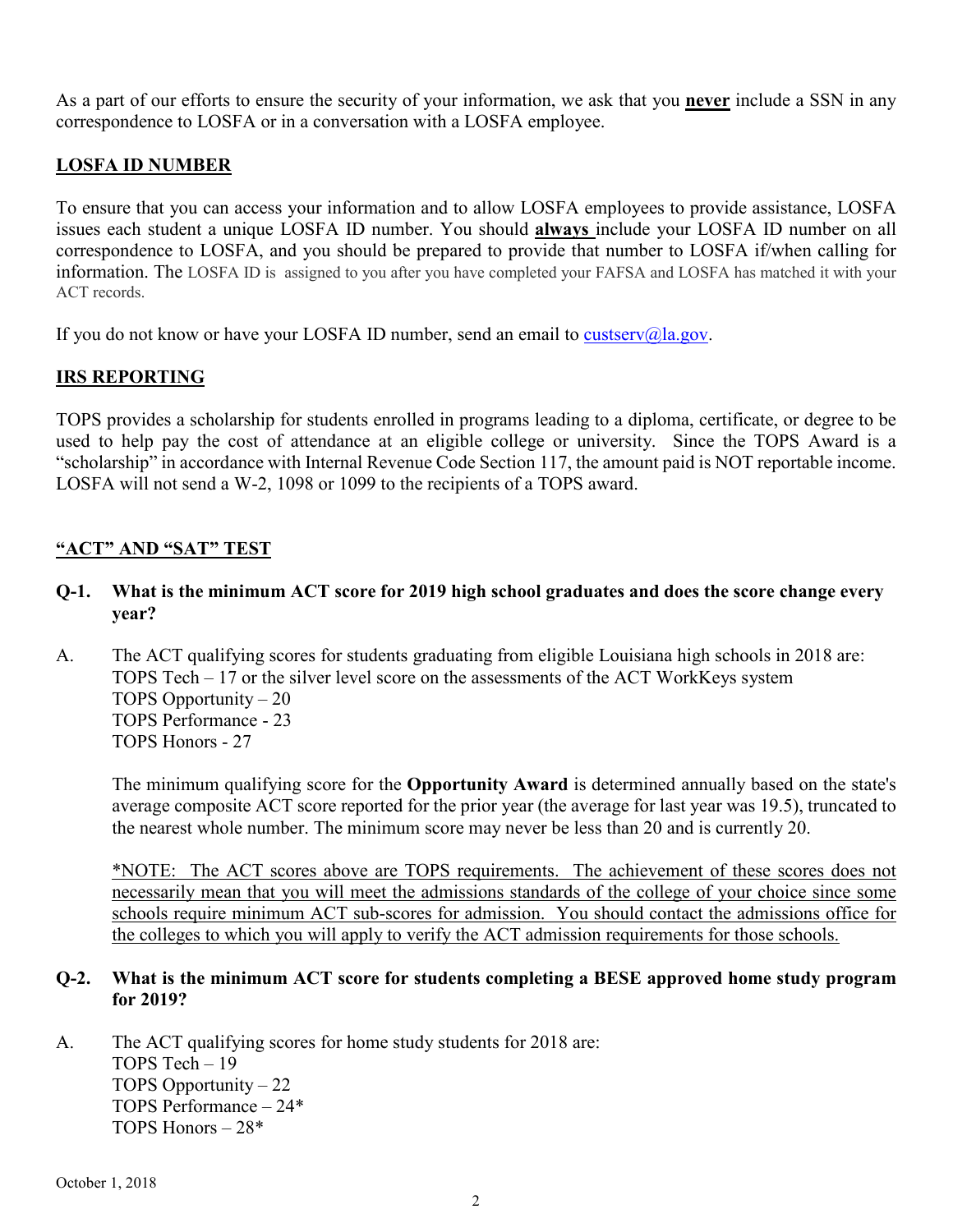\*NOTE: The ACT scores above are TOPS requirements. The achievement of these scores does not necessarily mean that you will meet the admission standards of the college of your choice since some schools require minimum ACT sub-scores for admission. You should contact the admissions office for the colleges to which you will apply to verify the ACT admission requirements for those schools.

## **Q-3. What is the minimum ACT score for 2019 graduates of out-of-state and out-of-country high schools\*?**

A. The ACT qualifying scores for these 2018 graduates are: TOPS Tech – 20 TOPS Opportunity – 23 TOPS Performance – 26\* TOPS Honors  $-30*$ 

> \*NOTE: The ACT scores above are TOPS requirements. The achievement of these scores does not necessarily mean that you will meet the admission standards of the college of your choice since some schools require minimum ACT sub-scores for admission. You should contact the admissions office for the colleges to which you will apply to verify the ACT admission requirements for those schools.

## **Q-4. What is the deadline for taking the ACT/SAT?**

A. You must achieve a qualifying score on or before the ACT national test date in April in the academic year you graduate from high school. If you have not previously achieved a qualifying score, you may qualify after the ACT national test date in April in the academic year you graduate from high school, but prior to July 1, by using May and/or June test scores, including scores from a special ACT or SAT, but your period of eligibility for the award will be reduced by one semester or two quarters. You can only qualify for a higher award using a score achieved after the national ACT test date in April and before July 1 if you have not qualified for any TOPS award or have qualified for the TOPS Tech Award.

In very limited circumstances, the Board of Regents may grant an exception to the April deadline IF it determines that the applicant had registered for a test prior to July 1 but was prevented from taking the test prior to July 1 of the year of graduation due to circumstances beyond the immediate control of the student AND attributable to the administration of the test. If it makes this determination, a student will not be penalized one semester or two quarters.

Scores earned on an ACT/SAT taken after July 1 but before September 30 immediately following high school graduation may be accepted on a very limited basis. The Board of Regents must grant an exception to the July 1 deadline because it determines that the applicant was prevented from taking the test prior to July 1 of the year of graduation due to circumstances beyond the immediate control of the student AND attributable to the administration of the test. Illnesses, lack of transportation, death in the family, and similar circumstances are not attributable to the administration of the test and will not support an exception to the ACT deadline.

#### **Q-5. Will a score from a special ACT or SAT taken after the official April test date but before July 1 be accepted?**

- A. Yes. You may use a first time qualifying score achieved on a special ACT or SAT test after the official April test date and before the July 1 deadline, but your eligibility will be reduced by one semester or two quarters.
- B.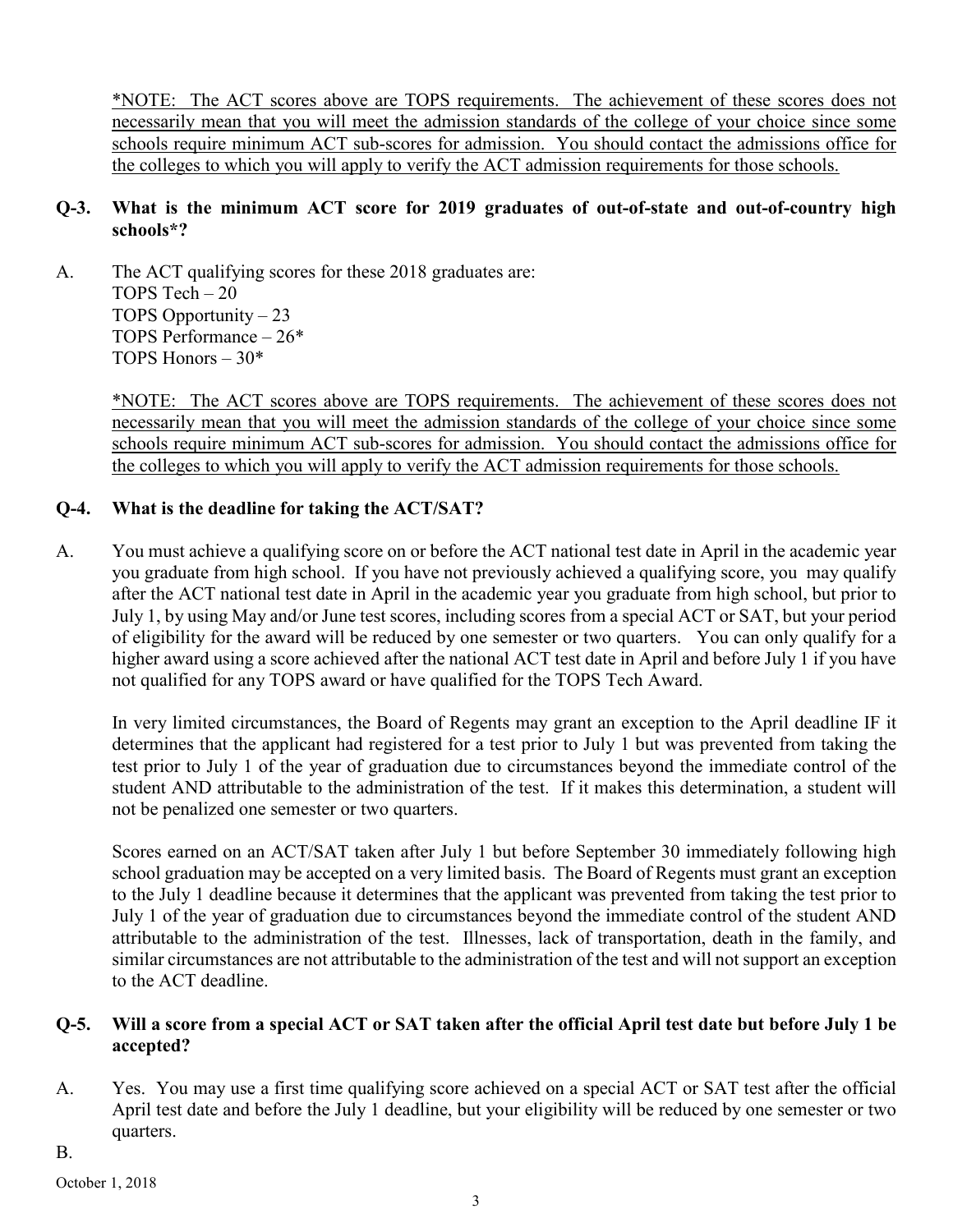## **Q-6. Is any type of ACT or SAT test acceptable?**

A. No. You must take an official National (includes State), International, Military, Arranged, Special, Extended Time ACT test or the SAT test.

#### **Q-7. Should I include my social security number on my ACT or SAT application?**

**A.** ACT no longer collects your social security number. HOWEVER, be sure that the name that you use on the ACT exactly matches your name on file with your high school and the name you use on the FAFSA. For example, if your high school records state that your name is John Q. Smith, your ACT and your FAFSA should use the name John Q. Smith, not John Smith, not John Quincy Smith, and not Quincy Smith. If your name differs in the slightest way in any of these documents, the determination of your eligibility for TOPS may be delayed.

Provision of your social security number for the SAT is optional, and it is not necessary for purposes of determining your TOPS eligibility.

#### **Q-8. How does the ACT essay component impact TOPS eligibility?**

A. The essay portion of the ACT test does not impact the ACT composite score, and therefore will not affect TOPS eligibility. However, some colleges and universities require the essay. Check with the admissions office of the school(s) to which you intend to apply.

## **Q-9. Is the SAT Essay test considered in the conversion of the SAT score to an ACT score for TOPS eligibility?**

A. No. The essay portion of the SAT is not considered for TOPS eligibility. However, many colleges and universities require taking the essay for possible admission. You should check with the schools you hope to attend.

## **Q-10. How is the ACT score reported to LOSFA?**

A. LOSFA has an agreement with ACT, Inc. that requires ACT, Inc. to electronically report to LOSFA all ACT test scores for students who indicate they are a resident of Louisiana and all students who included the "La Office of Student Financ Asst" (TOPS) report code of "1595" in the list of institutions to receive the test scores when registering for the ACT.

If you take the ACT outside Louisiana and do not include code "1595" on the list of institutions to receive test scores, you should contact ACT, Inc. to request that your scores be submitted to LOSFA.

**NOTE: Be sure that the name that you use on the ACT exactly matches your name on file with your high school and the name you use on the FAFSA. For example, if your high school records state that your name is John Q. Smith, your ACT and your FAFSA should use the name John Q. Smith, not John Smith, not John Quincy Smith, and not Quincy Smith. If your name differs in the slightest way in any of these documents, the determination of your eligibility for TOPS will be delayed. Your date of birth, home address, and email address must also be the same.**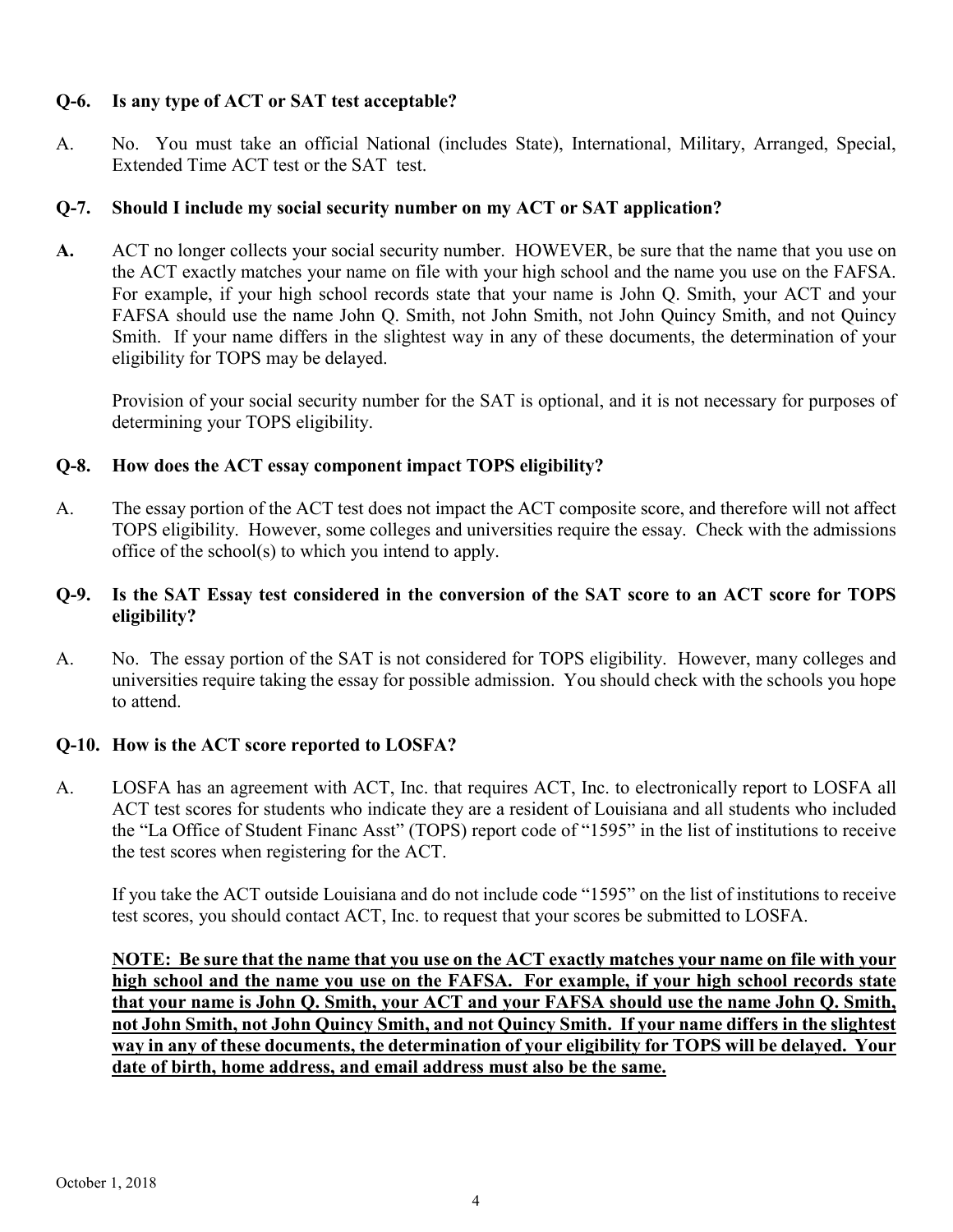## **Q-11. Will LOSFA waive ACT scores for a child with ADD or ADHD?**

A. No. The minimum ACT score is established by the TOPS statute and cannot be waived. You may apply to ACT, Inc. for special testing conditions, but you must take the test no later than the deadline. See the answers to Questions 4, 5 and 6 for the deadline.

#### **Q-12. I listed the incorrect ACT high school code or the incorrect year of graduation, or graduated from a different high school than the one I attended when I took the ACT test that resulted in the highest score. What do I do to correct this?**

A. You must contact ACT and ask them to send an official ACT score report to LOSFA. You can do this by creating an account at [https://services.actstudent.org/OA\\_HTML/actibeCAcdLogin.jsp](https://services.actstudent.org/OA_HTML/actibeCAcdLogin.jsp) and requesting that your ACT be sent to LOSFA using ACT code 1595.

## **Q-13. Can an SAT score be used in place of an ACT score, and if so, what is the minimum qualifying score?**

A. Yes. To qualify for the TOPS award, and beginning with SAT tests in May 2018, the total of the subscores for the critical reading and mathematics sections of the SAT (the score for the writing section is NOT included) must be at least:

Tech Award – 920 Opportunity Award – 1030 Performance Award – 1130 Honors Award – 1260

## **Q-14. What are the SAT test deadlines?**

A. The SAT test deadlines for TOPS are the same as the test deadlines for the ACT, which is April in the academic year you graduate from high school, or May and June with a one semester (or two quarters) reduction in eligibility for the award. See the answers to Questions 4, 5 and 6.

## **Q-15. How do I substitute an SAT score?**

A. To substitute an SAT score, you must take the test no later than the ACT test deadline [April in the year of high school graduation or achieve a qualifying score for the first time from a May and/or June test, which reduces your eligibility for the award by one semester or two quarters or in certain very limited circumstances on a test taken before September 30 (See the answer to Question 6 above.)], and you must direct the College Board to report the score to LOSFA, or you must personally send a copy of your SAT test report to LOSFA. LOSFA uses a conversion table to determine the ACT equivalent of the SAT score. See the answer to Question 14.

When registering for the SAT, you must indicate the "TOPS-Taylor Opportunity Program For Students" code as a recipient of the score by entering code "9019" as one of the institutions to receive a score report.

If you take the SAT outside Louisiana and do not include code "9019" on the list of institutions to receive test scores, you should send a copy of the official SAT Score Report (write your date of birth on the report) to LOSFA by mail or by fax to (225) 612-6508 or by email to [custserv@la.gov.](mailto:custserv@la.gov)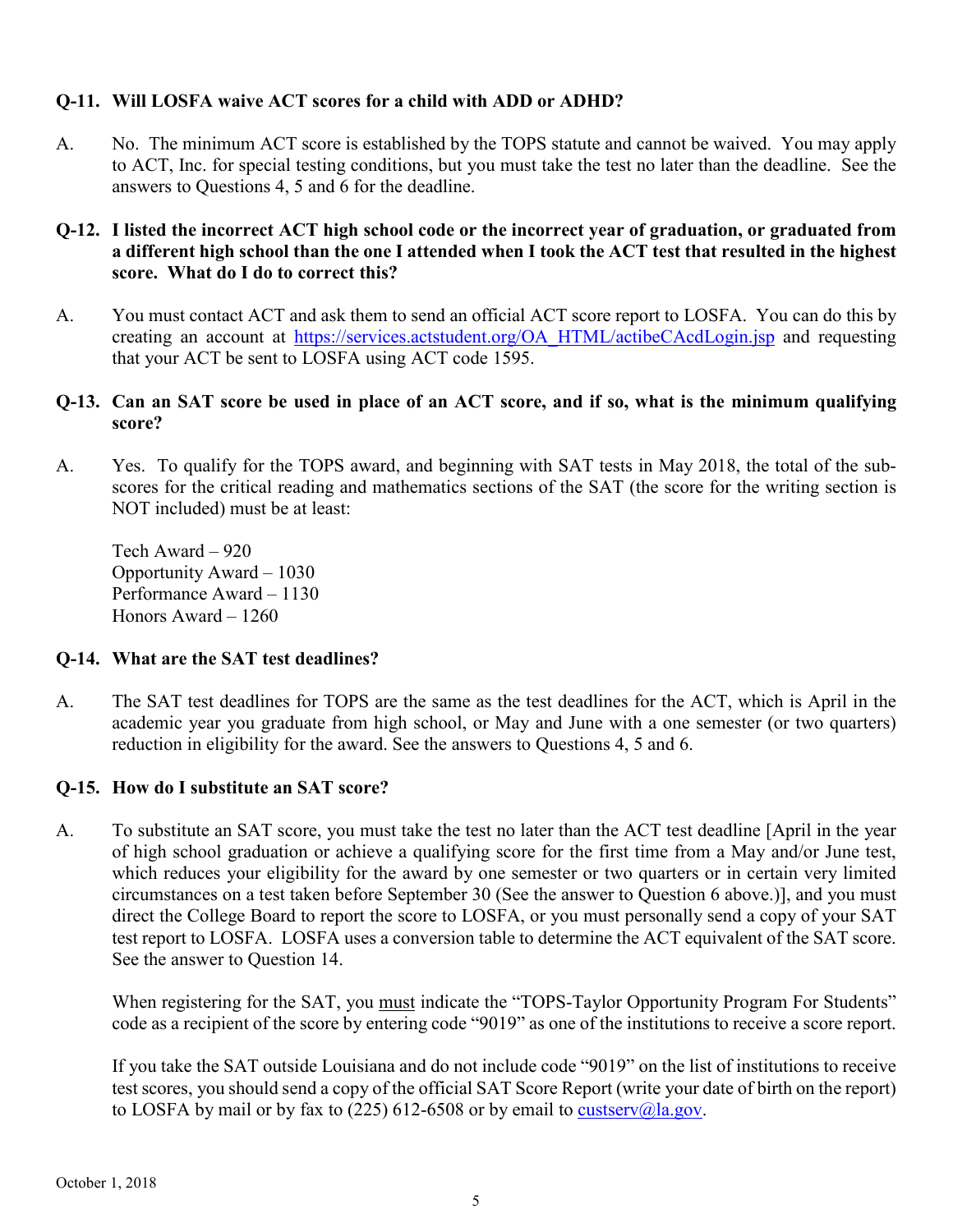#### **Q-16. If I qualified for a TOPS Tech Award and take the June ACT or SAT, can I increase the level of my TOPS award?**

A. Yes. You may qualify for a higher award based on the ACT or SAT score achieved on the June ACT or SAT. Because the test is taken after the April national ACT test date, your eligibility for the award will be reduced by one semester or two quarters.

## **Q-17. If I have an ACT score that will qualify me for a TOPS Opportunity or Performance Award and I take the ACT or the SAT after the official April ACT test date, can my award be upgraded?**

A. No. If you have already qualified for a TOPS Opportunity or Performance Award, you cannot upgrade the award based on a score achieved after the national April ACT test date. Only if you have not qualified for any TOPS Award or if you have qualified for the TOPS Tech Award can you qualify for a higher award using a score achieved after the national ACT test date in April and before July 1, but your eligibility for the award will be reduced by one semester or two quarters.

## **Q-18. After I graduated from high school, I was awarded the TOPS Opportunity Award. My only qualifying ACT score was canceled during my second semester of college attendance. Am I still eligible for TOPS? How long will my TOPS award be paid?**

A. You are no longer eligible for a TOPS award, and no further payments will be paid. You will not be required to repay any TOPS award amounts that have already been paid. The date LOSFA received notification of the ACT score being canceled will determine whether you will receive one more payment of your TOPS award. For more information, you should email LOSFA at custserv@la.gov.

## <span id="page-14-0"></span>**APPLICATION PROCESS**

## **Q-19. What is the application for TOPS?**

- A. To apply for a TOPS scholarship, you must submit one of the following:
	- 1. You must complete the Free Application for Federal Student Aid (FAFSA) unless you can demonstrate that you do not qualify for federal grant aid (Pell Grant). We recommend that all students submit the FAFSA. The most direct way to file the FAFSA is via the Internet at [www.fafsa.gov.](http://www.fafsa.gov/) The paper FAFSA may also be used.

## **FAFSA on the Web:**

If you have any problems with filing the FAFSA on the Web at [www.fafsa.gov,](http://www.fafsa.gov/) including problems obtaining or using the **FSA ID** from Federal Student Aid, you should contact the FAFSA hotline at 1- 800-433-3243 for assistance. Both you and one of your parents must have and use an FSA ID to submit the FAFSA on the Web.

Be sure that the name that you use on the FAFSA exactly matches your name on file with your high school and the name you use on the ACT. For example, if your high school records state that your name is John Q. Smith, your ACT and your FAFSA should use the name John Q. Smith, not John Smith, not John Quincy Smith, and not Quincy Smith. If your name differs in the slightest way in any of these documents, the determination of your eligibility for TOPS will be delayed**. Your date of birth, home address, and email address must also be the same.**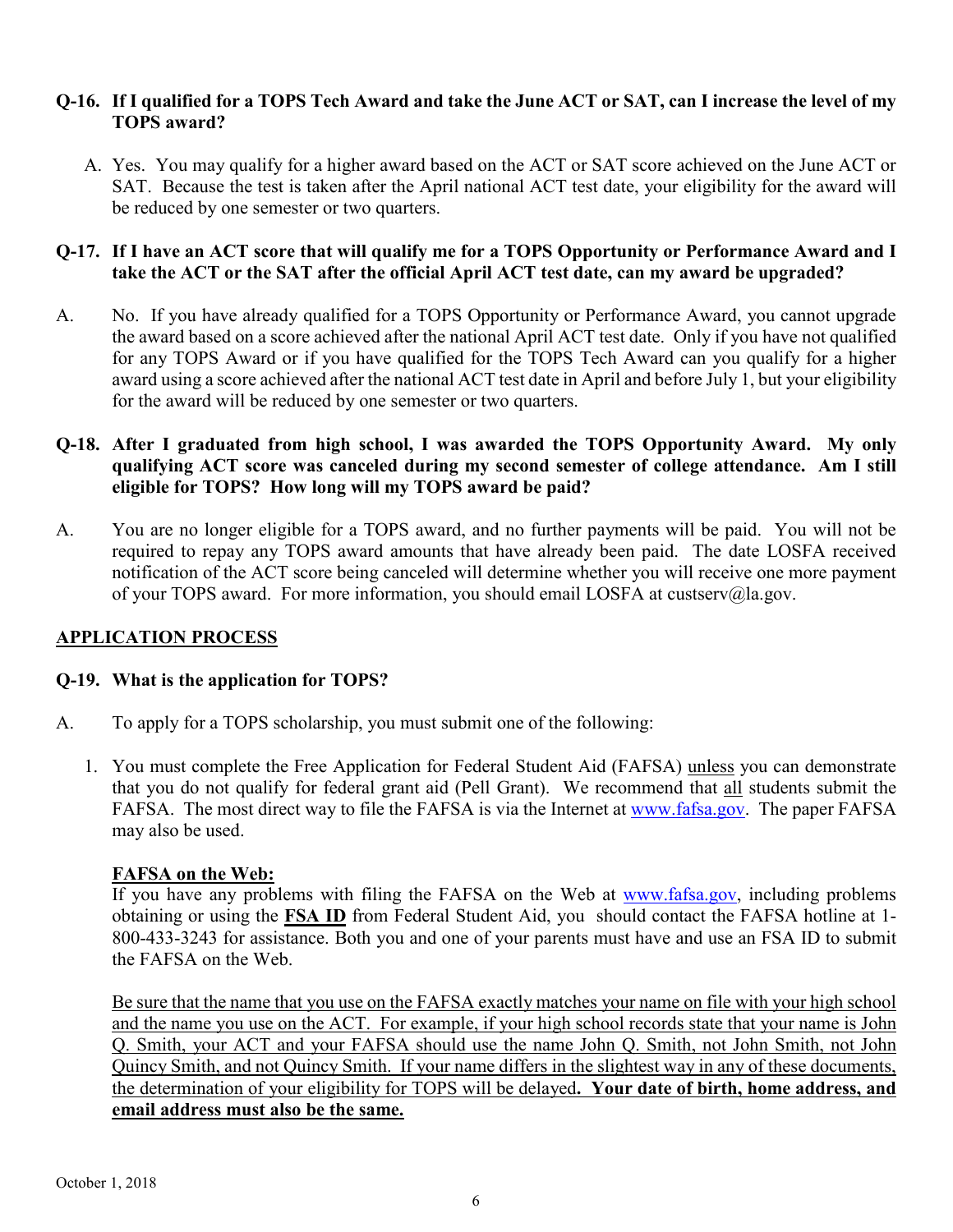Once the application has been submitted, the Web site will prompt you to print and keep a copy of the confirmation page. MAKE SURE YOU COMPLETE THE PROCESS BY SUBMITTING THE APPLICATION AND PRINTING THE CONFIRMATION PAGE. **IF THE CONFIRMATION PAGE DOES NOT APPEAR, THE APPLICATION HAS NOT BEEN SUBMITTED.** SAVE THE PRINTOUT OF THE CONFIRMATION PAGE TO PROVE THE DATE THE APPLICATION WAS SUBMITTED.

You should receive a **Student Aid Report** (SAR) confirming the receipt of the application within a few days. You should retain a copy of the SAR.

#### **Paper FAFSA:**

If you submit the FAFSA on the paper form, keep a copy of the FAFSA and send the FAFSA via certified or registered mail and keep the documentation showing the date it was mailed. You should receive a Student Aid Report (SAR) confirming the receipt of the application within a few weeks. Retain a copy of the SAR.

If you have any concerns about your FAFSA or whether it was received by the federal processor, you may call the FAFSA hotline at 1-800-433-3243 for assistance.

For a paper FAFSA, call the FAFSA hotline at 1-800-433-3243 or print it from the FAFSA on the Web site.

#### **TOPS On-Line Application:**

If you can demonstrate that you do not qualify for federal grant aid, you may submit the TOPS On-Line Application on the LOSFA Web site (**<https://www.osfa.la.gov/TOPSonlineapp>**). The On-Line Application requires you to certify that you do not qualify for federal grant aid, and to certify your citizenship, residency and criminal conviction status. Once the application has been submitted, PRINT AND SAVE A COPY OF THE CONFIRMATION to prove the date you submitted the application.

## **The TOPS On-Line application requires that you provide a social security number. Your social security number will be encrypted immediately after you click on submit, and it will not be visible to LOSFA staff. It will only be used by programming to match your application with your student transcript data.**

Be sure that the name that you use on the TOPS On-Line Application exactly matches your name on file with your high school and the name you used on the ACT and the name you used when registering for any dual enrollment classes while you were in high school. For example, if your high school records state that your name is John Q. Smith, your ACT and your TOPS On-Line Application should use the name John Q. Smith, not John Smith, not John Quincy Smith, and not Quincy Smith. If your name differs in the slightest way in any of these documents, the determination of your eligibility for TOPS will be delayed. Your date of birth, home address, and email address must also be the same.

## **NOTE: If you have already submitted a complete FAFSA, you will not be allowed to submit a TOPS On Line Application.**

If you experience problems completing your TOPS On Line Application, send an e-mail to LOSFA at **[custserv@la.gov](mailto:custserv@la.gov)**.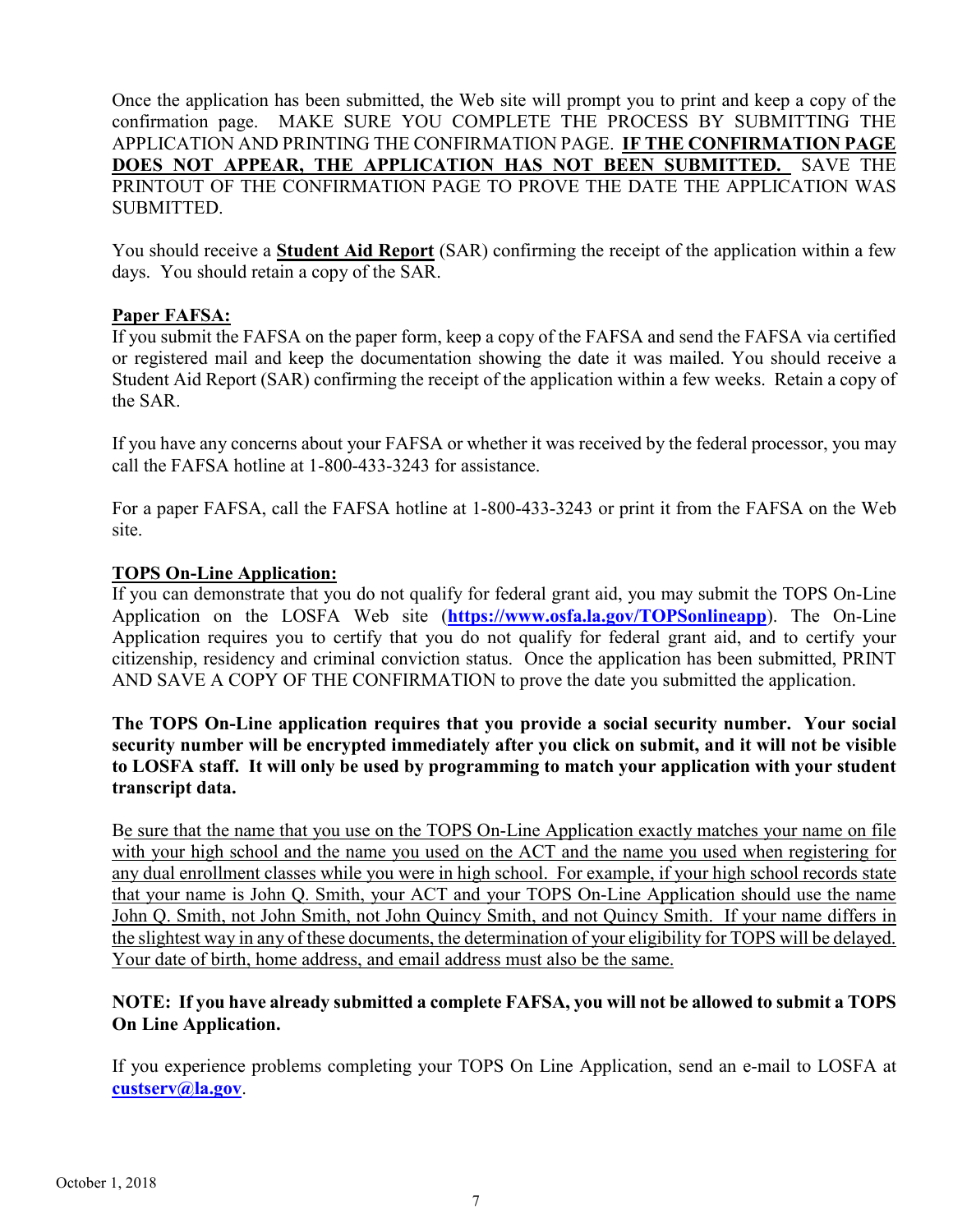## **Q-20. What is the deadline for applying for TOPS?**

A The deadline for receipt of a TOPS application for the full TOPS award is July 1, or the next business day if July 1 falls on a weekend, following the one year anniversary of high school graduation. If you are a 2019 high school graduate, you must file your application so that it is received by the federal processor by July 1, 2020, to receive TOPS funding. However, no payment of a TOPS award will be made until the initial FAFSA or on-line application has been received and you have been determined eligible for a TOPS award.

If your initial FAFSA or on-line application is received after July 1 immediately following your graduation from high school, the payment of your TOPS award could be delayed depending on the date your application is received and the date you enroll for the first time as a full-time student in an eligible college or university.

If you enroll for the first time as a full-time student before you are determined eligible for a TOPS award, you must meet the TOPS Continuing Eligibility Requirements to receive payments of your TOPS award after the first semester, quarter or term of your full-time enrollment at an eligible college or university.

If you are a 2019 high school graduate and your initial application is received from July 2, 2020 through September 1, 2020, you will be eligible to receive seven semesters of TOPS funding beginning with the 2019-2020 academic year. You must also meet TOPS Continuing Eligibility Requirements if you attend college during the 2019-2020 academic year.

If you are a 201 high school graduate and your application is received from September 2, 2020 through October 29, 2020, you will be eligible to receive six semesters of TOPS funding beginning with the 2019- 2020 academic year. You must also meet TOPS Continuing Eligibility Requirements if you attend college during the 2019-2020 academic year.

If you are a 2019 high school graduate and your application is received after October 29, 2020, you are ineligible for any TOPS award. There are no exceptions, waivers or appeals.

## **Q-21. Is there a different deadline to file a FAFSA for a high school graduate who first enrolls as a fulltime student in an eligible Louisiana college and then enrolls in an out-of-state college?**

A. No. The deadline is the same as for all other students who enroll for the first time as full-time students in eligible Louisiana colleges.

## **Q-22. Is there a different deadline to file a FAFSA for a high school graduate who first enrolls as a fulltime student in an eligible out-of-state college?**

A. Yes. If you otherwise meet the TOPS requirements, including the academic and enrollment requirements for continuation of the award, your FAFSA must be received by July 1 immediately following the academic year you enroll in an eligible Louisiana college. Your application will be accepted if it is received no later than 60 days after the July 1<sup>st</sup> deadline, but your award will be reduced by one semester. If your application is received more than 61 but no later than 120 days after the July  $1<sup>st</sup>$  deadline, your award will be reduced by two semesters. (See Questions 45, 148, and 149 for eligibility requirements for students who attend out-of-state colleges.)

For example, you are a 2019 high school graduate and you enroll for the first time as a full-time student at an accredited out-of-state college for the fall semester of 2019 and then you enroll as a full-time student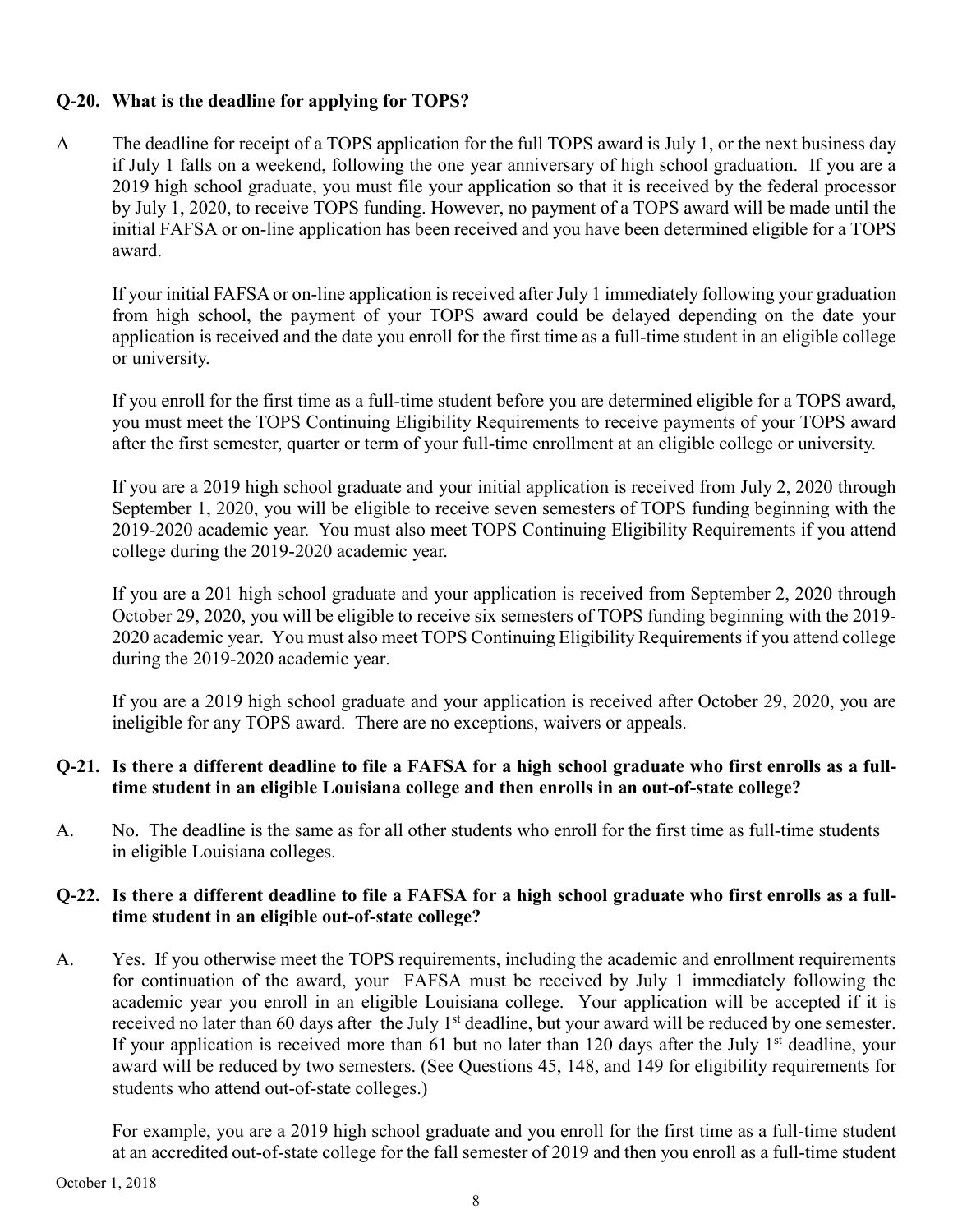at an eligible Louisiana college for the spring semester of 2020. Your deadline would be July 1, 2020 for the full award or no later than 120 days after the July 1 deadline for a reduced award.

#### **Q-23. Is there a different deadline to file a FAFSA for a high school graduate who joins the U.S. Armed Forces and enters on active duty within one year of graduation?**

A. Yes. If you enter on active duty with the U.S. Armed Forces within one year of graduation and before you enroll as a full-time college student, your FAFSA must be received by the federal processor no later than one year from the date you separated from active duty.

**Note that you must enroll as a first-time, full-time student no later than the semester or term immediately following the one year anniversary of your separation from active duty.**

## **The U.S. Armed Forces include the Navy, Marine Corps, Army, Air Force and Coast Guard.**

## **Q-24. What happens if a military member fails to apply by the deadline?**

A. If the federal processor receives your FAFSA or if you complete the On-Line Application after the deadline but within 120 days of the deadline, and you have met all the other TOPS eligibility requirements, you will be eligible for a TOPS Award reduced by one or two semesters of eligibility. If the FAFSA or On-Line Application is late from one to 60 days, your award will be reduced by one semester of eligibility. If the FAFSA or On-Line Application is 61 to 120 days late, your award will be reduced by two semesters of eligibility.

If the FAFSA or On-Line Application is 121 or more days late, you are ineligible for a TOPS award.

## **Q-25. Is there a certain year FAFSA that I must file? If so, how do I know that I am completing the correct year FAFSA?**

A. You should submit a FAFSA for the academic year immediately following your graduation from high school. This will ensure you are considered for a TOPS award even if you do not enroll in a Louisiana college the academic year after you graduate. You should submit the FAFSA even if you intend to enroll at an out-of-state college or sit out a year before enrolling in a Louisiana college. For example: If you are a 2019 graduate, you should submit the FAFSA for the 2019-2020 academic year.

## **Q-26. Is the FAFSA the only form I need to fill out to apply for TOPS?**

A. Yes, in most cases. Some applicants may be required to submit other documentation, such as: high school and college transcripts, residency affidavits and required supporting documentation, the Application to Return from an Out-of-State College for students returning from out-of-state colleges, permanent residency or citizenship documentation, etc. If additional information is required to process your application, LOSFA will ask you for the documentation required.

All documentation and certifications necessary to establish your initial eligibility and award level, including, but not limited to, high school and/or college transcripts and certifications, copies of student aid reports, applicant confirmation forms, promissory notes, ACT and/or SAT scores, residency affidavits, proof of citizenship or permanent residency status and other documents that may be utilized in determining eligibility, must be received by LOSFA no later than January 15 immediately following the final deadline for receipt of your FAFSA or on-line application. If the required documentation is not received by that deadline, it will not be used to determine your initial eligibility or award level.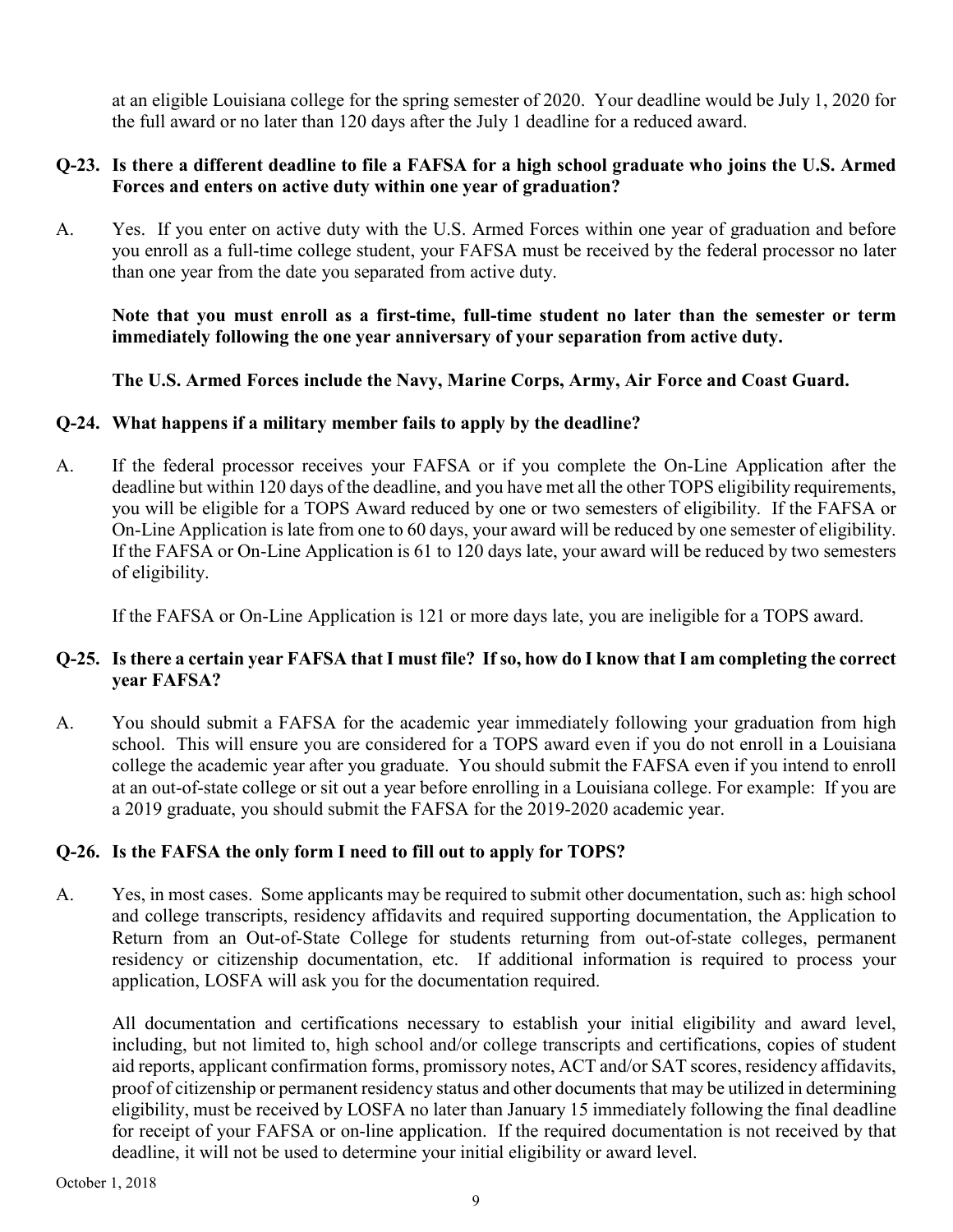## **Q-27. My parents told me that they cannot complete their taxes by the state deadline for TOPS of July 1 and they are applying by completing the FAFSA. What should I do?**

A. The FAFSA for 2019 high school graduates will be available as early as October 1, 2018, and students and their parents will be able to use their 2017 tax returns to complete the form. Because you will be using prior-prior year tax returns, this should not be a problem. However, if your parents are filing their tax returns more than one year late, they should use their best estimate using W-2 forms, year-end accounting reports, or other income reports. See the FAFSA instructions for guidance.

## **Q-28. Who is eligible to file a TOPS On-Line Application?**

A. You can only file the TOPS On-Line Application if you can demonstrate that you do not qualify for federal grant aid because of your family's financial condition. You can determine if you may qualify for federal grant aid by using FinAid's Financial Aid Estimator available on the Internet at [www.finaid.org/calculators](http://www.finaid.org/calculators) or the U.S. Department of Education's FAFSA4caster at [www.fafsa4caster.ed.gov/.](http://www.fafsa4caster.ed.gov/)

**NOTE:** You and your parents should be aware that you will not be considered for any federal financial aid programs, including Pell and other federal grants, student loans, and the federal work study program, or for the Louisiana GO Grant if you do not complete the FAFSA.

#### **Q-29. Must I reapply for TOPS after each semester or once a year?**

A. You must file a FAFSA or a renewal FAFSA annually so that it is received by the final deadline of July 1, or the next business day if July 1 falls on a weekend, **every academic year** unless you can demonstrate that you do not qualify for federal grant aid because of your family's financial condition. If you can demonstrate that you do not qualify for federal grant aid because of your family's financial condition, you are not required to submit a renewal FAFSA. TOPS does not provide a grace period after the July 1 deadline for a continuing student to file a FAFSA or renewal FAFSA.

A correction can be made to a FAFSA at any time, and corrections do not change the original FAFSA receipt date for purposes of TOPS.

## **Q-30. If I submitted my paper Free Application for Federal Student Aid, sent the information by UPS overnight delivery and have the receipt that it was delivered by July 1, but the federal application receipt date is July 3, what should I do?**

- A. You should submit to LOSFA a copy of the proof of mailing along with a written explanation of the above circumstances. We encourage you to obtain and retain proof of mailing if the electronic application is not used. The TOPS rules limit proof of mailing to:
	- 1. A certificate of mailing, registered, certified, certified/return receipt requested, priority or overnight mail receipt from the U S. Postal Service, or other authorized mail carriers such as UPS and Federal Express, which is dated prior to the state's final deadline.
	- 2. The Student Aid Report (SAR) or the Institutional Student Information Report (ISIR), produced by the federal processor, shows that the original application was received by the state's final deadline.
	- 3. The federal processor provides verbal or written verification to LOSFA that the original application was received by the state's final deadline.
	- 4. A printed copy of the electronic receipt for a FAFSA filed on the Web shows that the original application was received by the final deadline.

October 1, 2018 5. A printed copy of the electronic receipt for an On-Line Application shows that the original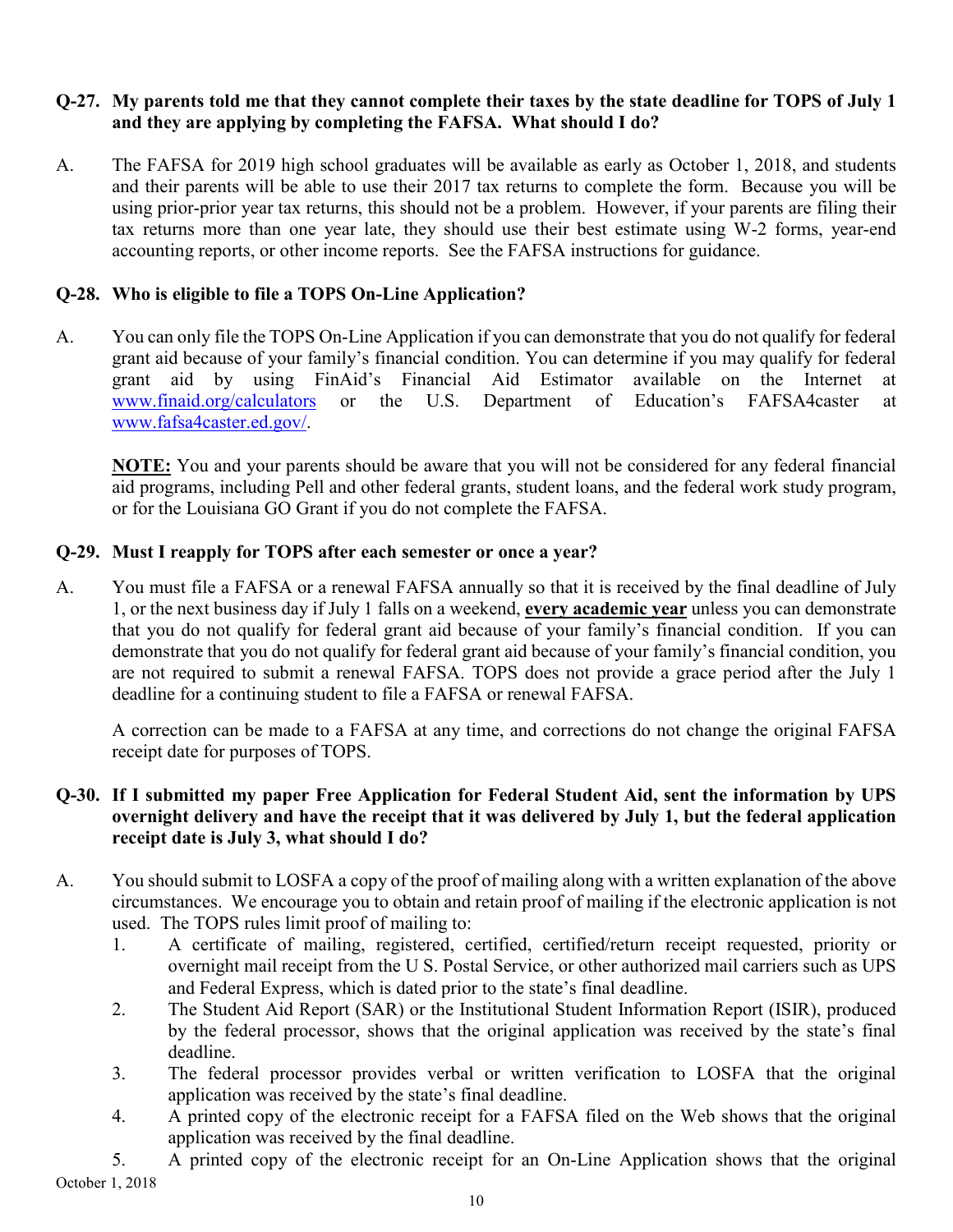application was received by the final deadline.

6. LOSFA's On-Line Application submission confirmation code corresponds to a LOSFA database transaction by the final deadline.

## **No other form of verification, including notarized or certified statements, will be accepted as proof of compliance with the deadline requirement.**

## **Q-31. If I submitted a FAFSA on the Web but the federal processor does not report it to LOSFA or the federal processor has no record of the application, what documentation can I use as proof of compliance?**

- A. You should keep the following documentation as evidence of having filed the FAFSA electronically:
	- 1. A printed copy of the FAFSA that was transmitted showing a date of entry prior to the state's final deadline; or
	- 2. A printed copy of the confirmation showing the FAFSA was received, having a date of entry prior to the state's final deadline; or
	- 3. Confirmation from the federal processor that the application was received by the state's final deadline.
	- 4. Correspondence from the federal processor confirming that electronic problems/issues prevented processing.

## **Q-32. Is there a fee charged with or associated with filing the FAFSA?**

A. No, federal law prohibits the charging of a fee to file the FAFSA (FREE Application for Federal Student Aid). To avoid fees and possible scams, you should file the FAFSA directly to the federal processor through the Internet at [www.fafsa.gov](http://www.fafsa.gov/) or submit the paper form directly to the federal processor.

If a Web site charges a fee for filing the FAFSA, it is highly unlikely that you will receive any benefit for paying the fee. The Web sites that do charge fees for filing the FAFSA are not associated with the federal government and filing a FAFSA through them may result in delays processing the FAFSA and unnecessary expenses. Some sites simply take your money and your FAFSA is NOT filed.

If you need help filing your FAFSA, LOSFA will be conducting FAFSA completion workshops throughout the state starting in October and continuing throughout the academic year. You are encouraged to file as early as possible to maximize your eligibility for various sources of financial aid and to allow time for processing any corrections that may be necessary. Check our website [\(www.osfa.la.gov\)](http://www.osfa.la.gov/) periodically or follow us on Twitter and Facebook to find out when and where.

Check carefully to ensure that you are using the correct Web site before entering your personal and family data.

## <span id="page-19-0"></span>**AWARD AMOUNTS**

## **Q-33. How much does the TOPS Opportunity Award pay to pursue an academic undergraduate degree?**

A. Payment of TOPS Awards is contingent upon appropriations by the Louisiana Legislature. See the chart on LOSFA's website at [http://www.osfa.la.gov/MainSitePDFs/TOPS\\_Payment\\_Amounts.pdf](http://www.osfa.la.gov/MainSitePDFs/TOPS_Payment_Amounts.pdf) for TOPS payment amounts at specific colleges and universities for the 2018-2019 academic year. The TOPS Award Amounts in the future will be the same as those provided in this chart unless the Legislature specifically appropriates additional funding for TOPS.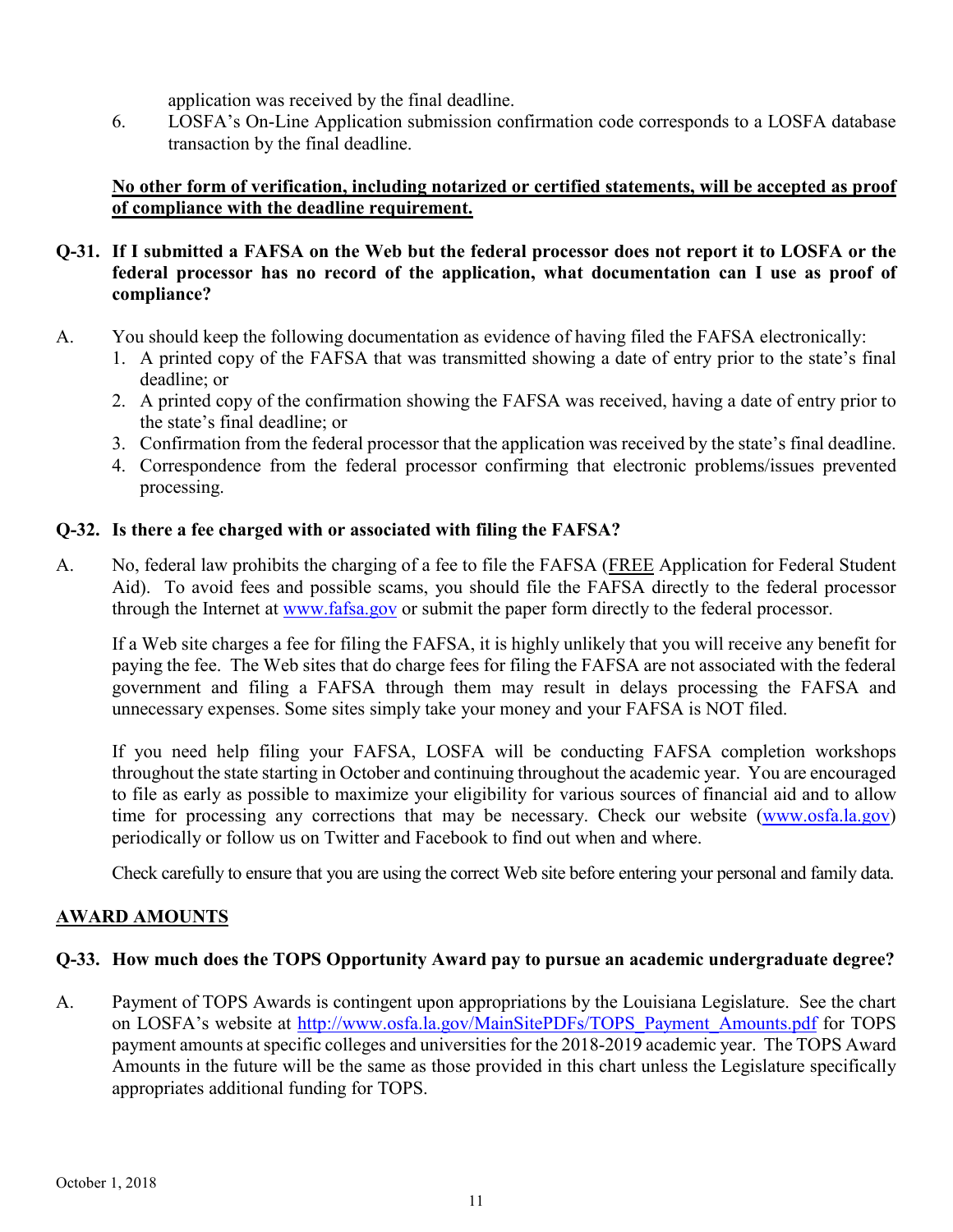## **Q-34. What is the value of a TOPS award?**

A. It depends on the college attended and the award made to you. See the chart on LOSFA's website at [http://www.osfa.la.gov/MainSitePDFs/TOPS\\_Payment\\_Amounts.pdf](http://www.osfa.la.gov/MainSitePDFs/TOPS_Payment_Amounts.pdf) for the amount paid at different colleges and universities during the 2018-2019 academic year.

## **Q-35. Can I use TOPS for summer school?**

A. Payment of a TOPS Award is contingent upon appropriations by the Louisiana Legislature. If funding is available, LOSFA will update its website and its social media pages, and the financial aid office at your school will be notified.

The TOPS Opportunity, Performance and Honors Awards will not pay for summer school **except** when funding for summer awards is available and when:

- the summer session is required in your degree program for graduation and you enrolled for at least the minimum number of hours required for the degree program, or
- you can complete your program's graduation requirements in the summer session, or
- the course(s) taken during the summer session is required for graduation in the program in which you are enrolled and is only offered during the summer session, or
- the summer session is conducted for a technical program in which you are enrolled, or
- you have earned at least 60 hours.

#### **NOTE: An award made for summer school expends one semester or term of eligibility.**

Check with the financial aid office at your school.

If you are pursuing a technical certificate or diploma or degree, you should read the TOPS Tech Section.

#### **Q-36. How many semesters can I receive a TOPS award?**

- A. You may receive TOPS Awards for up to eight (8) semesters or twelve (12) quarters unless:
	- Your award is reduced by one or two semesters because your application was submitted after the deadline; or
	- You qualified for TOPS based on an ACT score achieved after the ACT national test date in April but before July 1 immediately after graduation; or
	- You enrolled in an out-of-state college; or
	- Your award is reduced by one or two semesters because your Application to Return from an Outof-State College was submitted after the deadline.

If you have a permanent disability or enter on active duty in the U.S. Armed Forces, you may be allowed to attend part time, but your total TOPS award may not exceed the equivalent of eight (8) semesters or twelve (12) quarters. If TOPS has already paid for a semester or term during which you are called to active duty, the semester or term will not be charged as a semester of TOPS used by you. A Request for Exception form with instructions describing the documentation required can be found on the LOSFA Web site ([www.osfa.la.gov/exceptionform](http://www.osfa.la.gov/exceptionform)), obtained directly from LOSFA, or by emailing [custserv@la.gov.](mailto:custserv@la.gov)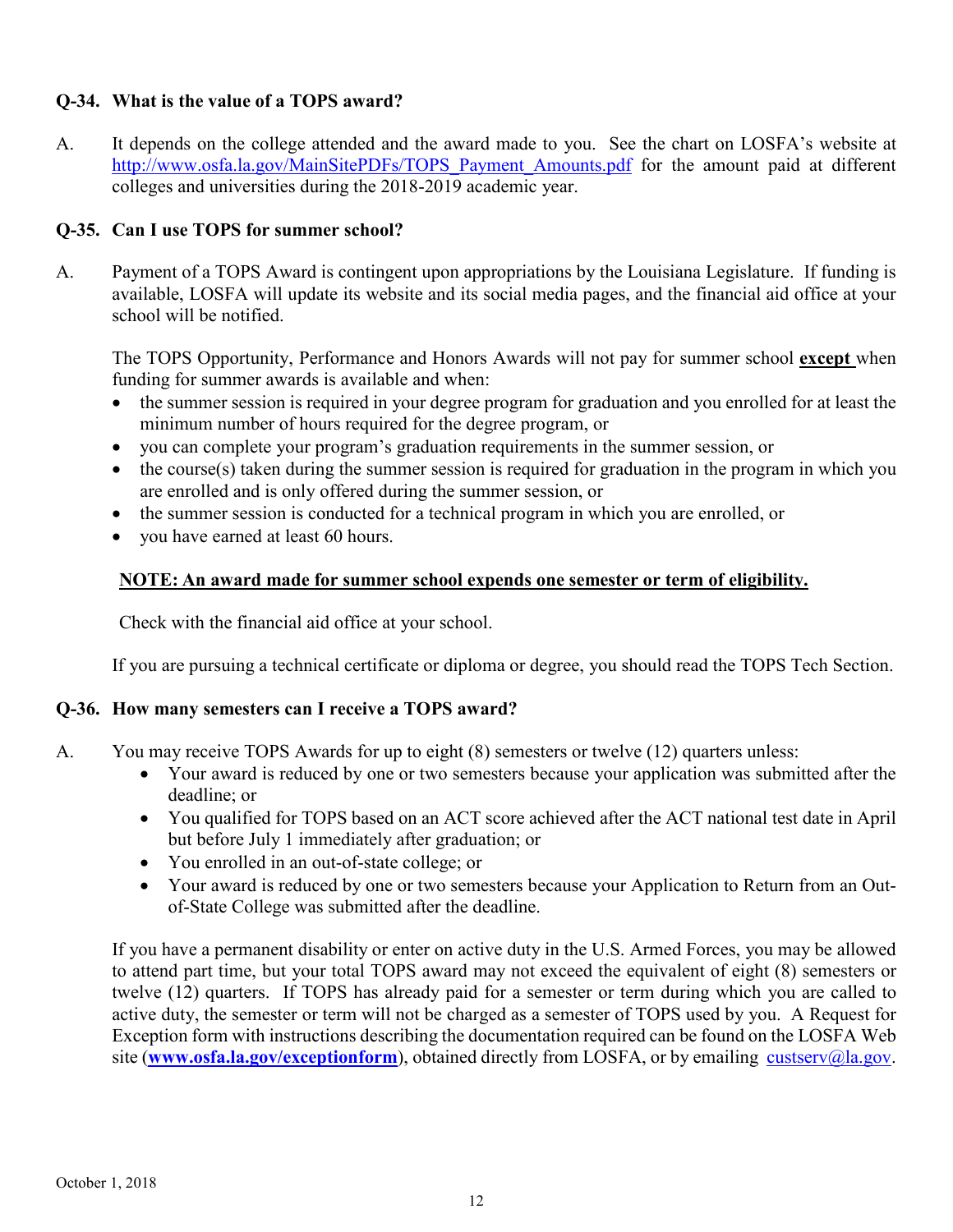## **Q-37. Can I use TOPS to pursue a second undergraduate degree?**

A. No. If you successfully complete an academic undergraduate degree at the baccalaureate level and have remaining TOPS eligibility, you CANNOT use the remaining eligibility to pursue a second academic undergraduate degree at the baccalaureate level; however, you may use the remainder of your award to attend graduate or professional school. You MAY use the TOPS Opportunity, Performance or Honors Award for technical programs, cosmetology school or proprietary school, and you may use your award to complete more than one such program, provided you have not exceeded your total eligibility of eight semesters or 12 quarters.

## **Q-38. Can I use TOPS for graduate or professional school?**

A. Yes. If you completed an undergraduate degree without exhausting all 8 semesters or 12 quarters of eligibility, you may receive the period of eligibility remaining if you enroll in an eligible graduate or professional school no later than the fall semester following the one year anniversary of completion of your undergraduate degree and have met the requirements for continuation of your award.

## **Q-39. How does my college get the money for my TOPS award?**

A. TOPS awards are paid directly to the postsecondary institution the student is attending. Institutions submit payment requests to LOSFA for students who are enrolled full-time on the  $15<sup>th</sup>$  class day (semester schools) or the 10<sup>th</sup> class day (quarter schools), or who enroll full-time after the  $14<sup>th</sup>$  class day (semester schools), or the 9<sup>th</sup> class day (quarter schools). Funds are sent directly to the institutions either electronically or with a paper check as soon as funds are available for distribution.

## **Q-40. When is my TOPS award disbursed to my school?**

A. Your school will submit a payment request to LOSFA for your TOPS award after the 14<sup>th</sup> class day (semester schools) or the  $9<sup>th</sup>$  class day (term or quarter schools). LOSFA will pay your award to your school after it receives and processes the invoice.

## **Q-41. How does the university get the TOPS money to me?**

A. This varies from institution to institution. You should contact the bursar or the financial aid officer at your school. Normally, your school applies the award to charges you owe the school and the balance, if any, will be remitted to you.

## **Q-42. Can I use TOPS in conjunction with other types of scholarships?**

A. Yes. You can be awarded scholarships, other financial aid, and TOPS up to the cost of attendance for your college or university. Cost of attendance is determined by each college and university based on federal guidelines and can include tuition and fees, on-campus room and board (or a housing and food allowance for off-campus students), and allowances for books, supplies, transportation, child care, costs related to a disability, and miscellaneous expenses. Your college or university will deduct any amounts you owe for tuition, fees, and other charges, and it will remit the remainder to you.

If the total of your scholarships, state and federal aid, and TOPS Award exceed the cost of attendance, your school will reduce any loans (if applicable) first and it will continue reducing your financial assistance until your awards do not exceed the cost of attendance. If the TOPS Award is totally eliminated, the semester or term will not be counted toward the maximum semesters or terms allowed.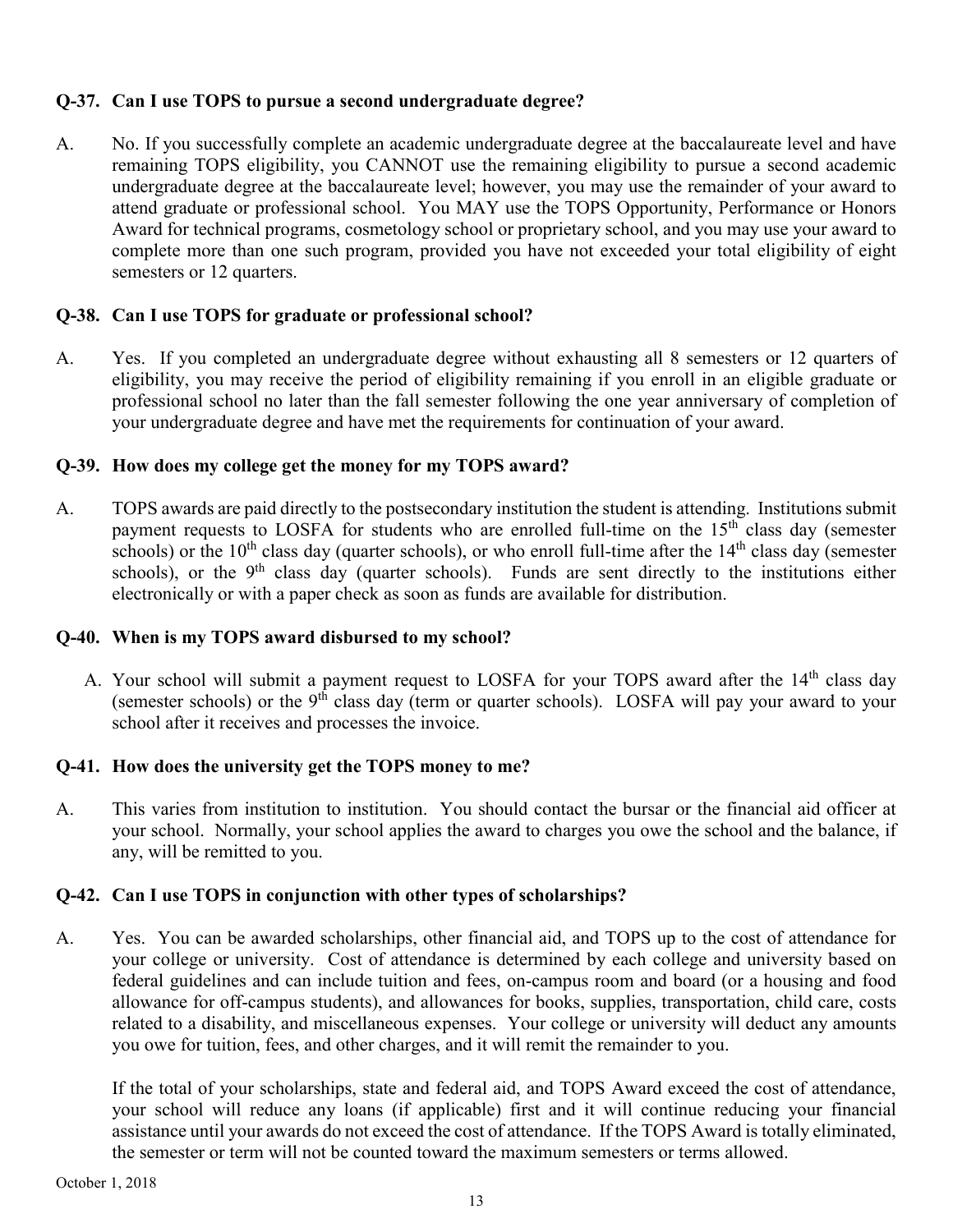#### **Q-43. Can I use the TOPS Opportunity, Performance or Honors Award to enroll in an occupational, skill or technical program?**

A. Yes. See the Section entitled TOPS Tech Award for additional information.

#### **Q-44. Can I enroll for the first time as a full-time student at an out-of-state postsecondary institution and still qualify for TOPS?**

A. Yes. If you enrolled for the first time as a full-time student no later than the semester immediately following the first anniversary of your graduation from high school in an out-of-state postsecondary institution accredited by a regional accrediting organization recognized by the U.S. Department of Education and thereafter returned to Louisiana and enrolled as a full-time student in an eligible college or university, you may be eligible for TOPS. You must have met all the requirements for an award at the time of graduation from high school and met the requirements for continuation of the award while enrolled in an out-of-state college or university. If you did not enroll full-time, maintain continuous enrollment, or earn 24 hours during the academic year(s) you were enrolled out of state due to circumstances beyond your immediate control, you may apply for an exception to any or all of these requirements. A Request for Exception form with instructions describing the documentation required can be found on the LOSFA Web site at [\(www.osfa.la.gov/exceptionform\)](http://www.osfa.la.gov/exceptionform) or obtained directly from LOSFA or by emailing [custserv@la.gov.](mailto:custserv@la.gov)

If you did enroll at a regionally accredited out-of-state college or university, you must apply for a TOPS award by doing all of the following:

- 1. Submit a FAFSA or, if you can demonstrate that you do not qualify for federal grant aid (Pell Grant) and do not want any other federal aid such as student loans, a TOPS On-Line Application no later than July 1 immediately following the academic year in which you enroll during a regular semester, quarter or term in an eligible Louisiana institution or no later than 60 days after the July 1<sup>st</sup> deadline (Your award will be reduced by one semester.), or 61 days but no later than 120 days after the July 1<sup>st</sup> deadline (Your award will be reduced by two semesters.). (You are not considered to have returned to Louisiana if you enroll only in a summer session, quarter, term, or intersession.); and
- 2. Submit the TOPS *Application to Return from an Out-of-State College* no later than July 1 immediately following the academic year in which you enroll during a regular semester, quarter or term in an eligible Louisiana institution for a full award. LOSFA will accept your application if it is received no later than 60 days after the July 1<sup>st</sup> deadline, but your award will be reduced by one semester; or 61 days but no later than 120 days after the July 1<sup>st</sup> deadline, but your award will be reduced by two semesters. You should submit your Application with your official out-of-state transcript(s). You are not considered to have returned to Louisiana if you enroll only in a summer session, quarter, term, or intersession. The form is available on the LOSFA Web site at [\(www.osfa.la.gov/sgforms\)](http://www.osfa.la.gov/sgforms); and
- 3. Submit all supporting documentation, including an official **final** transcript for each out-of-state college or university attended. The transcripts must show each semester you attended an out-ofstate college or university and include all hours attempted and/or earned. Submit all of your supporting documents with the TOPS Application to Return from an Out-of-State College. If it is not possible to submit all documentation at the time you submit the application before your July 1 deadline, submit the supporting documents so that they are received no later than **January 15th** immediately following the July 1 deadline.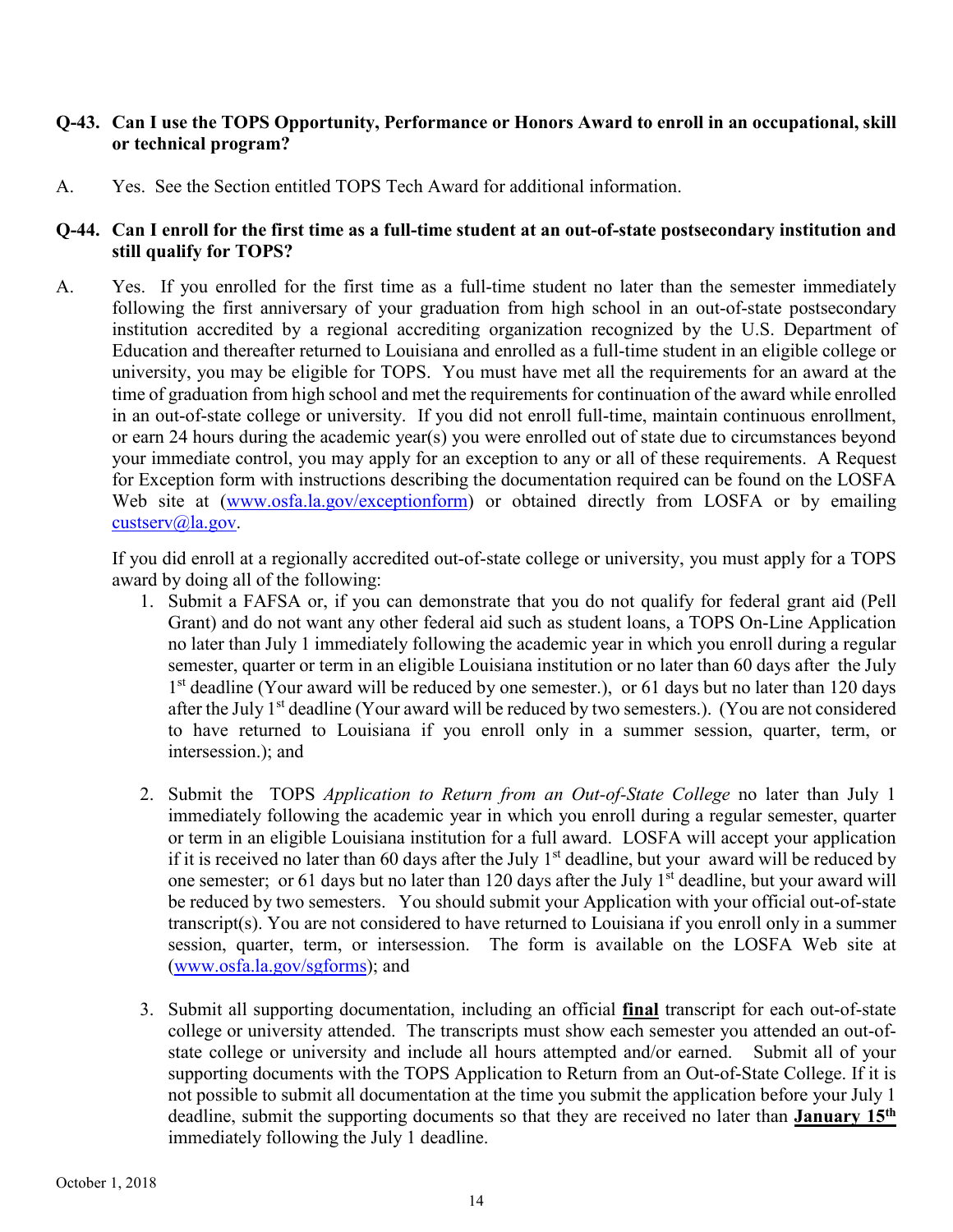4. If you will require an exception to the requirements to enroll full-time, maintain continuous enrollment, or earn 24 hours during the academic year while you were enrolled out-of-state, you should submit your Request for Exception form along with all supporting documentation at the time you submit your *Application to Return from an Out-of-State College.* You can find the TOPS Request for Exception Form with instructions describing the various circumstances that qualify for an exception and the documentation required on the LOSFA Web site at [www.osfa.la.gov/exceptionform](http://www.osfa.la.gov/exceptionform) or you can send an email to LOSFA at [custserv@la.gov](mailto:custserv@la.gov)*.* 

## **If your Application is not received by the July 1 deadline or during the 120 days after the deadline and/or the supporting documents, including the official final transcripts, are not received by the applicable deadline, the Application will be denied and you will permanently lose your TOPS award. There are no extensions or exceptions to these deadlines.**

Your TOPS period of eligibility will be reduced by one semester for each semester that you enrolled as a full-time student in the out-of-state college or university. If you enroll as a full time student while out-ofstate and subsequently enroll as a part time student, you will be ineligible for a TOPS award unless you request and are granted an exception. See below.

You must enroll in a Louisiana college or university no later than the next semester or term, excluding summer sessions and intersessions, immediately following the last semester that you were enrolled in the out-of-state college or university, unless granted an exception for cause. You can find the TOPS Request for Exception Form with instructions describing the various circumstances that qualify for an exception and the documentation required on the LOSFA Web site at [www.osfa.la.gov/exceptionform](http://www.osfa.la.gov/exceptionform) or you can send an email to LOSFA at [custserv@la.gov.](mailto:custserv@la.gov)

## **Q-45. Can my TOPS award be reinstated if I enroll for the first time as a full-time student at an eligible Louisiana college and then enroll at an out-of-state college?**

A. Yes. If you were determined eligible for a TOPS award and enrolled by the deadline in an eligible Louisiana college, and then you enrolled full-time during a regular semester, quarter or term at an out-ofstate college accredited by a regional accrediting organization recognized by the U.S. Department of Education, and then returned to Louisiana and enrolled in an eligible Louisiana college during a regular semester, quarter or term, you may be eligible for reinstatement of your TOPS award. You are not considered to have enrolled in an out-of-state college if you enrolled only in a summer session, quarter, term, or intersession. You must have met all the requirements for continuation of your award while enrolled in an out-of-state college or university. If you did not enroll full-time, maintain continuous enrollment, or earn 24 hours during the academic year due to circumstances beyond your immediate control, you may apply for an exception to the requirement. You can download a Request for Exception form with instructions describing the documentation required from LOSFA's Web site at [\(www.osfa.la.gov/exceptionform\)](http://www.osfa.la.gov/exceptionform), obtain the form directly LOSFA, or email [custserv@la.gov.](mailto:custserv@la.gov)

See the answer to Question 44 for information on what you must to do to have your award reinstated.

## **Q-46. If I enroll part time in an out-of-state college after I graduate from high school and then enroll in an eligible Louisiana college by the semester immediately following the one year anniversary of my high school graduation, do I have to submit an Application to Return from an Out-of-State College?**

A. No.You are not required to submit the Application to Return from an Out-of-State School because you were not enrolled full-time. **However, you must provide an official final transcript from your out-ofstate college to determine your cumulative grade point average.**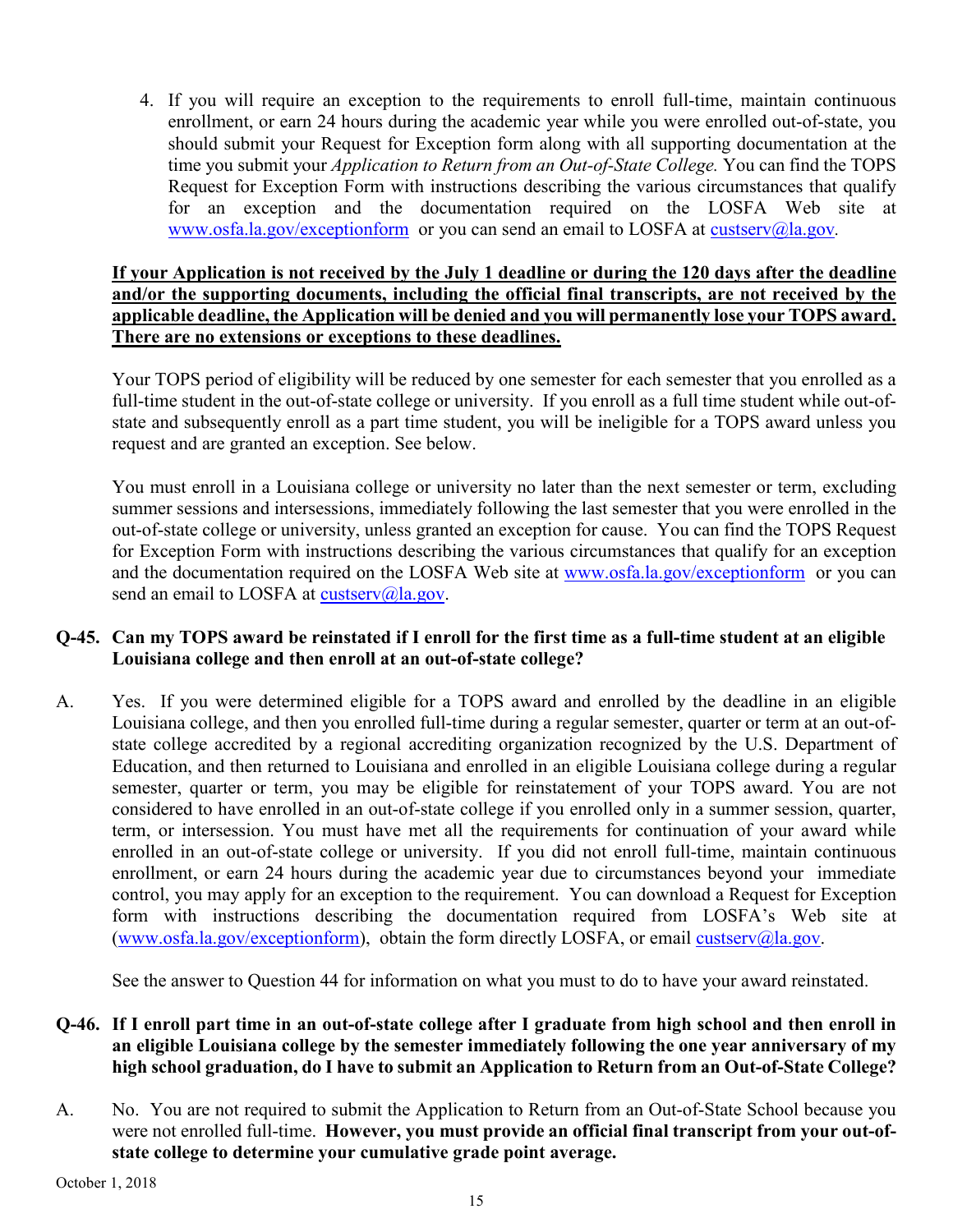**WARNING:** If you fail to enroll as a full-time student in either the out-of-state college or in an eligible Louisiana college by the semester immediately following the one year anniversary of your high school graduation, you will be ineligible for a TOPS award unless you were unable to enroll due to a circumstance that is not within your immediate control and you request and are granted an exception to the initial enrollment requirement. You can download a Request for Exception form with instructions describing the documentation required from LOSFA's Web site at [\(www.osfa.la.gov/exceptionform\)](http://www.osfa.la.gov/exceptionform), obtain the form directly from LOSFA, or email [custserv@la.gov.](mailto:custserv@la.gov)

## <span id="page-24-0"></span>**NOTICE OF ELIGIBILITY**

## **Q-47. Is there a schedule set up for sending out notice of TOPS eligibility?**

A. **You cannot be determined eligible for a TOPS award unless your parent has given consent to releasing your high school information to LOSFA.** LOSFA must evaluate and confirm your graduation date, ACT/SAT score, residency, citizenship, high school academic data transmitted by the Louisiana State Department of Education's Student Transcript System (STS), and the FAFSA or On-Line Application. **It is very important that your name appears exactly the same on all of these records so that LOSFA can match all of your records to each other. For example, if your high school records state that your name is John Q. Smith, your ACT and your FAFSA should use the name John Q. Smith, not John Smith, not John Quincy Smith, and not Quincy Smith. Your date of birth, home address, and email address must also be the same. If your name differs in the slightest way in any of these documents, the determination of your eligibility for TOPS will be delayed.**

Eligibility is currently determined twice a week. Notice of your eligibility will be sent by email to the most recent email address LOSFA has as submitted on your FAFSA or in the Student Hub, and the email will be sent after processing. For most graduates, the notice will be sent in late June or early July. LOSFA will continue to determine eligibility throughout the year, but the majority of students receive their notice by mid-July.

Notices for home study completers, non-graduates, and graduates of out-of-state and out-of-country high schools will be sent out after the information required for processing has been received and a determination of eligibility has been made. Timing of these notices will also be dependent on receipt of certification from the Louisiana Department of Education, verification from out-of-state and out-of-country high schools, and/or the education departments of other states.

## **Q-48. What do I have to do to receive my TOPS award?**

A. You must enroll as a full-time student in an eligible Louisiana college or university no later than the first semester following the one year anniversary of graduation from high school, excluding summer sessions. For instance, if you graduate from high school in May 2019, you must enroll as a full-time student in an eligible college or university no later than the fall semester of 2020.

You will be sent an email with a link to your award letter and to a document entitled "*Your Rights and Responsibilities*" when you are notified of your TOPS eligibility. This document will be available to you every time you log in to the LOSFA Student Hub, and you should refer to it for detailed information concerning the TOPS enrollment requirements which you must meet before the award is paid and the requirements for maintaining your award once you have enrolled in school. You are personally responsible for complying with these requirements. A copy of this document is also available on LOSFA's Web site at [www.osfa.la.gov/TOPS.](http://www.osfa.la.gov/TOPS)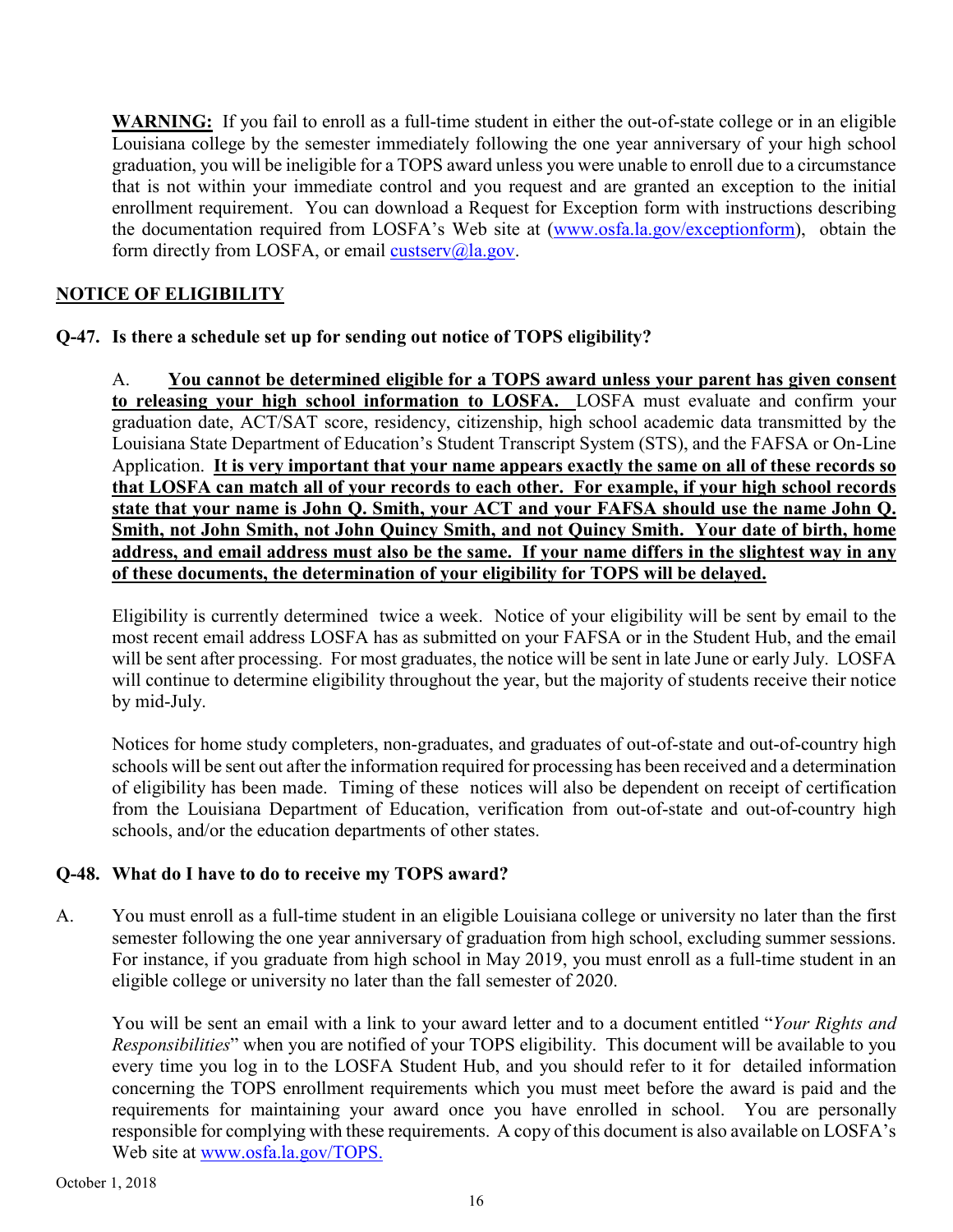## **Q-49. Do I have to notify LOSFA to accept my TOPS award?**

A. No. The school you are attending full-time as of the  $15<sup>th</sup>$  class day of the semester ( $10<sup>th</sup>$  class day at Louisiana Tech) will bill LOSFA for your TOPS award.

## **Q-50. I am a student. How can I check on my TOPS award status?**

A. Once you register for an account on the LOSFA Student Hub at https://www.osfa.la.gov/studenthub.html, you will receive messages from LOSFA regarding what is needed to determine your eligibility for a TOPS award.

Your eligibility for a TOPS award cannot be determined until LOSFA has your ACT or SAT score, your STS data which includes all your high school courses and grades, and your complete FAFSA or On-line Application. **LOSFA will not have your academic data unless your parent or legal guardian has given consent (See Parental Consent on page 1.).**

Be sure that the name that you use on the FAFSA exactly matches your name on file with your high school and the name you use on the ACT. For example, if your high school records state that your name is John Q. Smith, your ACT and your FAFSA should use the name John Q. Smith, not John Smith, not John Quincy Smith, and not Quincy Smith. Your date of birth, home address, and email address must also be the same. If your name differs in the slightest way in any of these documents, the determination of your eligibility for TOPS will be delayed.

## <span id="page-25-0"></span>**AWARD PAYMENT AND RENEWAL**

## **Q-51. Do I need to apply for TOPS every year?**

A. You are strongly encouraged to reapply annually for TOPS by completing the FAFSA or renewal FAFSA by July 1. You must complete the FAFSA each year if you qualify for federal grant aid. A student who is receiving other forms of federal and state financial aid must submit the FAFSA or Renewal FAFSA each year to be considered for those types of aid.

## **Q-52. What is the deadline to reapply for TOPS?**

A. The renewal FAFSA for the upcoming academic year should be filed no later than July 1 each year to reapply for TOPS. The FAFSA for the upcoming academic year is available in October preceding the academic year for which you will be applying for TOPS and other student financial aid. (See [www.FAFSA.ed.gov.](http://www.fafsa.ed.gov/))

## **Q-53. What happens if I miss the July 1 renewal deadline?**

A. Your TOPS award will be eligible for renewal if you met the continuation requirements.

## **Q-54. I just received my fee bill. Why is my TOPS Opportunity award not paying for all of my tuition?**

**A. Payment of TOPS Awards is contingent upon appropriations by the Louisiana Legislature. See the chart on LOSFA's website at [http://www.osfa.la.gov/MainSitePDFs/TOPS\\_Payment\\_Amounts.pdf](http://www.osfa.la.gov/MainSitePDFs/TOPS_Payment_Amounts.pdf) for the amounts paid** at specific colleges and universities for the 2018-2019 academic year. The TOPS Award Amounts in the future will be the same as those provided in this chart unless the Legislature specifically appropriates additional funding for TOPS.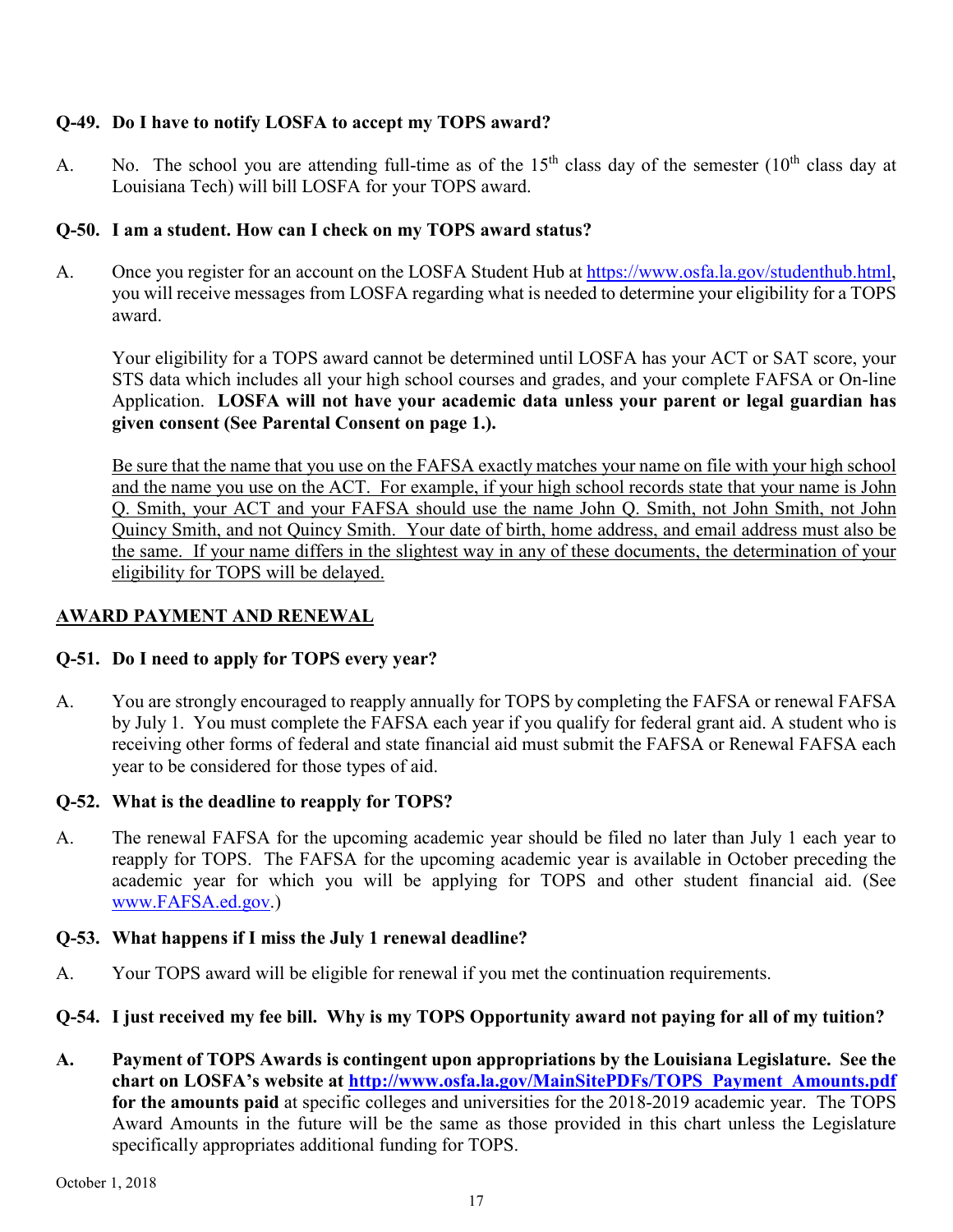#### **Q-55. How many hours must I earn to renew my scholarship?**

A. You must **earn** (**pass with a "D" or better**) 24 hours each academic year to retain your TOPS award. Failure to earn (pass with a "D" or better) 24 hours will result in permanent cancellation of your award unless you are granted an exception for cause. The academic year for the purpose of earning at least 24 hours begins with the fall semester and ends immediately before the next fall semester. It includes the summer sessions, terms, quarters and intersessions.

#### **Q-56. Do my Advanced Placement or Dual Enrollment hours earned in high school count toward the 24 hours required for the academic year for TOPS renewal?**

A. **No.** Advanced Placement and Dual Enrollment hours were earned in high school so they do not count toward the 24 hours required for TOPS renewal. **HOWEVER, grades earned in dual enrollment will be included in the calculation of your TOPS cumulative grade point average after your first semester in college.** 

## **Q-57. Do hours earned in a summer session or intersession count toward the 24 hours required for the academic year for TOPS renewal?**

A. Yes. The college "academic year" for the TOPS requirement to earn at least 24 hours each academic year **begins with the fall semester**, quarter or term of the award year and concludes immediately before the next fall term commences. Hours earned at any time beginning with the fall semester, quarter or term and until the next fall semester, quarter or term commences, including summer session and intersession hours, will count toward the 24 hour requirement. Hours earned in summer school before you enroll for the first time as a full time student **DO NOT** count towards the 24 hour requirement for your first year of college.

If you have been awarded the TOPS Opportunity, Performance or Honors Award and you are enrolled in a technical program, you should read the Section on TOPS Tech beginning with Question 201.

## **Q-58. My college does not give credit for remedial hours. Do remedial hours count toward the 24 hours required for the academic year for TOPS renewal?**

A. Yes. Remedial hours taken and passed during the academic year do count toward the 24 hours required even if your school reports a "P" for the remedial class. If you do not pass a remedial class, it will be treated as an "F" and will affect your TOPS Cumulative GPA.

## **Q-59. What GPA do I need to renew my TOPS Opportunity, Performance, or Honors Award?**

- **A.** To renew your award:
	- You must maintain Steady Academic Progress (cumulative 2.00 GPA on a 4.00 scale) at the end of every semester, quarter, term, session or intersession for which grades are reported. If you do not maintain a 2.00, your award will be suspended for failure to maintain Steady Academic Progress (SAP).
	- Your TOPS Cumulative Grade Point Average (Cum GPA) will be calculated on all coursework you have attempted, including grades earned for dual enrollment courses taken while in high school, summer session grades, remedial course grades and repeated course grades. LOSFA will determine whether you have met the requirements to continue to receive your TOPS Award at the end of each academic year. Your TOPS Cum GPA is calculated by LOSFA based on academic reports received from all schools that you have attended, and it could differ from the Cum GPA calculated by the school you currently attend.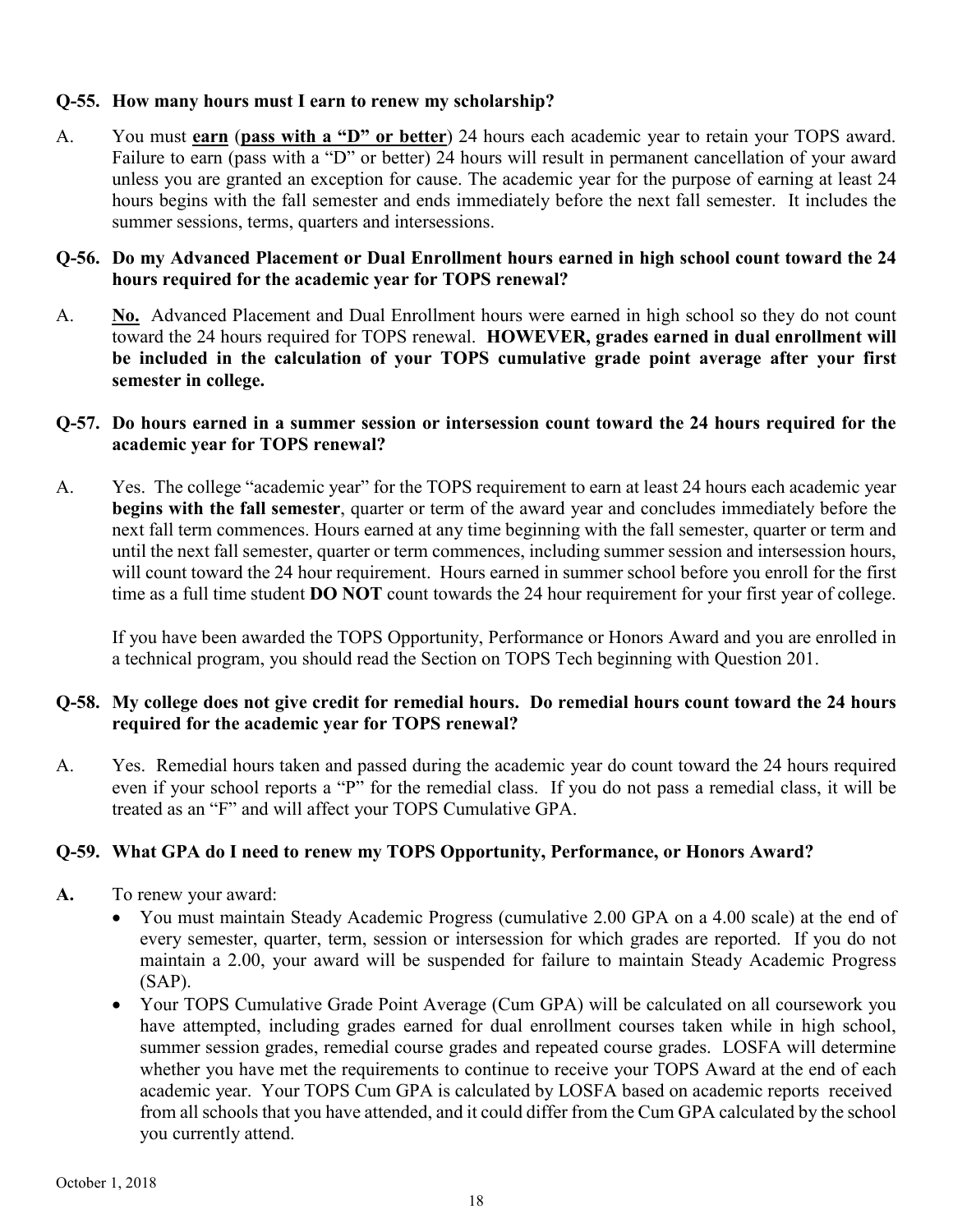**Note: Grades earned in dual enrollment courses will be included in the calculation of your TOPS Cum GPA after your first semester of college. If you resign from a dual enrollment course, the course will not be included in the Cum GPA calculation.**

## • **For the TOPS OPPORTUNITY AWARD:**

- 1. If you have NOT earned at least 24 hours at the end of the academic year, you are required to have at least a 2.00 Cum GPA to meet SAP.
- 2. If you have earned at least 24 hours at the end of the academic year, you must have at least the following Cum GPA at the end of the academic year:
	- 2.30 with 24 to 47 earned hours
	- 2.50 with 48 or more earned hours

## • **For the TOPS PERFORMANCE/HONORS AWARD**

- 1. If you have NOT earned at least 24 hours at the end of the academic year, you are required to have at least a 2.00 TOPS Cum GPA to meet SAP.
- 2. If you have earned at least 24 hours by the end of the academic year, you must have at least a 3.00 TOPS Cum GPA.
- 3. If you have been awarded the TOPS Performance or Honors award and you have less than a 3.00 TOPS Cum GPA at the end of the academic year, your award will be changed to Opportunity Award for the remaining period of eligibility and you will not receive the stipend that goes with your former award. Once you lose your Performance or Honors Award, you cannot regain it.
- You must achieve the TOPS Cum GPA required for the Opportunity Award at the end of the academic year or your TOPS Award will be suspended until you have regained academic standing and have achieved the required TOPS Cum GPA.
- If you do not achieve the required TOPS Cum GPA within two years from the end of the semester or quarter your award is suspended, your award will be permanently canceled. **There are no exceptions or waivers to this cancelation.**
- Note that if you request an exception to the requirement to earn 24 hours each year, to enroll full time, or to remain continuously enrolled and it is granted, the period of suspension for grades is not interrupted unless an exception is granted for military service. **Note that there are no exceptions to the TOPS Cum GPA requirements.**
- If you are enrolled in a technical program, you must have a 2.50 TOPS Cum GPA at the end of the academic year or your award will be suspended, regardless of the number of hours you have earned. If you do not achieve the required TOPS Cum GPA within one year from the end of the semester your award is suspended, your award will be permanently canceled.

## **See the answer to Question 57 for the definition of "academic year."**

## **Q-60. I had a 1.95 GPA at the end of the fall semester. Why was my award suspended for the spring semester if the GPA is only checked at the end of the spring semester?**

A. You must maintain Steady Academic Progress, which means that you must have a minimum cumulative GPA of 2.00, at the end of each semester/quarter/term/intersession/session. If you do not maintain Steady Academic Progress, your award will be suspended.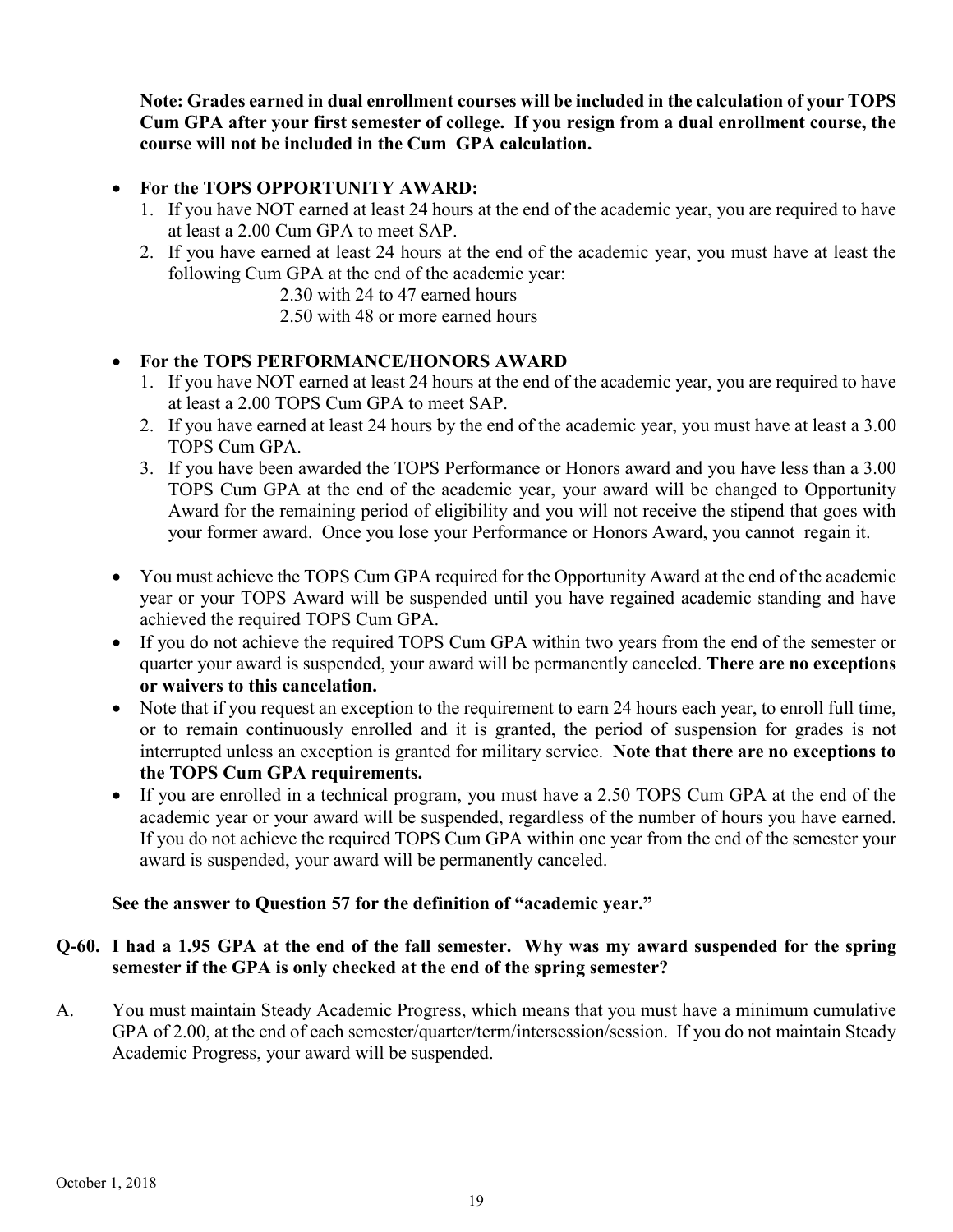#### **Q-61. My college transcript says that my cumulative GPA is 2.65, but LOSFA has my GPA for TOPS as 2.48. Why is this different?**

A. There are many reasons why your GPA at your college is different than the GPA LOSFA has for your TOPS Award. Your TOPS cumulative GPA is based on ALL colleges courses you have ever enrolled in, including dual enrollment courses that you might have taken in high school and summer school courses (even if you took the courses at a different school). Your TOPS cumulative GPA also includes your grades in any courses that your college might have removed from your transcript because you took the course again and earned a higher grade (repeat/delete). There is also the possibility that LOSFA does not have grades that your college has for you. You should check the Student Hub to ensure that LOSFA has all grades that you have earned. For example, if you enrolled in and earned grades during a summer session that are not on the Student Hub, your TOPS GPA will be affected. If you notice this problem or other discrepancies between your transcript(s) and records on the Student Hub, send an official copy of all of your college transcripts to LOSFA for review.

#### **Q-62. What does it mean when my award is suspended?**

A. It means your TOPS award will not be paid until you bring your grades up, but it does not mean that you have permanently lost your award. Even if your award is suspended, you must meet the continuation requirements to qualify for reinstatement, i.e.: you must enroll full-time, remain continuously enrolled and earn at least 24 hours each academic year, unless you are granted an exception to these requirements.

Your award will be reinstated if you achieve the required Cumulative Grade Point Average within the time allowed. (See the answer to Question 59.) Upon reinstatement, you will be eligible for payment of the remaining semesters of your TOPS eligibility.

#### **Q-63. I had 24 hours with a 2.29 cumulative GPA at the end of the spring semester/quarter. Do I need to go to summer school?**

A. You must have a TOPS cumulative GPA of **at least** 2.30 to renew your Opportunity award at the end of the academic year. Because you have earned 24 hours, you do not have to go to summer school to earn the required number of hours. HOWEVER, your TOPS cumulative GPA of 2.29 is less than the required GPA, so if you do not go to intersession and/or summer school and raise your TOPS cumulative GPA to at least a 2.30, your TOPS Award will be suspended. **There is no rounding up of a cumulative GPA for TOPS.**

#### **Q-64. What is the cumulative GPA required for continuation of my Performance or Honors Award?**

A. You must have a TOPS cumulative GPA of at least 3.00 at the end of each academic year if you have earned at least 24 hours at that time.

#### **Q-65. What happens if I do not have at least a 3.00 TOPS cumulative GPA for continuation of my Performance or Honors Award?**

A. If you do not maintain the minimum 3.00 cumulative GPA required for renewal of a Performance or Honors Award but you do have the cumulative GPA that is required to renew an Opportunity Award, your award will be reduced to an Opportunity Award. Once your award has been reduced to the Opportunity award, your Performance or Honors award will **not** be reinstated and you are no longer eligible to receive stipends. If your cumulative GPA is below the minimum required to renew an Opportunity Award, your award will be suspended. If your award is reinstated, you will receive the Opportunity award for your remaining semesters of eligibility. See Questions 60-62 regarding suspension of awards.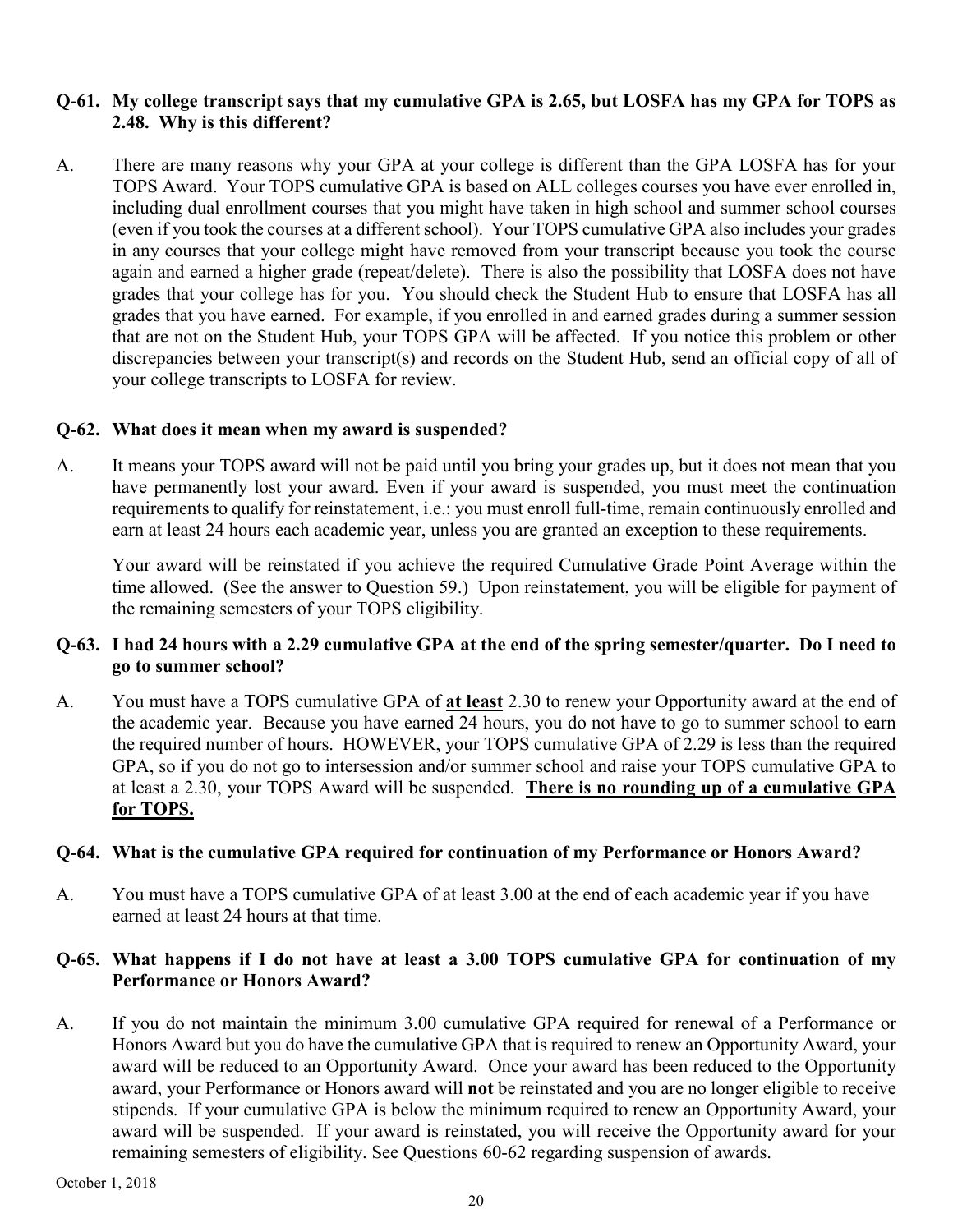#### **Q-66. My award was suspended for GPA, but my friend's award was canceled for failing to earn 24 hours. What is the difference between suspension and cancelation?**

A. If your TOPS award is suspended for failure to earn the required TOPS cumulative GPA or for failure to maintain Steady Academic Progress, you will have an opportunity to have your award reinstated once you have attained the minimum required TOPS cumulative GPA if the period of ineligibility does not exceed two years from the end of the semester the award is suspended (one year from the end of the semester or quarter the award is suspended for the TOPS Tech Award).

If your award is canceled due to failure to earn at least 24 hours during the academic year, you are not eligible for reinstatement of your award unless you are granted an exception. If your award is canceled and you can provide documentation that circumstances beyond your control prevented you from earning at least 24 hours, you can apply for an exception. Your Request for Exception form must be received no later than six months from the date of the email notifying you of the cancelation of your TOPS award. Even if the exception is approved, your award may still be suspended for failure to earn the required GPA or for failure to maintain Steady Academic Progress. A Request for Exception form with instructions describing the documentation required can be found on the LOSFA Web site at [\(www.osfa.la.gov/exceptionform\)](http://www.osfa.la.gov/exceptionform), obtained directly from LOSFA, or by emailing [custserv@la.gov.](mailto:custserv@osfa.la.gov)

#### **Q-67. How will I know if my TOPS award has been renewed?**

A. You can check your renewal status by creating an account on the Student Hub at **https://www.osfa.la.gov/studenthub.html.** LOSFA does not send TOPS award renewal letters.

#### **Q-68. I have the TOPS Opportunity, Performance or Honors Award. Will TOPS pay for me to attend summer school?**

A. Payment of a TOPS Award is contingent upon appropriations by the Louisiana Legislature. If funding is available, LOSFA will update its website and its social media pages, and the financial aid office at your school will be notified.

TOPS will **ONLY** pay for summer school if you are enrolled in a **Qualified Summer Session** and there are sufficient funds available for that purpose. A Qualified Summer Session is one which your institution certifies that:

- The summer session is required in your degree program for graduation and you enrolled for at least the minimum number of hours required for the degree program, or
- You will graduate in the summer session, or
- The courses taken during the summer session are required by your degree program and are only offered during the summer session, or
- You are enrolled in a technical program, or
- You have earned at least 60 hours.

TOPS will not pay for the summer session immediately following high school graduation. For TOPS to pay for a summer session, you must have been enrolled as a full-time student in a semester, quarter or term prior to the summer session.

TOPS payment for a Qualified Summer Session will expend one full semester of TOPS eligibility. Performance and Honors award recipients will receive their stipends during a Qualified Summer Session.

See the Section entitled TOPS Tech Award if you are enrolled in a non-academic program of study.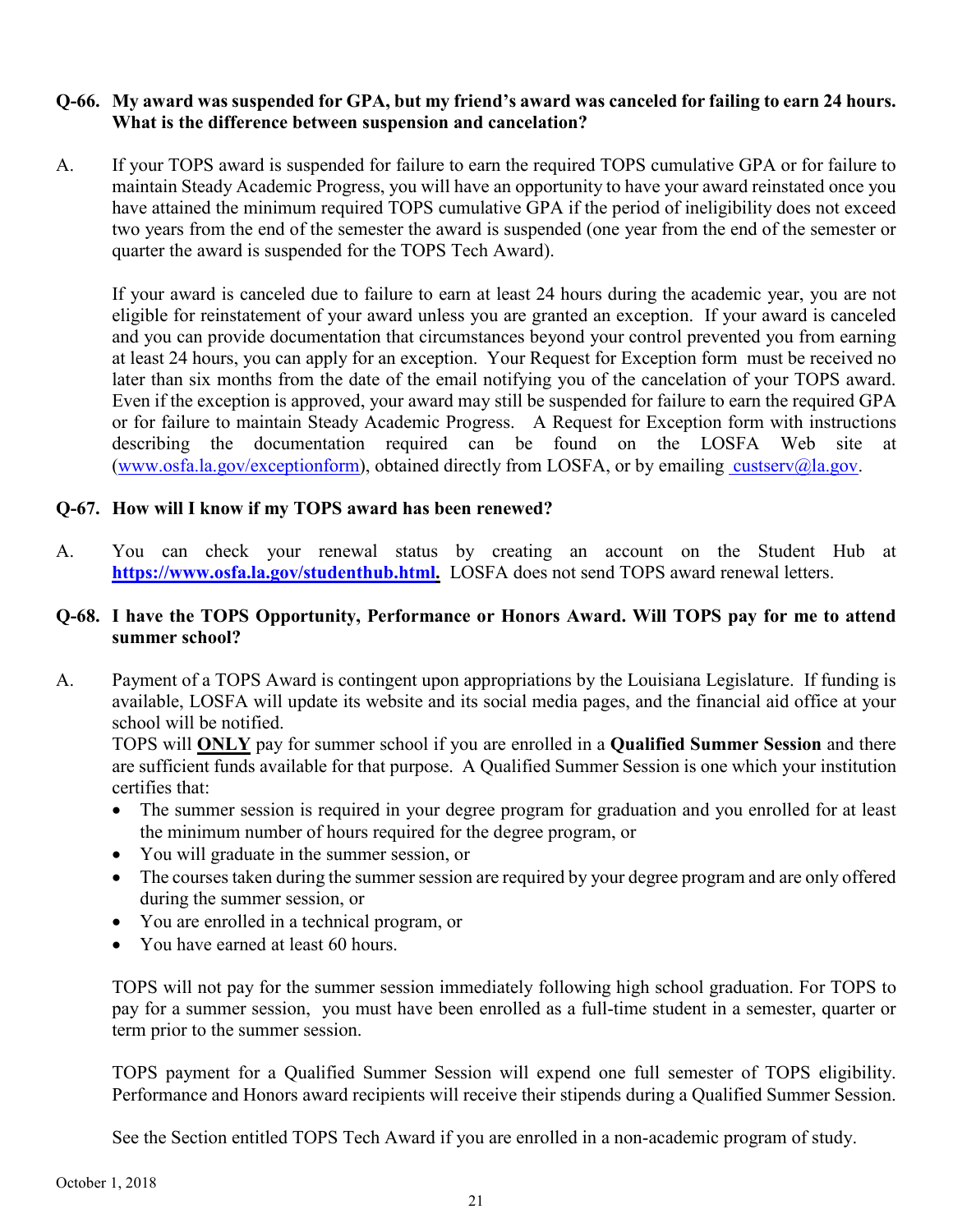- **Q-69. I enrolled for the first time as a full-time student at an out-of-state school. Can I come back to Louisiana and receive a TOPS award?**
- A. Yes.

## **SEE THE ANSWERS TO QUESTIONS 45 AND 46 FOR INFORMATION REGARDING REQUIREMENTS AND DEADLINES.**

- **Q-70. If I enroll in an eligible out-of-state college AFTER my first year of receiving TOPS at an eligible Louisiana institution, can I return to Louisiana and still receive my TOPS award in the future?**
- A. Yes.

**SEE THE ANSWERS TO QUESTIONS 44 AND 45 FOR INFORMATION REGARDING REQUIREMENTS AND DEADLINES.**

## **Q-71. I just completed my 4 year enlistment in the Army. Can I receive a TOPS award?**

- A. Yes, if you:
	- 1. Joined the Armed Forces and were on active duty within one year of high school graduation. You must enroll in an eligible institution by the first semester, quarter, term following the one year anniversary of your separation from active duty. To be eligible, you must have received an honorable discharge or a general discharge under honorable conditions and must submit the FAFSA or the TOPS Online Application so that it is received by the federal processor no later than one year after separation from active duty. You must provide LOSFA with your DD-214 demonstrating the dates you were on active duty and the character of your discharge (if any) in order for LOSFA to determine whether you are eligible for a TOPS award.

## **OR**

2. Are a 2003 or later graduate who first enrolls as a full-time student in an eligible Louisiana institution and then voluntarily enlists and enters on active duty as a member of the regular U.S. Armed Forces. You must request an exception no later than six months from the date of the letter notifying you of the cancelation of your TOPS award. You may also request an exception prior to entering on active duty, and provide to LOSFA the documentation required to receive an exception.

## **Q-72. After I completed my first 4 year enlistment in the Army, I reenlisted. Can I receive a TOPS award?**

A. Yes, if you reenlisted and maintained continuous active duty status and then enrolled as a full time student at an eligible college no later than the semester, quarter, term following the one year anniversary of your separation from active duty.

## **Q-73. I was just notified that I am being called to active duty during the current semester. What happens to my TOPS award?**

A. You must request an exception as soon as possible, but no later than six months from the date of the notification that your TOPS award has been canceled. If TOPS has already paid for the semester, quarter or term during which you are called to active duty, the semester, quarter or term will not be charged as a semester, quarter or term of TOPS used by you. A Request for Exception form with instructions describing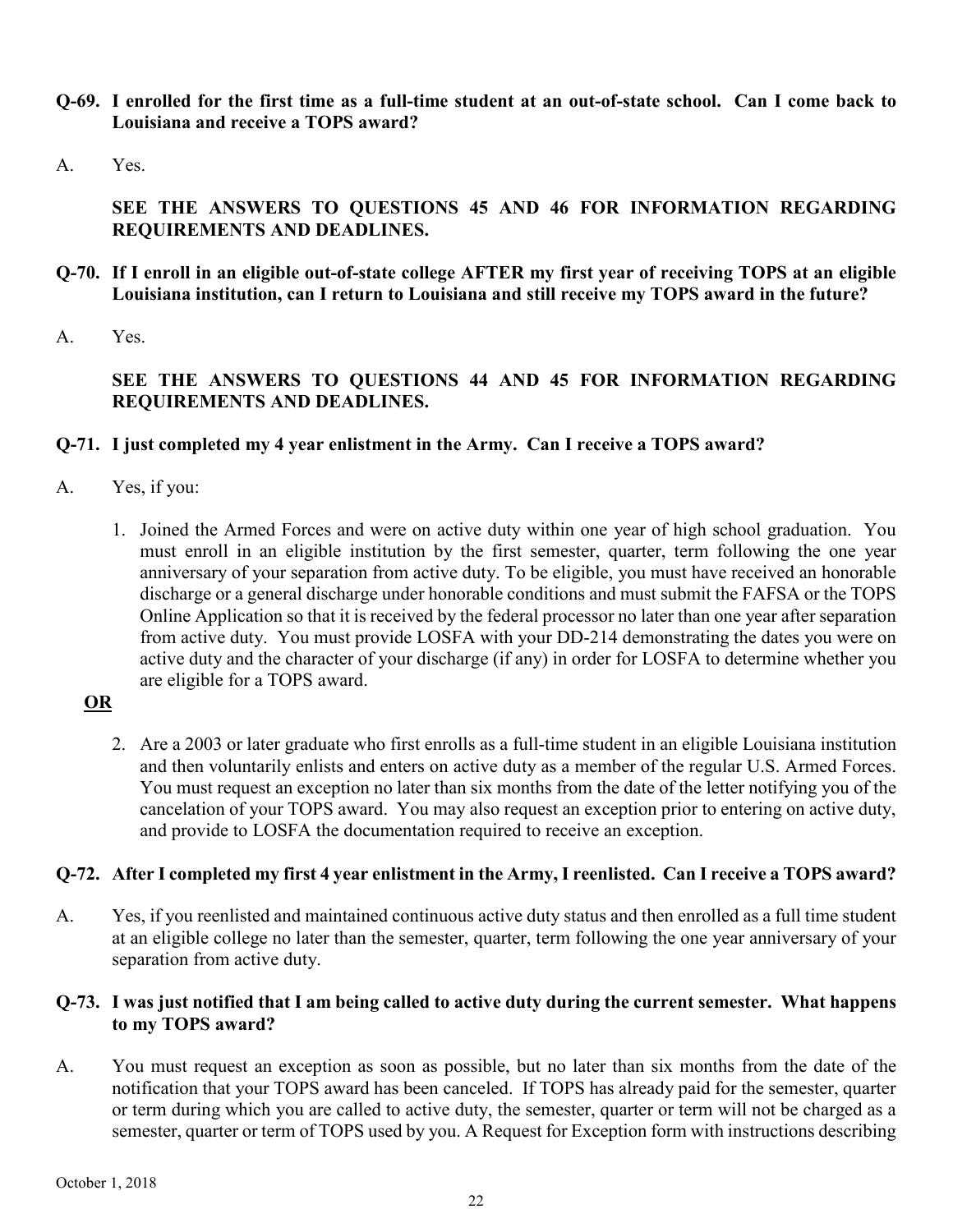the required documentation can be found on the LOSFA Web site at [\(www.osfa.la.gov/exceptionform\)](http://www.osfa.la.gov/exceptionform) or obtained directly from LOSFA.

If your TOPS award is suspended for failure to earn the required grade point average at the time you are called to active duty, the period of suspension will be extended by the length of time you are on active duty, including any periods of reenlistment.

## **Q-74. I have been offered a CO-OP/Internship for the upcoming academic year. What happens to my TOPS award if I accept it?**

A. A CO-OP/Internship may be considered an exceptional educational opportunity, if your academic dean certifies in writing that the CO-OP/Internship is considered an exceptional educational opportunity. An exception for an exceptional educational opportunity may be granted for up to two consecutive semesters or the required program length.

## **Q-75. I am a nursing student. I will be in clinicals next semester. Do I still have to take 12 hours for the semester to be full-time?**

A. If your college considers you to be enrolled full-time (although less than 12 hours), you may enroll in the number of hours required by your program of study. You are considered program full-time and will not be required to earn 24 hours for the academic year. To be considered program full-time, your school must certify that you are considered to be enrolled full-time in your program of study when it bills LOSFA for your TOPS award. Ask the Dean of your current program of study to send an email or note to the financial aid office to let them know that you are considered enrolled full time in your program of study.

## **Q-76. How many semesters will my TOPS award pay?**

- A. The Opportunity, Performance and Honors awards are paid for up to 8 semesters or 12 quarters unless:
	- Your TOPS award is reduced by one or two semesters because your application was submitted after the deadline; or
	- You qualified for TOPS based on an ACT score achieved after the deadline but before July 1 immediately after graduation or in some very limited circumstances, before September 30 immediately after graduation; or
	- Your award is reduced for semester(s) enrolled in an eligible out-of-state college; or
	- Your award is reduced by one or two semesters because your Application to Return from an Outof-State College was submitted after the deadline.

TOPS Tech awards are paid up to two years. See the TOPS Tech Award Section starting with Question 201 for additional information.

Once a semester, quarter, or term of the TOPS award is paid, it counts toward your total award, even if you are not able to complete the semester, quarter or term. (Students who are called to active duty during a semester do NOT lose a semester, quarter or term of eligibility, even if the award has been paid for the semester, quarter or term.) However, if you receive an exception for the semester, quarter or term **AND** your college reimburses LOSFA for some or all the amount paid by TOPS for that semester, the amount reimbursed will be available to you for a subsequent semester, quarter or term provided you have enrolled full-time and met the cumulative GPA requirement.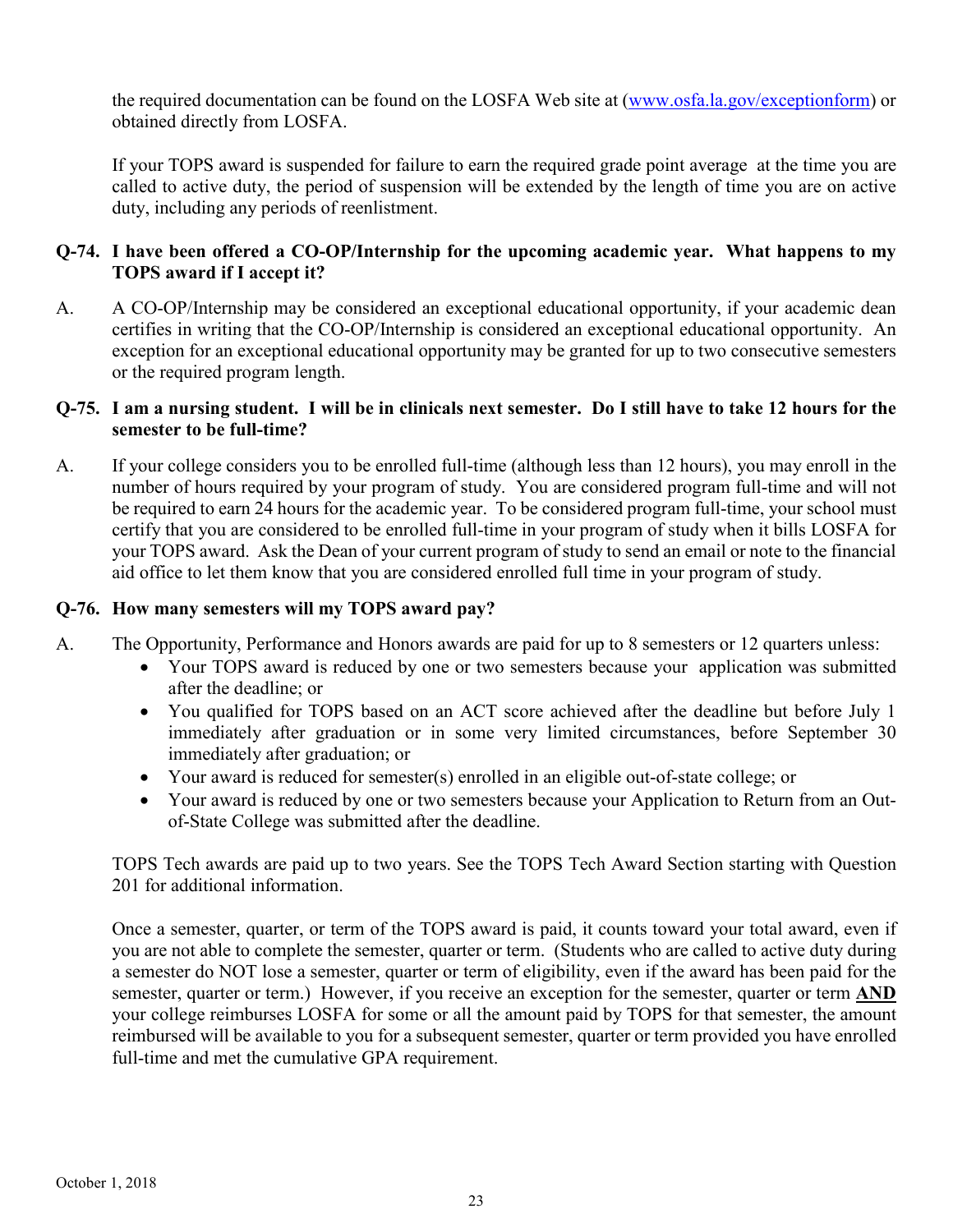## **Q-77. Are there any exceptions to the maximum number of semesters allowed for TOPS?**

A. Yes. If you are granted an exception based on a permanent disability or if you are on active duty in the U.S. Armed Forces, you may enroll on a part time basis. The total TOPS payments may not exceed the equivalent of eight semesters of payments of the full TOPS award. See the Permanent Disability Section starting with Question 167.

In addition, if you cannot complete a semester **AND** you resign from all courses **AND** you receive an exception for that semester **AND** the college reimburses LOSFA for some or all the amount paid by TOPS for that semester, the amount reimbursed will be available to you for a subsequent semester, provided you have enrolled full-time and met the cumulative GPA requirement.

## **Q-78. I completed my bachelor's degree in less than 8 semesters. Do I lose the remaining semesters of my TOPS award?**

A. No, you do not lose the remaining semesters. You may receive your award for any remaining semesters or quarters of eligibility for graduate or professional study. To be eligible for payments for graduate or professional school, you must enroll no later than the fall semester immediately following the first anniversary of your completion of an undergraduate degree and you must have met the requirements for continued eligibility. You may not use your remaining eligibility to work on a second bachelor's degree.

#### **Q-79. How much will my TOPS award pay for graduate school?**

A. Payment of TOPS Awards is contingent upon appropriations by the Louisiana Legislature. See the chart on LOSFA's website at [http://www.osfa.la.gov/MainSitePDFs/TOPS\\_Payment\\_Amounts.pdf](http://www.osfa.la.gov/MainSitePDFs/TOPS_Payment_Amounts.pdf) for the amounts paid during the 2018-2019 academic year.

## <span id="page-32-0"></span>**CITIZENSHIP REQUIREMENT**

## **Q-80. I am not a U.S. citizen. Am I eligible for TOPS?**

A. At the time you graduate from high school, you must either be a U.S. citizen or a permanent resident as defined by the United States Citizenship and Immigration Services to receive TOPS. See Question 82 for additional information.

#### **Q-81. What documentation can I provide to LOSFA to verify my permanent residency status or citizenship?**

- A. If you are a permanent resident, you may provide a copy of one of the following:
	- 1. Permanent Resident Card Form I-551, or
	- 2. Application for Naturalization and/or Certificate of Naturalization, or
	- 3. A foreign passport page indicating initial admission as a permanent resident, or
	- 4. A re-entry permit indicating permanent residency.

#### If you are a citizen, you must provide a copy of one of the following:

- 1. A U. S. birth certificate;
- 2. A Certificate of Citizenship; or
- 3. A Certificate of Naturalization; or
- 4. A U.S. passport; or
- 5. A Consular Report of Birth Abroad of a Citizen of the United States of America.

October 1, 2018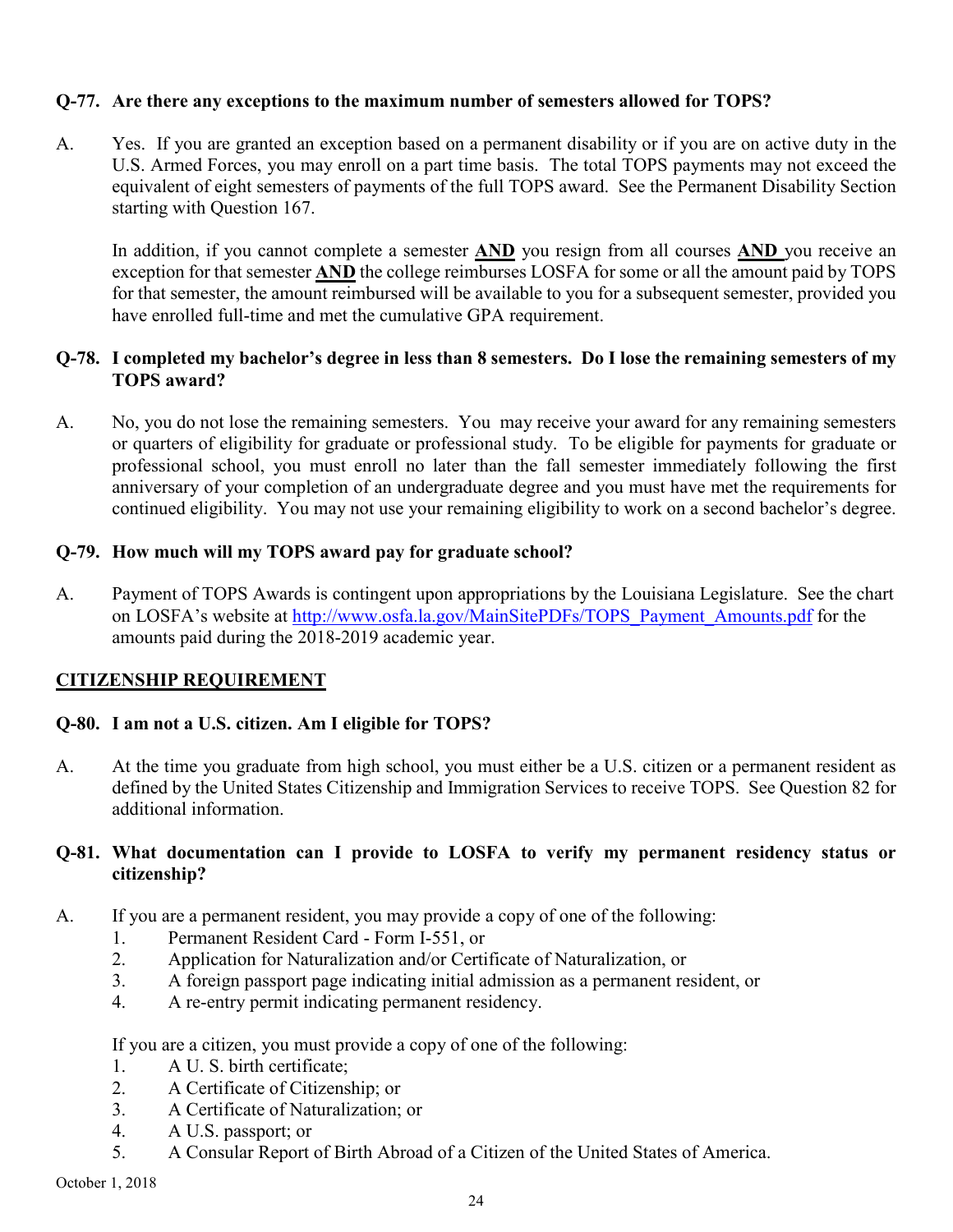If you believe that you are a permanent resident or a citizen and you do not have one of the listed documents, you should send an email to LOSFA at [custserv@la.gov.](mailto:custserv@osfa.la.gov)

**An "Employment Authorization Document" issued by the USCIS CANNOT be used to establish citizenship.**

## **Q-82. Are there any exceptions or circumstances that would allow a waiver of the citizenship or permanent resident status requirement?**

A. No. However, the Commission recognizes that the process for applying for permanent resident status is often delayed and can be very time consuming. For these reasons, it has authorized LOSFA to consider the circumstances of a student who applied for permanent residency before graduating from high school.

If you applied for permanent resident status before high school graduation, you should contact LOSFA by email at [custserv@la.gov.](mailto:custserv@la.gov) Your TOPS award will not be paid until you have been granted permanent residency status and LOSFA determines that you have met the initial and continuing eligibility requirements.

## **Q-83. Will a student who has an H-4 visa be eligible for a TOPS award?**

A. No. This is a visa for a spouse or child of a nonimmigrant temporary worker who has an H-1, H-2 or H-3 visa. This student is not a permanent resident.

## **Q-84. Will a student with an F-1 visa be eligible for a TOPS award?**

A. No. This is a visa for a student who seeks to study in the United States. To qualify for this visa, a student must maintain a permanent residence abroad which the student has no intention of giving up.

## <span id="page-33-0"></span>**CORE CURRICULUM**

**The TOPS Core Curriculum Reference Tables used in the Student Transcript System are available on the Department of Education's LEADS Portal,<https://leads.doe.louisiana.gov/ptl/> on the STSQ12 report and on LOSFA's Web site, osfa.la.gov. Also available on these sites are the Course Code Tables.**

## **Q-85. Do I need to take the TOPS Core Curriculum or the CORE 4 Curriculum?**

A. You have the option to follow the Career Diploma path or the Basic Core. Students who entered the  $9<sup>th</sup>$ grade in the 2015-2016 academic year have the option of the TOPS University Diploma or the Career Diploma. You should periodically discuss course requirements with your high school guidance counselor to ensure that you're on track to graduate AND to be eligible to receive TOPS.

**You should create an account on the Louisiana Student Hub (**https://www.osfa.la.gov/studenthub.html**) and keep up with your progress toward meeting the requirements for a TOPS Award. Note that LOSFA will not be able to provide you with this information unless your parents provide consent for LOSFA to receive your academic data. See Parental Consent on Page 1.**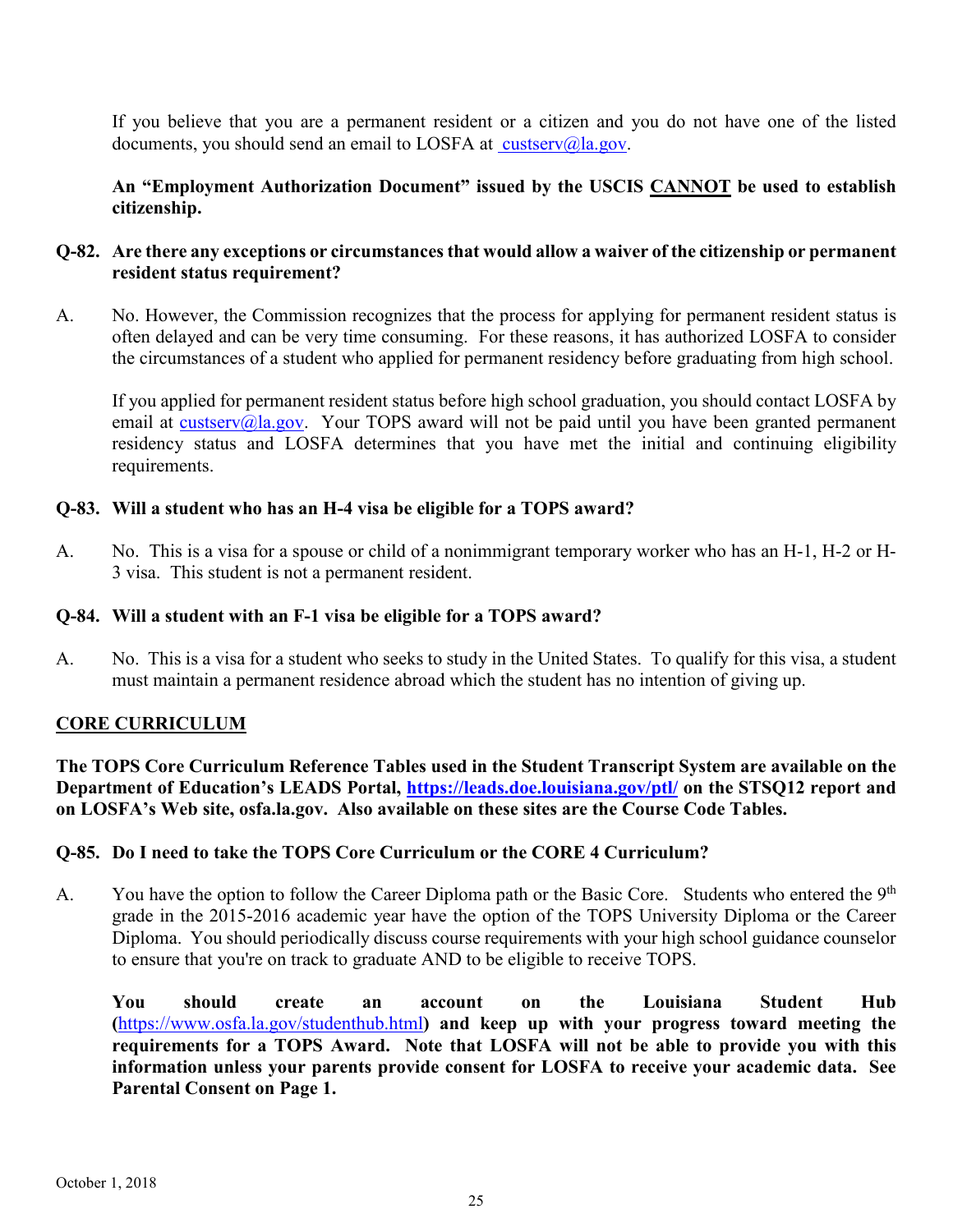#### **Q-86. If my high school does not offer a TOPS core course, can it be waived?**

A. No, a TOPS core course cannot be waived, except under limited circumstances for students with disabilities and/or exceptionalities. See the Answers to Questions 197-200.

 You are required to complete the TOPS core curriculum requirements. If your school does not offer a course, other arrangements such as correspondence, distance learning, or dual enrollment for college credit must be made to acquire the course before graduation if you want to qualify for a TOPS award. These classes must be listed on your official high school transcript at the time of graduation to be considered for the TOPS core curriculum. **NOTE:** grades earned in dual enrollment courses will be included in the calculation of your TOPS cumulative GPA after your first semester in college. Any grades you've earned for college courses prior to your first semester as a full time student will be included in this calculation. High grades in these dual enrollment or summer courses will help to increase your GPA, while lower grades will decrease your GPA. If you have not maintained Steady Academic Progress, your TOPS award will be suspended (the award will not be paid the next semester) until Steady Academic Progress has been achieved.

## **Q-87. I graduated from an out-of-state/out-of-country high school. Do I have to meet the TOPS core curriculum requirements to be eligible for a TOPS Award?**

A. No. You are NOT required to meet the TOPS core curriculum requirements to qualify for a TOPS Award. HOWEVER, you must have an ACT (SAT) score of at least 20 for TOPS Tech and at least a 23 for Opportunity, 26 for Performance and 30 for Honors.

## **Q-88. I did not take French I, but took French II and French III. Can these two classes be used to meet the Foreign Language requirement?**

A. Yes. The TOPS statute only requires two (2) units in the same language.

## **Q-89. I am taking American Sign Language. Can these courses be counted as TOPS core curriculum foreign language courses?**

A. Yes. Note that LDE does not consider courses currently designated as "Signing" or "Sign Language" to include all the necessary components of American Sign Language, so these courses are not acceptable as substitutes.

#### **Q-90. Can I be eligible for TOPS if I graduated early and could only take Business English instead of English IV?**

A. No. You would not be eligible for TOPS Opportunity, Performance or Honors because the TOPS statute requires English IV. However, you may be eligible for the TOPS Tech Award.

## **Q-91. In the past, some of the TOPS core curriculum courses could be substituted for Art. What courses does this include for 2019 graduates?**

**A.** The following courses satisfy the Art requirement in the TOPS Core Curriculum: 1 unit of performance courses in music, dance, or theater; or 1 unit of studio art or 1 unit of visual art; drafting: or Speech III and Speech IV (both for 1 unit). Other TOPS Core Curriculum courses may not be used to substitute for Art.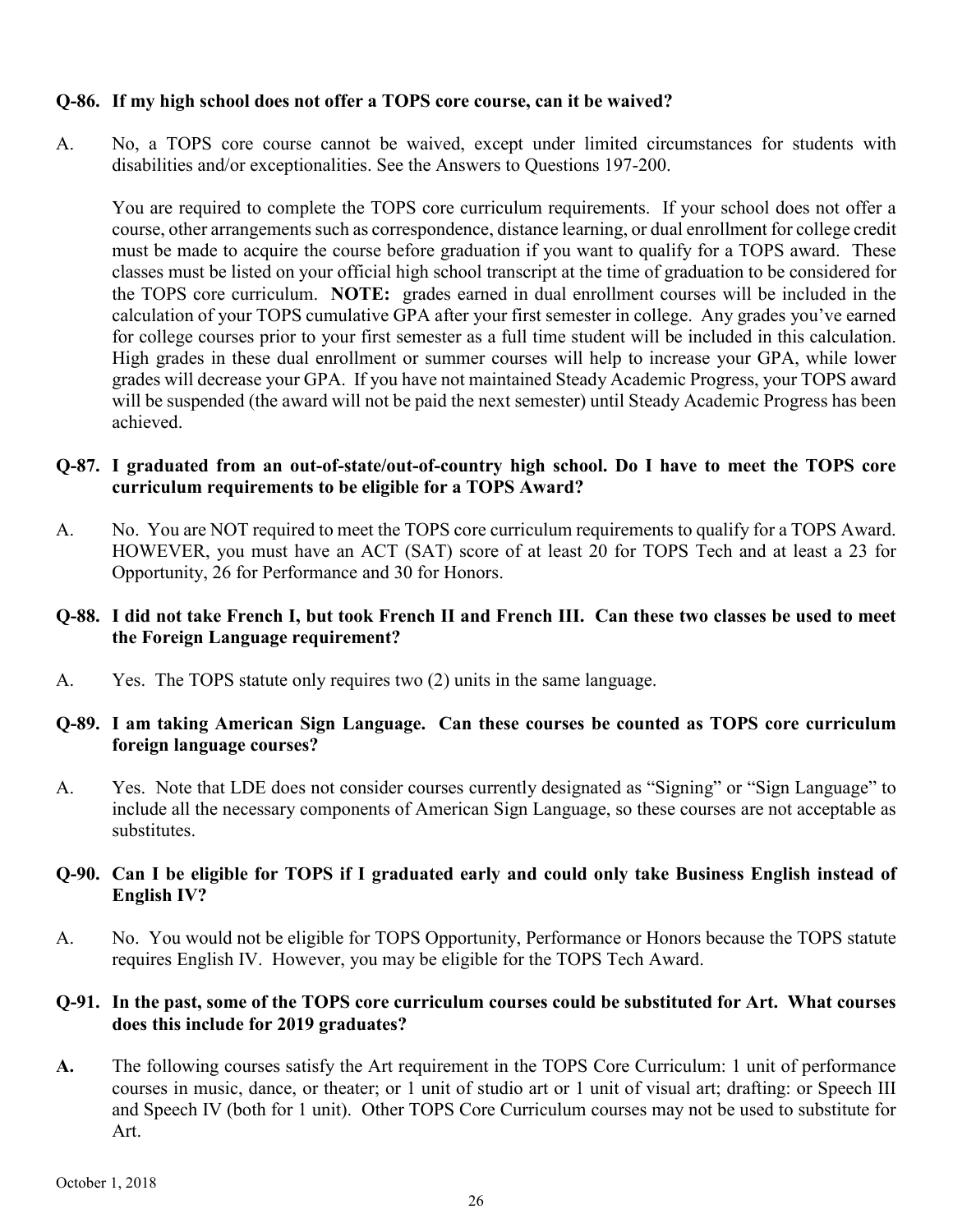The TOPS Core Curriculum Reference Tables used in the Student Transcript System are available on the Department of Education's LEADS Portal,<https://leads.doe.louisiana.gov/ptl/> on the STSQ12 report and on LOSFA's Web site, [www.osfa.la.gov/tops.](http://www.osfa.la.gov/tops)

## **Q-92. If I passed a proficiency test for a foreign language, can the unit be used for completion of the TOPS core curriculum foreign language requirement?**

A. Yes. If your high school credits the foreign language unit obtained through proficiency testing in the Student Transcript System, it may be used for the TOPS core curriculum. You must receive credit for two units in the same foreign language.

#### **Q-93. Can an extra foreign language be used to substitute for the required unit of Art?**

A. No. Extra foreign language courses may not be substituted for Art.

## **Q-94. Can Speech Debate be used as a substitute for the required unit of Art?**

A. No. Speech Debate may not be used. However, you may substitute Speech III and Speech IV (both units) for Art.

## **Q-95. If I complete one unit of Civics and ½ unit of Free Enterprise in high school, can I use the extra ½ unit of Civics as a substitute for ½ unit of Art?**

A. No. The only courses that can be substituted for Art are: 1 unit of performance courses in music, dance, or theater; or 1 unit of studio art or 1 unit of visual art; 1 unit of drafting; or Speech III and Speech IV (both for 1 unit). Other TOPS Core Curriculum courses may not be used to substitute for Art.

## **Q-96. I earned ½ unit of Art and ½ unit of Environmental Science that is not needed to meet my other TOPS core curriculum requirements. Can I use the ½ credit of Environmental Science to complete my Art requirement?**

**A. No.** The only courses that can be substituted for Art are: 1 unit of performance courses in music, dance, or theater; or 1 unit of studio art or 1 unit of visual art; drafting; or Speech III and Speech IV (both for 1 unit). Other TOPS Core Curriculum courses may not be used to substitute for Art.

## **Q-97. I have taken college courses for credit. May these be considered as part of the TOPS core curriculum for TOPS purposes?**

A. Yes. College level courses taken independently during the summer or in a dual enrollment program such as TOPS Tech Early Start, whether in the classroom, on-line, or by correspondence, may be used to qualify for TOPS if your high school determines the courses are TOPS core equivalent courses, approves the course for high school credit, and the courses are credited on your official high school transcript using the correct Department of Education course code and transmitted to LOSFA by the Student Transcript System.

College level courses taken in an early admissions program must be reported on the forms required by the Louisiana Department of Education. See the section on "Early College Admission Programs" for additional information.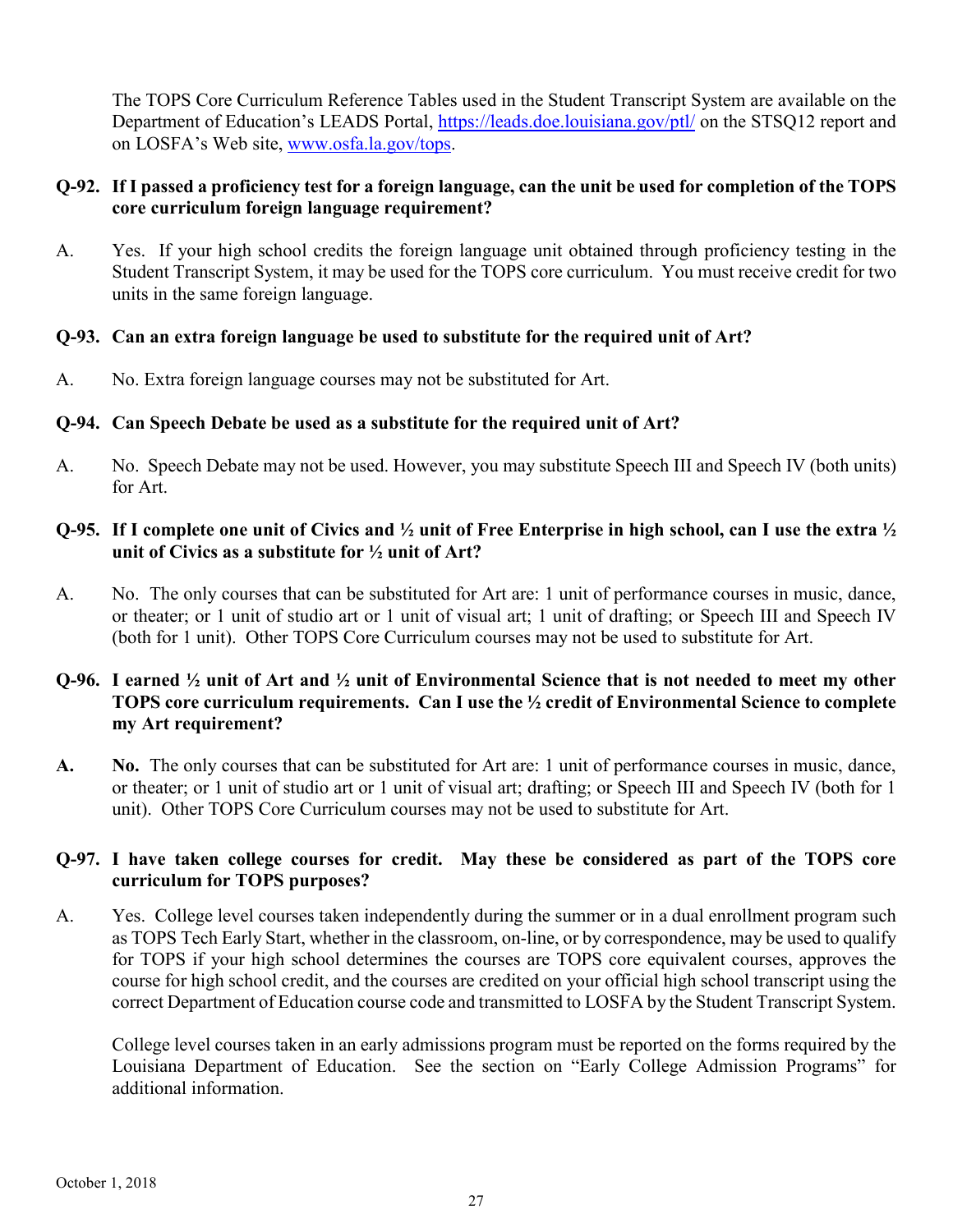#### **Q-98. I grew up in China and speak fluent Chinese, but I am just now learning English. Can the English courses count as the foreign language, and if not, can the fact that I speak Chinese count?**

A. No. English is not considered a foreign language. The English courses are part of the core curriculum. You must take and pass the foreign language courses during high school. By itself, the fact that you speak Chinese does not count towards the TOPS core curriculum foreign language requirement; however, if you pass a proficiency test in Chinese and it is credited on your official transcript and is entered in STS, it may be used to satisfy the foreign language requirement.

#### **Q-99. Who should be contacted to get approval for courses taught at a high school that may be equivalent to courses in the TOPS core curriculum?**

A. Requests for equivalent courses from public schools must be submitted by the school board to both BESE and LOSFA. Requests for equivalent courses from non-public schools must be submitted by the school's governing body to both BESE and LOSFA. A copy of the course syllabus must be included with the request. Note that a course not listed in Bulletin 741 will not be considered.

## **Q-100. Can Integrated Mathematics I, II and III substitute for TOPS core curriculum courses?**

A. Yes. Integrated Mathematics I, II and III substitute for Algebra I, Algebra II and Geometry. Separately, the courses substitute as Integrated Mathematics I for Algebra I, Integrated Mathematics II for Algebra II and Integrated Mathematics III for Geometry.

#### **Q-101. What are the BESE approved statewide computer related courses for TOPS?**

## A. **A computer related course will not be required for and may not be used by students who graduate in 2014 and later to complete the core curriculum for the TOPS Opportunity, Performance and Honors Awards.**

## **Q-102. I earned ½ unit in two different performance courses in music, dance or theater. Can these courses be used to complete the 1 full unit of performance courses required as a substitute for Art?**

A. Yes. You may use two  $\frac{1}{2}$  unit performance, or two  $\frac{1}{2}$  unit visual arts, or two  $\frac{1}{2}$  unit studio arts courses, or two ½ unit drafting courses, or two ½ unit photography courses to substitute for Art.

Contact LOSFA by email at [custserv@la.gov](mailto:custserv@osfa.la.gov) or by mail to request a determination through an audit if there is a computation problem.

Note: The  $\frac{1}{2}$  units must be in the same program type (performance, studio or visual arts). For example, one ½ unit performance art courses may not be combined with one ½ unit studio arts courses to satisfy the Art core curriculum requirement.

#### **Q-103. How many core units do I have to earn to complete the core curriculum for the TOPS Opportunity, Performance or Honors awards?**

A. If you graduate in 2014 or later, you must earn 19 core units.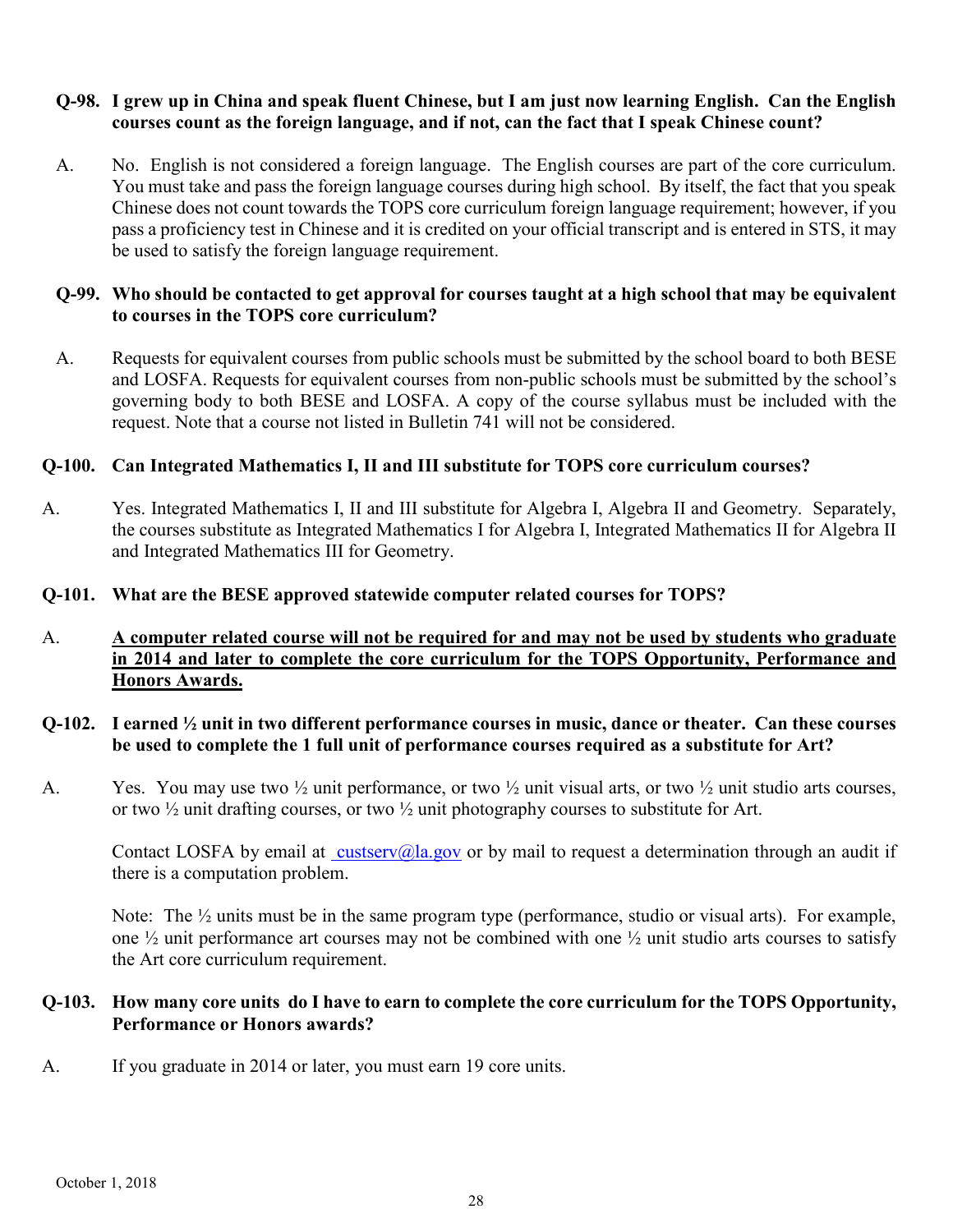#### **Q-104. Can I substitute Agriscience I & II for the 3rd science course requirement and the additional math/science requirement?**

If you graduate from high school in 2014 or later, you must earn 4 math units and 4 science units. Agriscience I & II (both for one unit) may be used to satisfy one unit of the science requirement.

#### **Q-105. Can I use Anatomy and Physiology as one of the advanced science courses?**

A. Beginning with 2018 graduates, Human Anatomy and Physiology may be used to substitute for Biology II.

## <span id="page-37-0"></span>**CUMULATIVE HIGH SCHOOL GRADE POINT AVERAGE FOR TOPS**

#### **General**

#### **Q-106. Who is responsible for calculating the TOPS Cumulative High School Grade Point Average (TOPS Core GPA)?**

A. The final TOPS Core GPA is calculated by the Louisiana Department of Education using data from your final transcript transmitted through the Student Transcript System (STS) by each Local Education Authority (LEA) (for public high schools) or by the high school (for non-public high schools).

#### **Q-107. How is the TOPS Core GPA calculated?**

A. Beginning with students who will graduate in the 2017-2018 school year and thereafter, the calculation of the TOPS Core Curriculum grade point average (GPA) will be calculated on a 4.00 scale using the grades for the courses that were used to satisfy one of the TOPS Core Curriculum, except for certain courses that will use a five (5.00) point scale for grades earned in designated Advanced Placement (AP) courses; International Baccalaureate (IB) courses; Gifted courses; Dual Enrollment courses, Honors courses, and Articulated courses offered for college credit by the Louisiana School for Math, Science and the Arts used to complete the TOPS Core Curriculum.

The courses currently designated to be calculated on the 5.00 point scale can be viewed at [https://www.osfa.la.gov/5scale.](https://www.osfa.la.gov/5scale) **<sup>2</sup>**

*<sup>2</sup> Courses approved for the five (5.00) point scale will be noted in updates to this document.*

For the designated courses, five quality points will be assigned to a letter grade of "A", four quality points will be assigned to a letter grade of "B", three quality points will be assigned to a letter grade of "C", two quality points will be assigned to a letter grade of "D", and zero quality points will be assigned to a letter grade of "F". Note that students earning credit in courses graded on the five (5.00) point scale may earn a grade point average on the TOPS Core Curriculum that exceeds 4.00.

#### **Q-108. What happens if I have taken more than the required number of units of core courses?**

A. If you have earned more than the required number of units of courses that are included in the TOPS core curriculum, your TOPS Core GPA will be calculated using the courses with the highest grades that satisfy the required core curriculum category.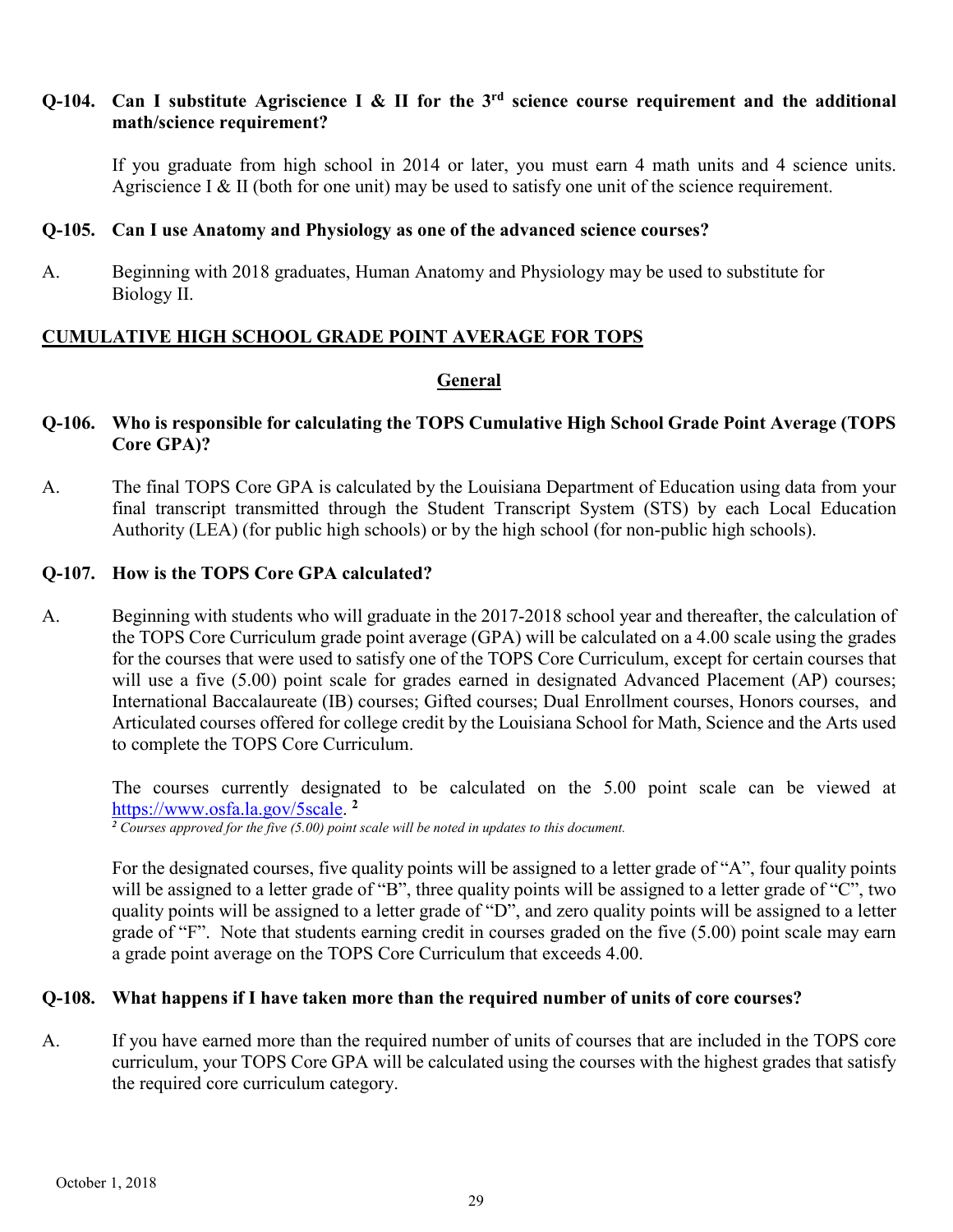For example, if you have taken more than one higher level math course, any of which would satisfy the TOPS core curriculum requirement, the TOPS Cumulative High School Grade Point Average will be calculated using the high level math courses in which you received the highest grades.

#### **Q-109. What happens if I have taken the same course more than once?**

A. In the event you take the same core course more than one time, your TOPS Cumulative High School Grade Point Average will be calculated using the highest grade earned in the course. Example: if you earned an "F" in Algebra I and a "B" by repeating the course, the "B" would be used in calculating your TOPS Cumulative High School Grade Point Average.

## **Q-110. I earned credit for TOPS core courses on a Pass/Fail basis. How are these courses treated in the grade point average calculation?**

A. For TOPS purposes, the Pass/Fail is not assigned a quality point value and is not included in the calculation of the TOPS Core GPA. A TOPS core course that is completed as a "pass" is not included in the grade point calculation in any way. Failed courses cannot be used to complete the core curriculum.

A Pass/Fail core course that is passed is used in counting the number of units needed to satisfy the TOPS core curriculum requirement. A Pass/Fail core course that is failed is not counted in the number of units needed to satisfy the TOPS core curriculum requirement.

If your school gave you a letter grade, it will be used in the calculation.

#### **Q-111. I earned credit for TOPS core courses by taking proficiency tests. How will these courses be included in the grade point average calculation?**

A. A TOPS core course that is earned through proficiency testing will not be included in the GPA calculation. The course may be used in counting the number of units needed to satisfy the TOPS core curriculum requirement.

## **Q-112. Why doesn't my TOPS Core GPA agree with the GPA shown on my official transcript?**

A. Your TOPS Core GPA is calculated using only the grades earned for courses that are used to satisfy the 19 TOPS Core Curriculum units. Your high school transcript's cumulative GPA is based on all courses attempted. In addition, your high school may include failed courses that you have repeated for a passing grade on the official transcript. These differences will generally result in a grade point average that is different than the grade point average computed for TOPS. In addition, some high schools use a different grading scale than the 4.0/5.0 for certain courses used for TOPS so the conversion of the grades causes differences.

## **Q-113. My TOPS Core GPA is 2.499. Can this be rounded up to a 2.50?**

A. No. The TOPS statute requires that you earn at least a 2.50 grade point average. A 2.499 average is less than 2.50 and may not be rounded up.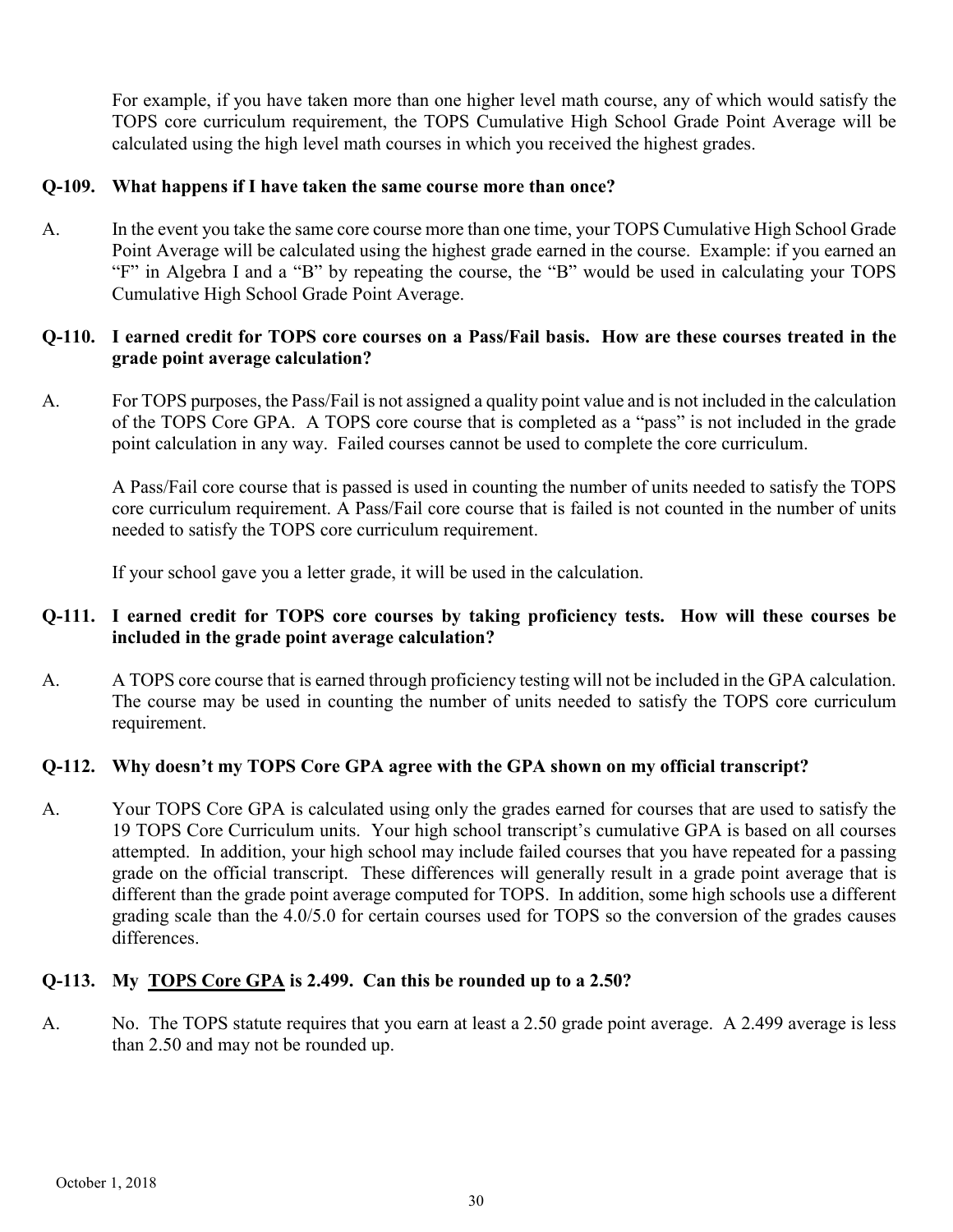#### **Q-114. I failed a TOPS core course, took the class over, then made an A, and our parish policy states that the F is not transferred to the transcript. How will LOSFA calculate my TOPS Cumulative High School GPA?**

A. The TOPS Cumulative High School Grade Point Average will be computed using the grades on courses that are used to satisfy the TOPS Core Curriculum units. Courses that are failed cannot be used. The highest grade achieved for a course, regardless of the number of times the course is taken, will be used for the calculation. In this case, the student's "A" would be used. Previous questions and answers in this series provide complete information about calculating the grade point average.

## **Q-115. If I make a higher ACT score than 20, do I still need a 2.50 TOPS Cumulative High School Grade Point Average?**

A. Yes. The TOPS statute requires a minimum TOPS Cumulative High School Grade Point Average of 2.50 for student's graduating from Louisiana public and non-public high schools to be eligible for the TOPS Opportunity Award. This minimum TOPS core GPA cannot be waived.

#### **Q-116. Is there any circumstance under which I could qualify for a TOPS Award without meeting the requirement to earn at least a TOPS Core GPA of 2.50 on the courses used to satisfy the TOPS core curriculum?**

A. Yes. If you graduate from an out-of-state high school, an out-of-country high school, or complete a BESE approved home study program or if you meet certain intelligence testing requirements (See the answer to Question 169.), you do not have to meet the TOPS Core GPA requirement nor the core curriculum requirement. However, if you graduate from an out-of-state or out-of-country high school, you must earn an ACT score that is at least 3 points higher than that required for students who graduate from Louisiana high schools. If you complete an approved home study program, you must earn an ACT score that is 2 points higher than students who graduate from Louisiana high schools for the Opportunity Award and 1 point higher for the Performance and Honors Awards.

In addition, if you do not graduate from high school and are determined eligible for a TOPS award by meeting certain intelligence testing criteria, you are not required to complete the TOPS core curriculum or achieve a minimum TOPS Core GPA. See the answer to Question 174. However, if you graduate from a BESE approved high school, you must have at least a 2.50 on the TOPS Core Curriculum units.

## **Q-117. If I make a 3.00 cumulative GPA in college, can I move up to a higher award level?**

A. No. You are awarded TOPS based on your academic performance in high school. You must meet the TOPS requirements at the time of graduation from high school and once awarded, must meet certain academic standards in college to continue your award.

#### **Q-118. If I did not have a TOPS Core GPA of 2.50 when I graduated high school, can I get a higher GPA in college and receive TOPS then?**

A. No. You are awarded TOPS based on your academic performance in high school. You must meet the TOPS requirements at the time of graduation from high school.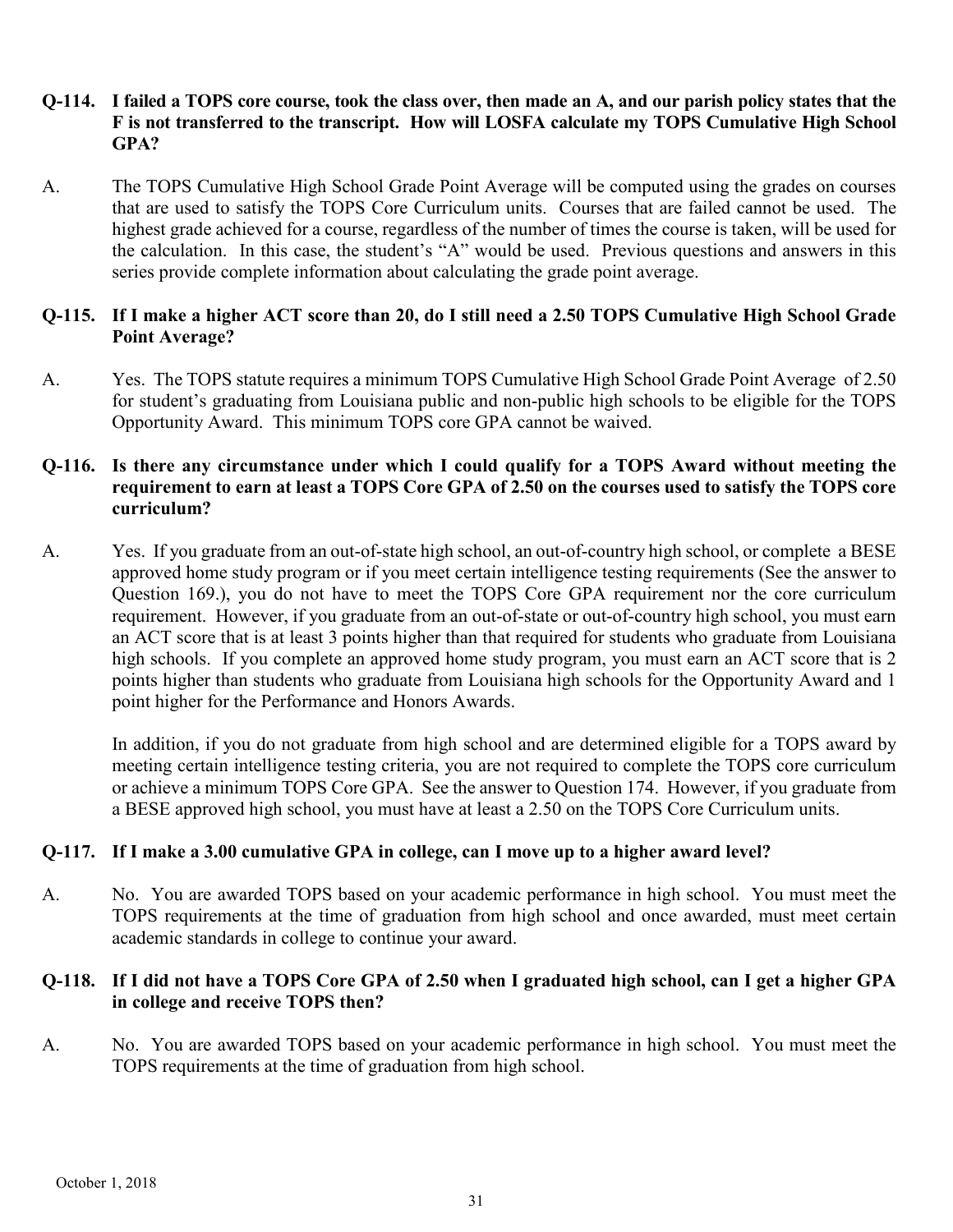#### **Q-119. Is there an exception for the TOPS Core GPA if I have a disability or exceptionality and am on a 504 plan or have an IEP on file?**

A. No. The statute requires a minimum TOPS Core GPA of 2.50. This requirement cannot be waived.

#### **Q-120. My high school computes its grades on a semester basis. How will the Louisiana Department of Education calculate my TOPS Core GPA ?**

A. The TOPS Core GPA for your school will be computed using the two semester grades for each course. Your school may report either a single annual grade for a course or two semester grades using course part numbers, depending on the school's procedure.

#### **Q-121. My high school computes its grades on an annual basis. How will the Louisiana Department of Education calculate the TOPS Core GPA?**

- A. The TOPS Core GPA for your school will be computed using the annual grade. Your high school may report either a single annual grade for a course or two semester grades, depending on the school's procedure.
- **Q-122. If through the use of substitutions, I have more than 19 units to meet the TOPS core curriculum requirement, will the TOPS Core GPA calculation be based on 19.0 units or the actual number of units used to satisfy the TOPS core curriculum?**
- A. The number of units used in the TOPS Core GPA cannot exceed 19 units.

#### **Q-123. If I have one unit of Civics and ½ unit of Free Enterprise, how is the TOPS Core GPA calculated?**

#### **Note: If you graduate from a public school, you may NOT use ½ unit of Civics and ½ unit of Free Enterprise to meet graduation requirements. These students must complete one unit of Civics.**

A. Public schools will use 220501 Civics 1<sup>st</sup> semester course code for the full year course, and this course will include a free enterprise component.

Private schools will use either the 220501 Civics first semester course code for the full year course, or if you take ½ unit of civics and ½ unit of free enterprise, the ½ unit of civics will be reported with 220504 Civics  $2<sup>nd</sup>$  semester course code along with the grade for the  $\frac{1}{2}$  semester of Free Enterprise reported with the 220200 Free Enterprise course code.

For example, at a school that grades on a semester basis, you receive an "A" for the first semester and a "B" for the second semester of Civics. The "A" and "B" will be averaged  $(4+3)/2=3.50$  and the GPA will be computed using 3.50 for the Civics grade.

## **Q-124. I took French I and failed it. I decided not to pursue French as my foreign language choice. Instead, I completed Spanish I and II to meet my foreign language requirement for TOPS. Will the French grade have any bearing on my GPA for calculating TOPS Core GPA?**

A. No. A course that is failed cannot be used to complete the TOPS core curriculum requirement and only the courses used to satisfy the TOPS Core Curriculum units will be used in the TOPS Cumulative High School Grade Point Average calculation.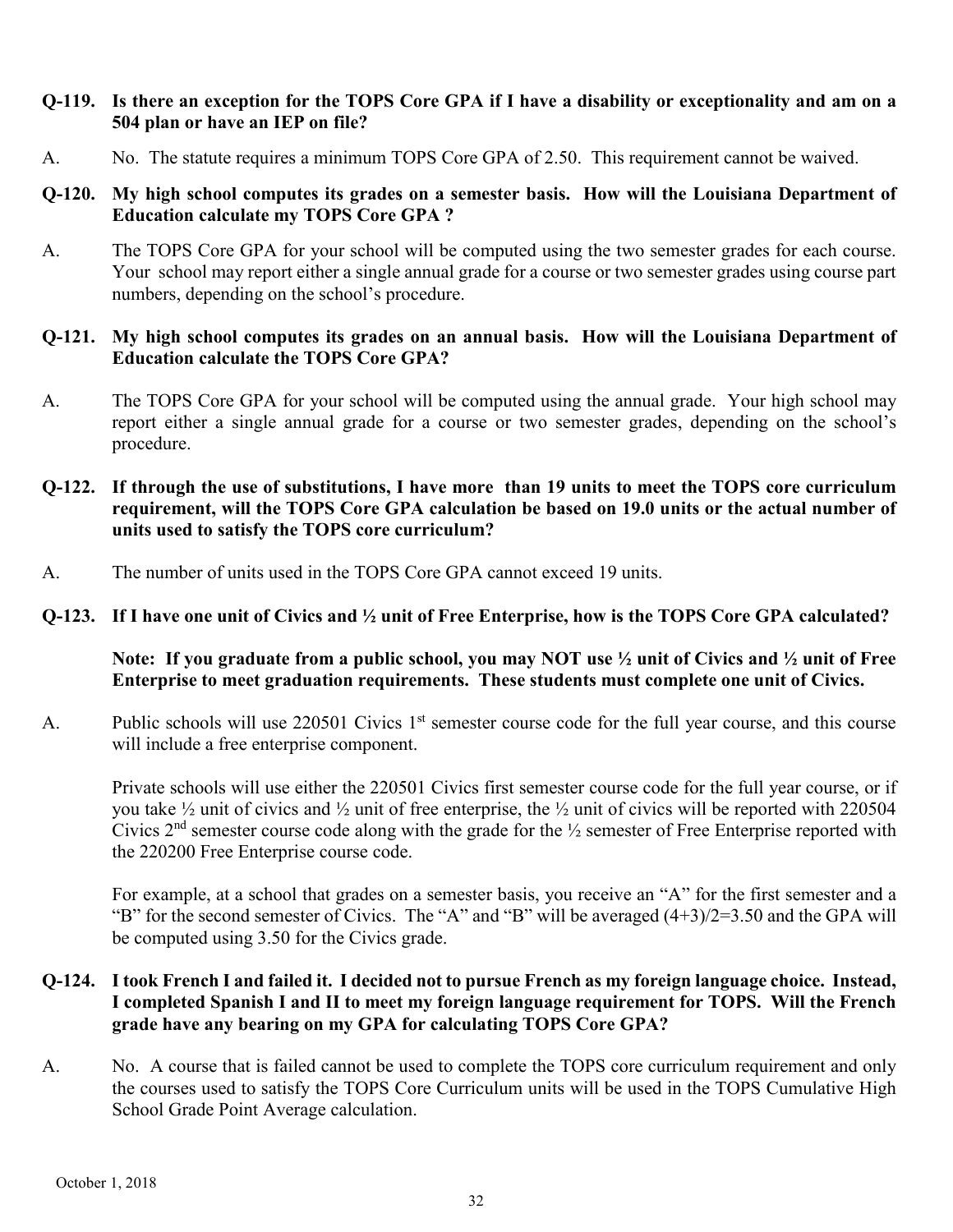#### **Q-125. If I complete French I, II, III and IV, will the Department of Education take the two highest grades or would the grades have to be from consecutive courses?**

A. The TOPS core requirement is to complete two courses in the same foreign language. The courses do not have to be consecutive. The rules require the two highest grades in a category to be used. In this case, the two French courses with the highest grades would be used.

If your school grades on an annual basis and you receive:

"A" for French I

- "C" for French II
- "B" for French III
- "D" for French IV

The grades for French I and French III would be used to calculate your TOPS High School Cumulative GPA.

If your school grades on a semester basis and you receive:

"A" for the first semester and "B" for the second semester of French I  $(4+3=7/2=3.5)$ ,

"C" for the first semester and "A" for the second semester of French II  $(2+4=6/2=3.0)$ ,

"B" for the first semester and "B" for the second semester of French III  $(3+3=6/2=3.0)$ ,

"A" for the first semester and "A" for the second semester of French IV  $(4+4=8/2=4.0)$ ,

The grades for French I and French IV would be used to calculate your TOPS High School Cumulative GPA.

## **Q-126. My school requires a minimum grade of a "C" in a foreign language to enroll in the next course level. How will the TOPS Core GPA be calculated if I have a "D" in Spanish I, a "B" in Spanish 1 and a "B" in Spanish 2?**

- A. The highest two grades will be used. In this case, the "B" in Spanish I and the "B" in Spanish II will be used.
- **Q-127. At my school, credits earned in the 8th grade, such as Algebra I, are recorded as "P" on my high school record. How will this be treated in the TOPS Core GPA calculation? Will a grade point value be assigned to the P grade and the total grade points divided by 19? Or, will the total grade points be divided by 18?**
- A. The grade points will be divided by 18. If a course is graded on a pass/fail basis, the  $\frac{1}{2}$  unit or unit earned will not be included to calculate the TOPS Core GPA, but passed courses will be used to satisfy the TOPS core curriculum requirements

## **Q-128. My school offers semester electives in English IV. Can I use the course names for the specific electives, or must they be recorded as English IV?**

- A. You must complete English IV. The TOPS Matrix will note acceptable substitutions for English IV.
- **Q-129. I took Spanish I in semester 1 and earned ½ unit. I was proficient, so my school advanced me to Spanish II for the second semester and I earned ½ unit in Spanish II, excelling again. In semesters three and four, I earned one full credit in Spanish III. Will this fulfill the foreign language requirement?**

A. Yes.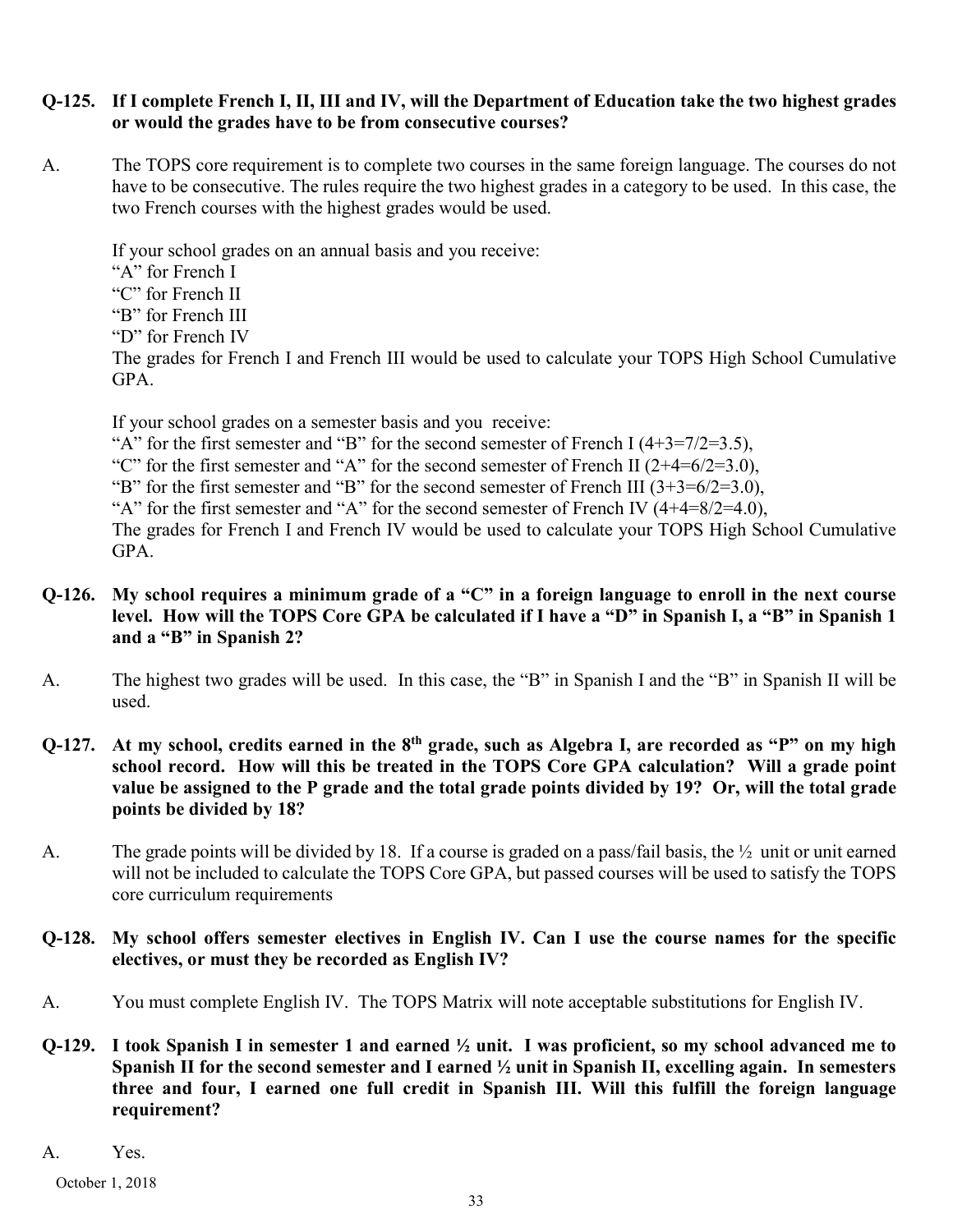#### **Q-130. If Itake ½ unit of Probability and Statistics and ½ unit of Advanced Math – Functions and Statistics, will this be accepted for one of the required advanced math units?**

A. No. Beginning with high school graduates of 2018, a half unit of Probability and Statistics combined with a half unit Advanced Math – Functions and Statistics will not be acceptable.

#### **Art**

## **Q-131. If I received a "D" in Art and I have a higher grade in an extra TOPS core curriculum elective such as World Geography, will the grade for the elective substitute for Art in the TOPS Cumulative High School Grade Point Average?**

A. No. The only courses that satisfy the Art requirement are: 1 unit of performance courses in music, dance, or theater; or 1 unit of studio art or 1 unit of visual art; 1 unit of drafting; or Speech III and Speech IV (both for 1 unit). Other TOPS Core Curriculum courses may not be used to substitute for Art.

#### **Q-132. If I received a D in Art and I also have 1 unit of Studio Art with an A, which do you use to calculate the TOPS Core GPA?**

A. Since the Studio Arts course has the higher grade, it will be used to calculate the TOPS Core GPA.

## **Q-133. If I fail Art and do not repeat the course, but I have an eligible elective to substitute, how is the GPA calculated?**

A. The Art course will not be considered because a failed course cannot be used to complete the TOPS core curriculum. See Question 131 for acceptable Art courses.

#### **Q-134. If I take two band courses to substitute for one Art course, do you average the two band course grades?**

A. No. Since only one unit of band is required to satisfy the Art requirement, the band course with the highest grade will be used. See the answer to Question 122.

#### **Q-135. I took one year of Beginning Chorus and earned an "A" the first semester and a "B" the second semester. Can I take the first semester "A" of Beginning Chorus and the second semester "A" of Advanced Vocal Ensemble to equal one whole unit of the required unit of a performing art for purposes of meeting the Art Requirement?**

A. Yes.  $\frac{1}{2}$  unit of a one unit course may be separated and matched with  $\frac{1}{2}$  unit of another course of the same program type (performance, studio or visual arts) to satisfy the Art requirement. See also questions 91 and 95. Contact LOSFA by email at  $\frac{\text{cutser}(a)}{a}$  gov or by mail for recalculation.

## <span id="page-42-0"></span>**EARLY COLLEGE ADMISSIONS**

- **Q-136. If I enter college under the Department of Education's Early College Admissions Policy, when do I become eligible for TOPS?**
- October 1, 2018 A. If you enter college under the Early College Admissions Policy, you are not eligible for TOPS until the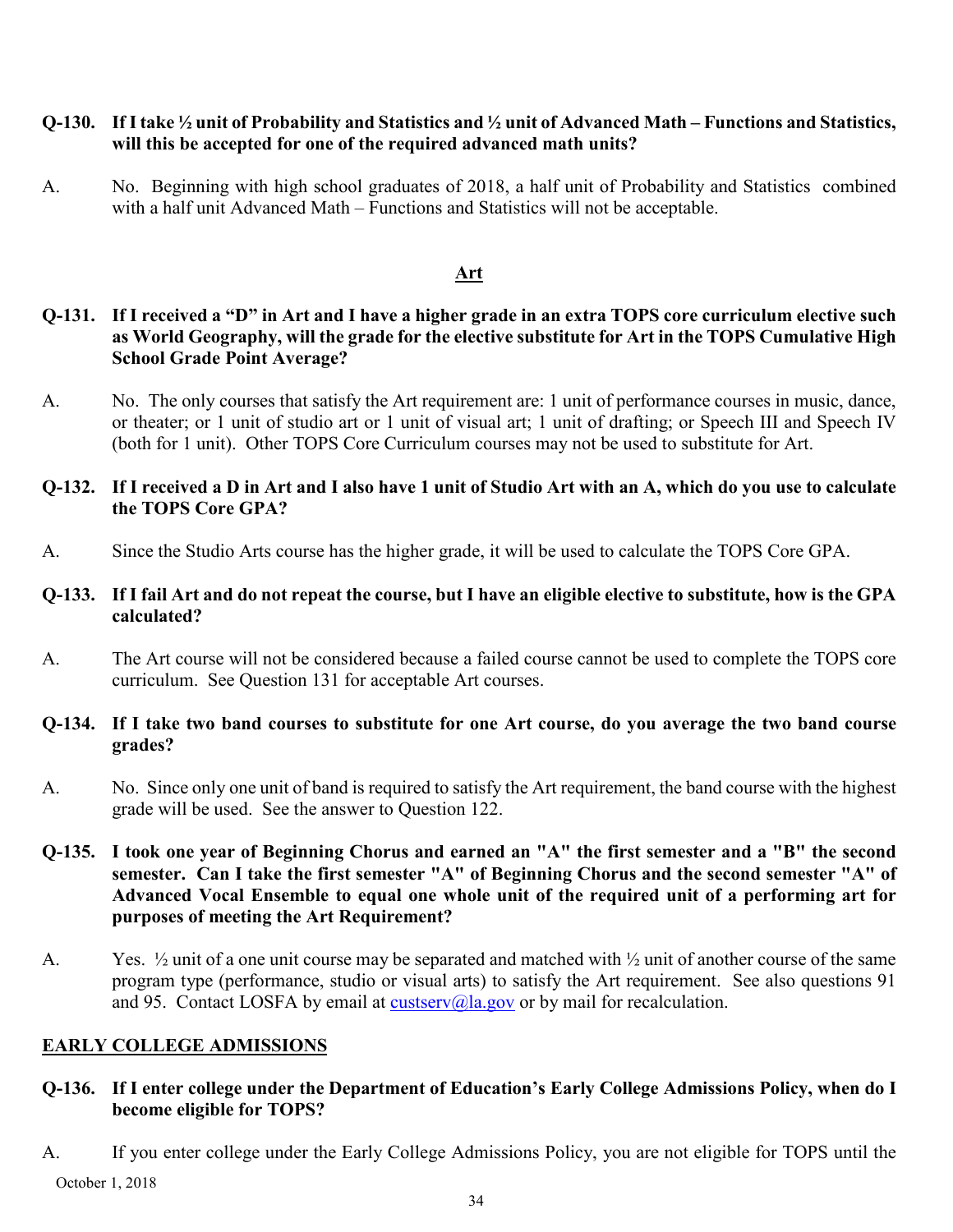first semester following the date you graduate from high school. To be eligible for TOPS, you must follow the same application procedures as any other graduate of the same academic year. You must enroll as a full-time student in an eligible college no later than the semester or term, excluding summer semesters or sessions, immediately following the first anniversary of the date that you graduated from high school.

## **Q-137. Are there any special TOPS requirements for students who enter college under the Early College Admissions Policy?**

- A. You must enter college early under this Policy and meet the following requirements:
	- 1. You must meet the requirements of the Louisiana Department of Education as set forth in the Early College Admissions Policy in the latest edition of Bulletin 741.
	- 2. You must satisfy all core curriculum requirements not completed in high school by making passing scores on equivalent college courses.
	- 3. The college courses taken to satisfy TOPS core curriculum requirements and the grades reported on those courses must be reflected in your official high school records as reported by the Louisiana Department of Education through the Student Transcript System.
	- 4. You must complete the core curriculum requirements no later than the conclusion of the first two semesters or three quarters of college attendance following entrance into college under the Early College Admissions Policy.
	- 5. The high school must award you a high school diploma and transmit your academic transcript to the Louisiana Department of Education in the same manner as that of other high school graduates.

## **Q-138. I am a home study student. Can I qualify for the early admissions program?**

A. No. To be eligible for the early admissions program, Bulletin 741 requires you to have earned at least a "B" average during the previous three years of high school and to be recommended for the program by your high school principal. Since you have no high school principal to recommend your participation in the program, you are not eligible for participation.

## <span id="page-43-0"></span>**EARLY GRADUATION**

## **Q-139. If I graduate from high school in less than four years, when will I be eligible for TOPS?**

A. If you graduate early (whether in September or at mid-year), you cannot be determined eligible for a TOPS award until your high school submits grades at the end of the school year. If you enroll in the spring semester immediately following graduation and are determined eligible for a TOPS award, you will receive a retroactive payment for that spring semester.

If you graduate early in the spring (graduate in three years) and meet TOPS eligibility requirements, you may be awarded for the fall semester following graduation.

You must make sure you have completed the TOPS Core Curriculum prior to graduation. You will not be allowed to complete TOPS Core Curriculum courses after high school graduation to qualify for a TOPS award.

If you graduate early, you must comply with the application and ACT deadlines applicable to the class that graduates in the spring of that high school academic year. If you graduate early in December 2018 or graduate early in May 2019, you must follow the same application procedures and meet the same deadlines as students who graduate on time in May or June 2019. (See the answers to Questions 4 and 21).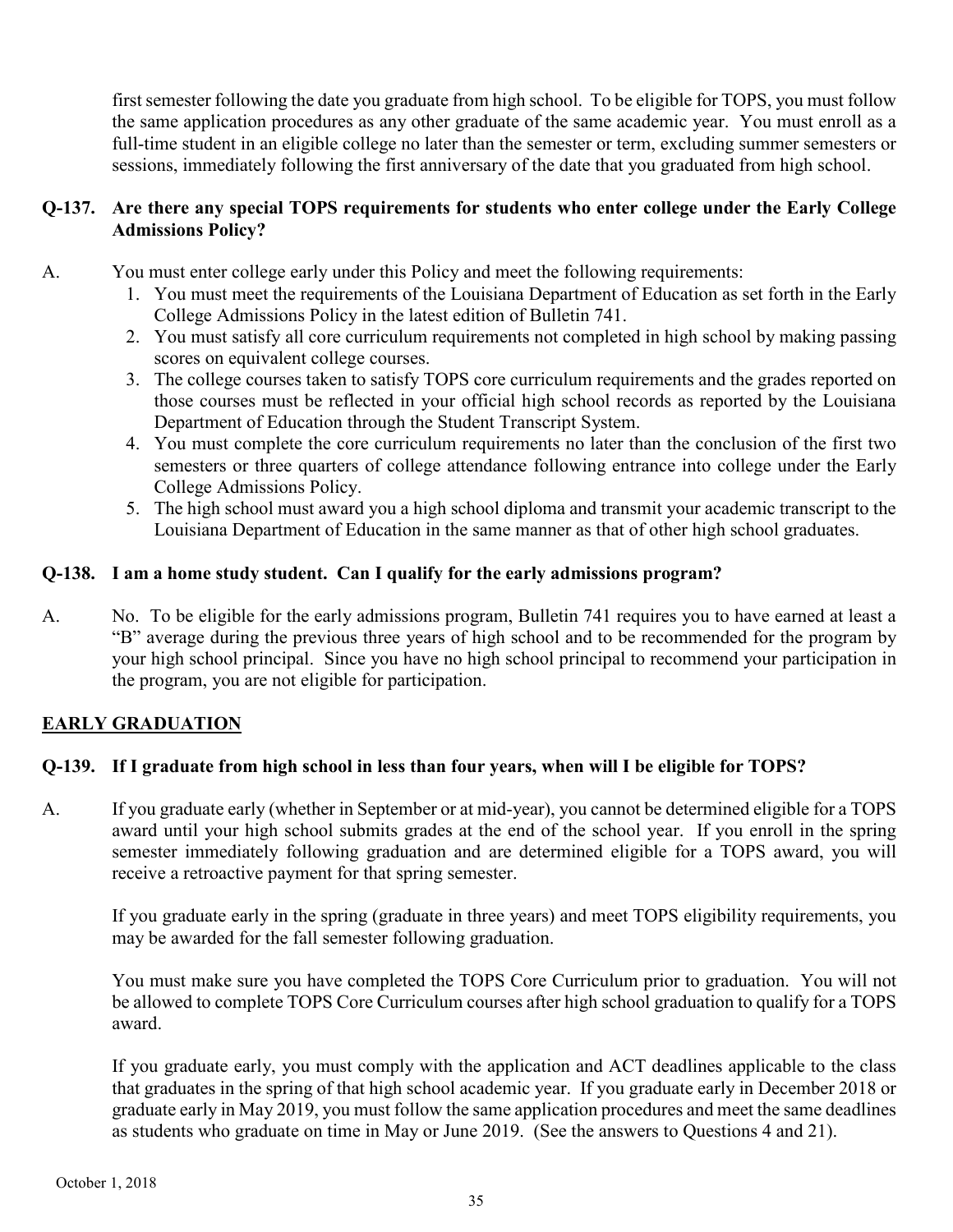If you complete the twelfth grade level of a home study program before the start of the next spring semester or early in the spring, you have the same options as a student who graduates early from high school.

## <span id="page-44-0"></span>**ELIGIBLE INSTITUTIONS**

#### **Q-140. Can I use TOPS at any postsecondary school?**

A. No. TOPS can only be used at an "eligible institution" (Louisiana public postsecondary schools and regionally accredited independent colleges or universities in the state that are members of the Louisiana Association of Independent Colleges and Universities (LAICU), accredited out-of-state private colleges that are specifically designed to accommodate deaf and hard-of-hearing students at which the majority of the students are deaf and hard of hearing, and certain Louisiana cosmetology and proprietary schools.)

Eligible LAICU schools are: Centenary College, Dillard University, Louisiana College, Loyola University, New Orleans Theological Seminary, Franciscan Missionaries of Our Lady University (formerly Our Lady of the Lake College), The University of Holy Cross (formerly Our Lady of Holy Cross College), St. Joseph Seminary College, Tulane Medical Center, Tulane University and Xavier University.

If you qualify for any TOPS Award, you may also use the award at the following schools:

- Any school with a valid and current certificate of registration issued by the Louisiana State Board of Cosmetology that is accredited by an accrediting organization recognized by the U.S. Department of Education, and
- Any proprietary school with a valid and current license issued by the Louisiana Board of Regents that is accredited by an accrediting organization recognized by the U.S. Department of Education.

## **Q-141. If I want to pursue a program of study that is not offered in Louisiana, can I use TOPS in another state?**

A. No. TOPS is not portable to other states, except when used at accredited out-of-state private colleges that are specifically designed to accommodate deaf and hard-of-hearing students at which the majority of the students are deaf and hard of hearing.

The TOPS award cannot be used to enroll in an out-of-state college through the **Academic Common Market.** The Academic Common Market, which is administered in Louisiana by the Board of Regents, allows a student whose major is not offered in Louisiana to pay in-state tuition at a school in the next adjoining southern state which offers the major. Contact the Louisiana Board of Regents for additional information or visit the Board of Regent's Web site at [www.regents.la.gov.](http://www.regents.la.gov/)

#### **Q-142. If I want to study at an out-of-state college or university, can I return to Louisiana and use my TOPS award?**

**A.** Yes.

## **SEE THE ANSWERS TO QUESTIONS 46 and 47 FOR ADDITIONAL INFORMATION REGARDING REQUIREMENTS AND DEADLINES.**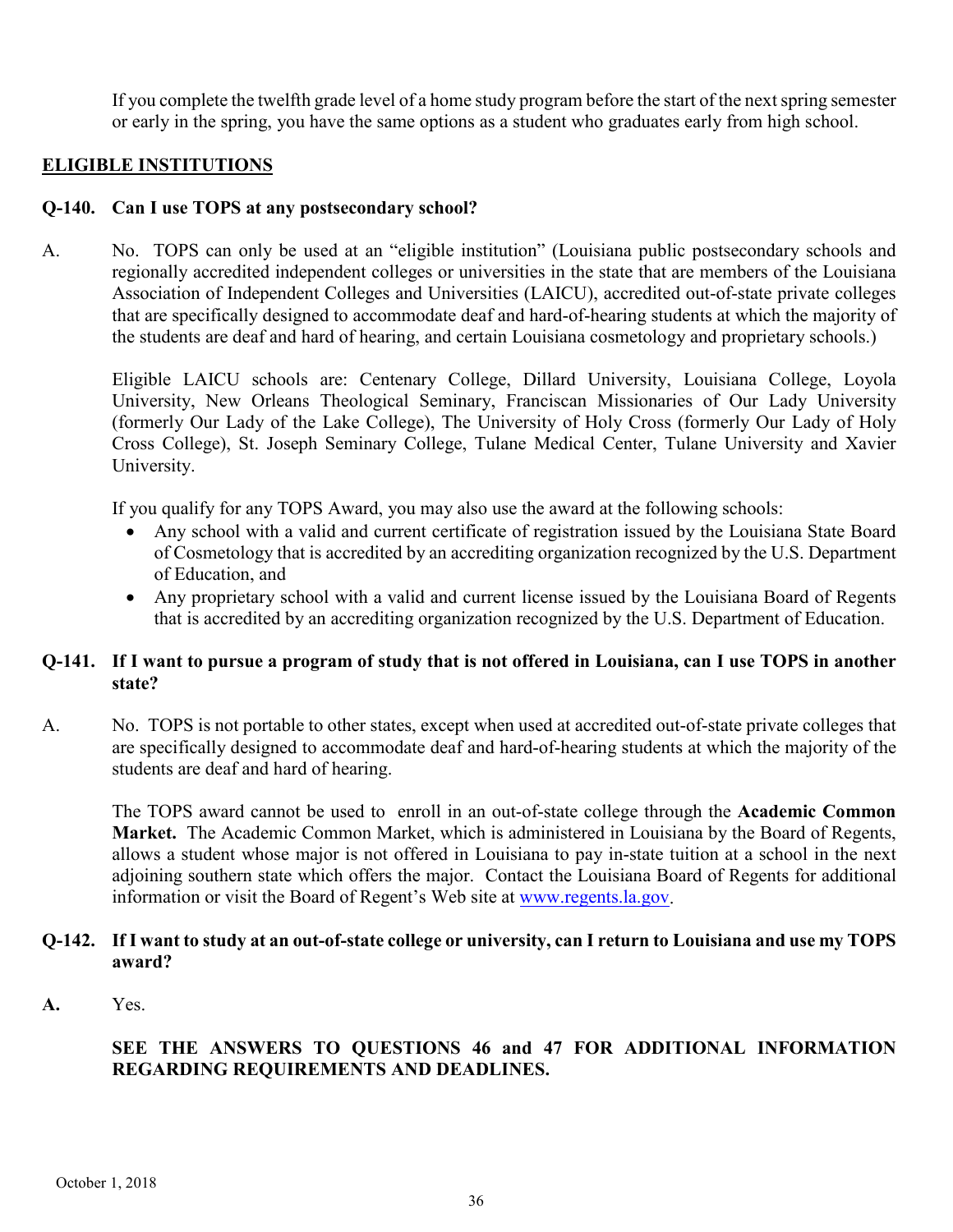## **Q-143. What is an eligible out-of-state college or university?**

- A. The out-of-state college or university must be accredited by a regional accrediting organization recognized by the U.S. Department of Education. The organizations currently recognized are:
	- 1. Middle States Association of Colleges and Schools
	- 2. New England Association of Schools and Colleges
	- 3. North Central Association of Colleges and Schools
	- 4. Northwest Commission on Colleges and Universities
	- 5. Southern Association of Colleges and Schools
	- 6. Western Association of Schools and Colleges

## **Q-144. Can TOPS ever be used at an out-of-state college?**

A. Yes. Students can use the TOPS Opportunity, Performance and Honors awards at accredited out-of-state private colleges that are specifically designed to accommodate deaf and hard-of-hearing students at which the majority of the students are deaf and hard of hearing.

## <span id="page-45-0"></span>**FIRST-TIME, FULL-TIME ENROLLMENT REQUIREMENT**

## **Q-145. Is there a deadline to enroll in college?**

A. Yes. You must enroll for the first time as a full-time student in an eligible postsecondary institution no later than the first college semester following the first anniversary of the date you graduated from high school. If you graduate in May 2019, you have until the fall semester of 2020 to enroll as a first-time, full-time student. However, your deadline for receipt of your FAFSA without any reduction in your award is July 1, 2020.

Once you enroll as a full-time student, you must continue to enroll full time in each semester (fall and spring); quarter (fall, winter and spring); term (in proprietary and cosmetology schools); or summer session or term, if applicable, thereafter, unless granted an exception for cause.

## **Q-146. I had an accident or have an illness that started after I graduated from high school, and I am unable to enroll as a full-time student by the deadline due to my injuries/illness. Is there any way I can retain my TOPS Award?**

**A.** Yes. There are certain circumstances for which an exception may be granted for failure to initially enroll full-time within the allotted time period (the first semester following the first anniversary of the date of high school graduation). These include such temporary disabilities as those caused by accidents/illnesses. A Request for Exception form with instructions describing the documentation required can be found on the LOSFA Web site at (**[www.osfa.la.gov/exceptionform](http://www.osfa.la.gov/exceptionform)**), or by emailing [custserv@la.gov.](mailto:custserv@la.gov)

## **Q-147. I entered on active duty within a year after high school graduation and before I enrolled full time in college. Is there an exception to the initial enrollment deadline in these circumstances?**

A. Yes. You can delay your full-time enrollment to the semester (not including summer sessions) following the one year anniversary of separation from active duty. In order for LOSFA to determine whether you are eligible for a TOPS award, you must provide LOSFA with a DD-214 which shows your dates of active duty and that you were discharged honorably or without characterization (i.e., not dishonorably discharged).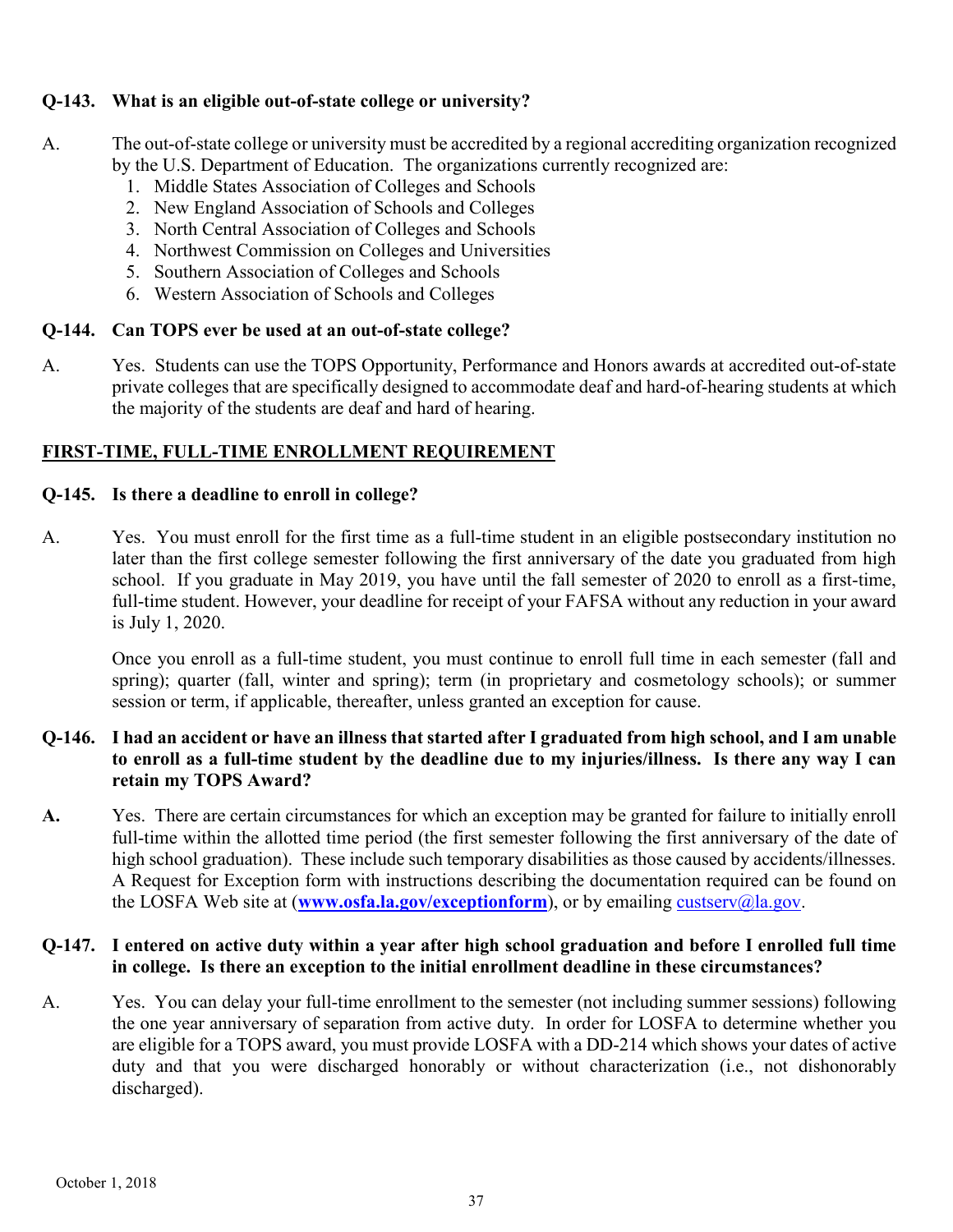- **Q-148. If I enroll in an out-of-state college the first year as a full-time student, can I return to Louisiana and be awarded TOPS?**
- A. Yes.

**SEE THE ANSWERS TO QUESTIONS 45 and 46 FOR ADDITIONAL INFORMATION REGARDING REQUIREMENTS AND DEADLINES.**

- **Q-149. Do I lose eligibility for a TOPS Award by attending college during high school or during summer sessions before enrolling as a full-time college student?**
- A. No. You are allowed to enroll in college full or part-time while still attending high school and between graduation and first-time, full-time enrollment; **however, your college grades earned while you were in high school will be used to calculate your TOPS college cumulative grade point average for renewal of your TOPS award beginning at the end of your first semester of full time enrollment in college.**

**(See the answer to Question 59 for renewal requirements.)** 

- **Q-150. If I attend college during high school, including through a dual enrollment program, or during summer sessions before enrolling as a full-time college student, will my grades or hours disqualify me from a TOPS award?**
- A. No. If you earn college hours under these circumstances, and you otherwise qualify for a TOPS Award, you will receive the award for the first semester of full-time enrollment. **However, your cumulative grade point average will be checked after the first semester of full-time enrollment for Steady Academic Progress (at least a 2.00 cumulative GPA). Any grades you've earned for college courses prior to your first semester as a full time student will be included in this calculation. High grades in these dual enrollment or summer courses will help to increase your GPA, while lower grades will decrease your GPA. If you have not maintained Steady Academic Progress, your award will be suspended (the award will not be paid the next semester) until Steady Academic Progress has been achieved.**

**See the answer to Question 59 for more information regarding the required cumulative GPA and Steady Academic Progress.**

## <span id="page-46-0"></span>**GRADUATION RECOGNITION**

- **Q-151. As a high school guidance counselor, what terminology should I use to recognize a potential TOPS recipient at graduation?**
- A. **It is inappropriate for the high school to state that a student is eligible for or has been awarded TOPS.** The high school electronically forwards the student's academic transcript through the Local Education Agency via the Student Transcript System (STS) to the Louisiana Department of Education, which will determine each student's compliance with the TOPS core curriculum requirements and compute the student's highest TOPS Core GPA. LOSFA will determine the student's eligibility after graduation. Eligibility is also based on official ACT/SAT scores, timely receipt of application, compliance with the requirement to apply for federal grant aid and information relating to the student's citizenship, residency and criminal record.

If the high school elects to notify students of their tentative TOPS eligibility based upon data available to the school, the high school must make the following disclaimer: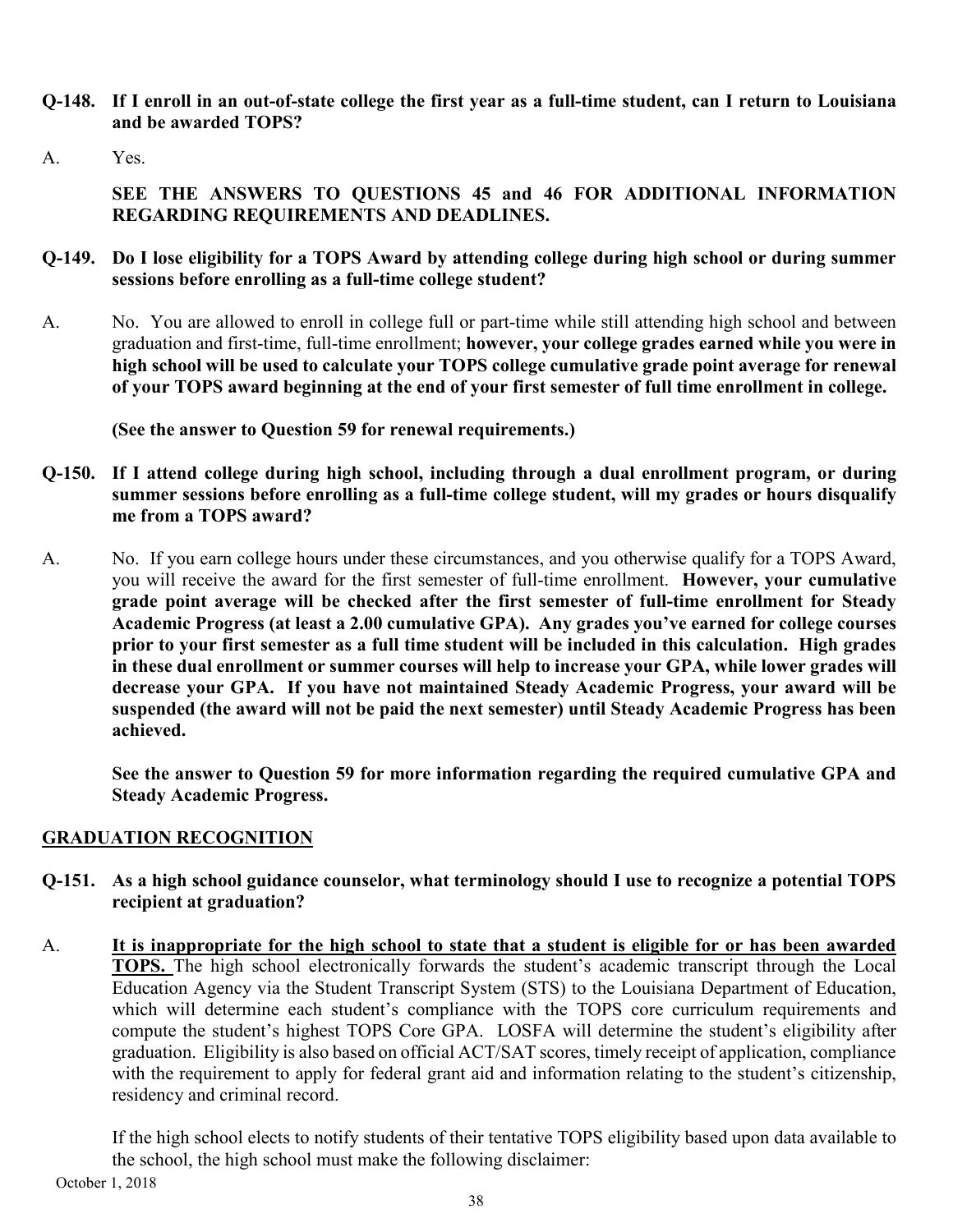"Although it appears that you have satisfied the academic requirements for a Taylor Opportunity Program for Students (TOPS) Award based on this school's review of the TOPS core curriculum courses you have completed and calculation of your TOPS Core GPA, you must meet all of the following conditions to redeem a scholarship under this program:

- 1. The Louisiana Board of Regents (the Board) must determine that you have in fact completed the TOPS core curriculum courses;
- 2. The Board must determine that your TOPS Core GPA based on the TOPS core curriculum meets the statutory requirements;
- 3. You must be a Louisiana resident as defined by the Board;
- 5. You must be accepted for enrollment by an eligible Louisiana postsecondary institution and be registered as a full-time undergraduate student no later than the next semester following the first anniversary of your graduation from high school;
- 6. You must apply for federal grant aid, if you are eligible for such aid, by the deadline required for consideration for state aid; and
- 7. You must have met all academic and nonacademic requirements and be officially notified of your award by the Board."

## **Q-152. I was notified at graduation that I have TOPS. Now, my college has no record of that award. What is going on?**

A. While some high schools honor their graduates by naming those who are expected to qualify for a TOPS award, the only official notice that you have qualified for a TOPS scholarship is the notice of your TOPS eligibility from the Louisiana Office of Student Financial Assistance (LOSFA), a Program of the Board of Regents.

## <span id="page-47-0"></span>**HIGH SCHOOL EQUIVALENCY DIPLOMA (GED)**

- **Q-153. If I have not graduated from an eligible high school and have not completed a BESE approved home study program, can I obtain a Louisiana High School Equivalency Diploma (GED) to qualify for TOPS?**
- A. No. There are currently no provisions in law to permit students who earn a GED to qualify for TOPS.

## <span id="page-47-1"></span>**HIGH SCHOOL REPORTING**

#### **See Parental Consent on page 1. See the Student Transcript System Section.**

## **Q-154. What are the certification responsibilities of the high schools?**

- A. Public high schools must electronically submit academic data for their students using the Department of Education's Student Transcript System. Submission of the data constitutes a certification by the high school that:
	- 1. All data reported are true and correct, to the best of the school's knowledge or belief, and that they reflect the official records of the school for the students listed; and
	- 2. Records pertaining to the listed students will be maintained and available upon request to LOSFA and the legislative auditor for a minimum of three years or until audited, whichever occurs first.

LOSFA will only receive data for those students for whom parents have provided consent. See Page 1 for more information.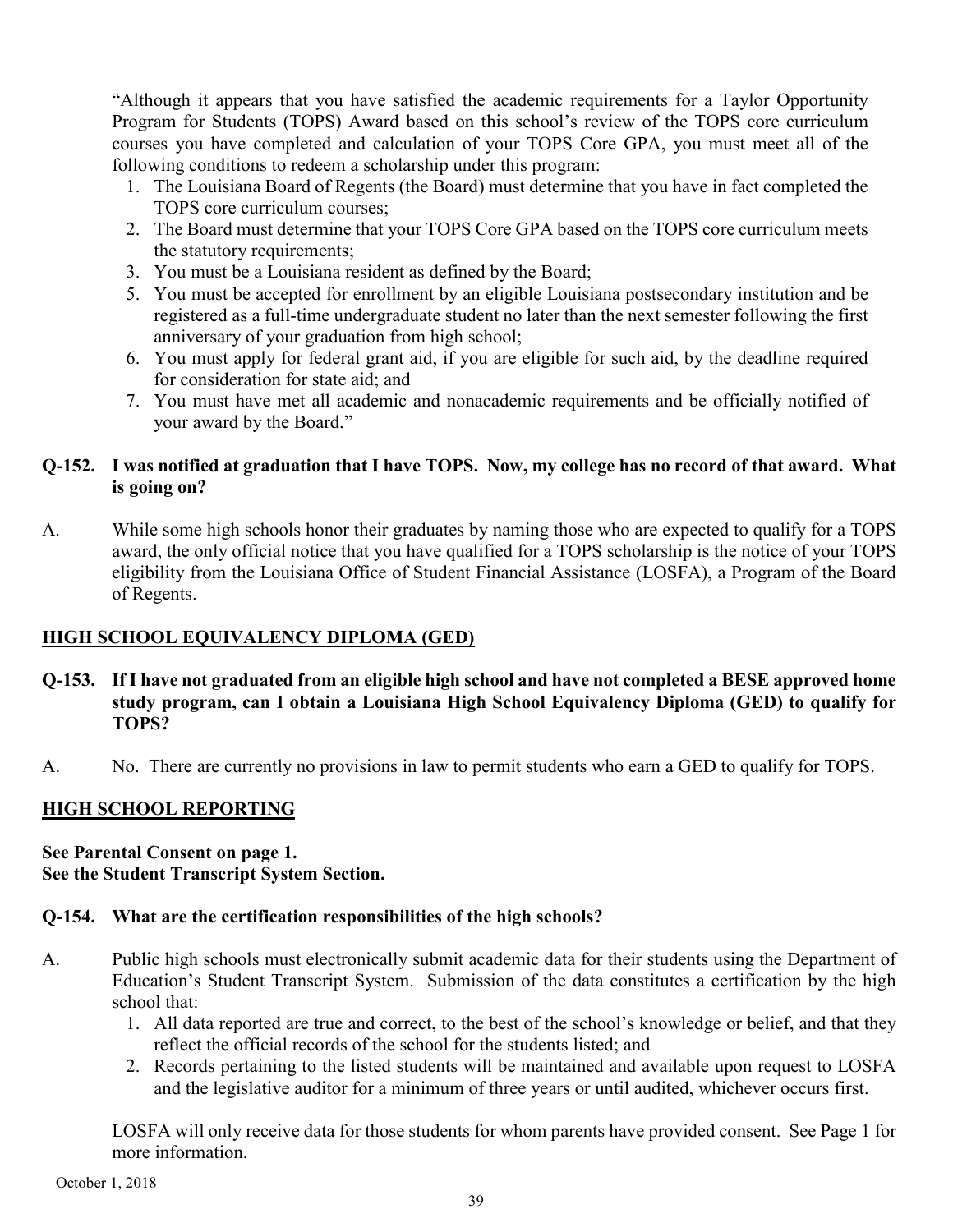If a student is determined eligible for a TOPS Award based on data certified by the high school that is incorrect, and the student was, in fact, ineligible for a TOPS Award or the level awarded, the high school must reimburse the Louisiana Board of Regents for the amount paid in excess of what the student was eligible to receive.

## **Q-155. What data will high schools report?**

A. High schools will be required to report the same data that is included on the student's official transcript.

#### **Q-156. How will high schools report the data?**

A. Public high schools submit their data through their Local Education Authority (LEA). LEAs and nonpublic high schools will report their data to the Louisiana Department of Education using the Student Transcript System (STS).

#### <span id="page-48-0"></span>**HOME STUDY PROGRAMS**

#### **Q-157. I am a home study student. Can I receive TOPS and, if so, are there any special requirements?**

A. Yes. The Louisiana Department of Education must certify to LOSFA that you are a student who successfully completed the eleventh, if applicable, and twelfth grade levels of a home study program approved by the State Board of Elementary and Secondary Education (BESE).

If you ever enrolled in a Louisiana public high school or nonpublic high school or an approved non-Louisiana high school that was or has been approved by BESE, you must have successfully completed both the eleventh and twelfth grades of a home study program approved by BESE and the previously attended high school must provide LOSFA with certification that you were in good standing at the time you last attended that school.

In addition, you must have an ACT score of at least 19 for TOPS Tech, 22 for Opportunity, 24 for Performance, or 28 for Honors, or an SAT score of at least 990 for TOPS Tech, 1100 for Opportunity, 1160 for Performance or 1300 for Honors.

#### **Q.-158. I am a home study student. How does LOSFA know that I am interested in applying for TOPS?**

A. Home study students are identified by the high school code they entered on their ACT or SAT Registration. You should use the high school code 969999 on the ACT and 970000 on the SAT. These codes will cause your name to be placed on a list of students to be verified by the Louisiana Department of Education (LDE) as having being registered in an approved home study program.

If you complete the FAFSA, you will be asked, "When you begin college in the 2019-2020 school year, what will be your high school completion status?" If you mark "home schooled" after this question, LOSFA will include your name on the list sent to LDE if you have an ACT or SAT score of at least 19.

If you complete the TOPS On-Line Application, you will be asked to name the high school you attended or that you were in a home study program. If you answer "home study", LOSFA will include your name on the list sent to LDE if you have an ACT score of at least 19 or an SAT score of at least 990.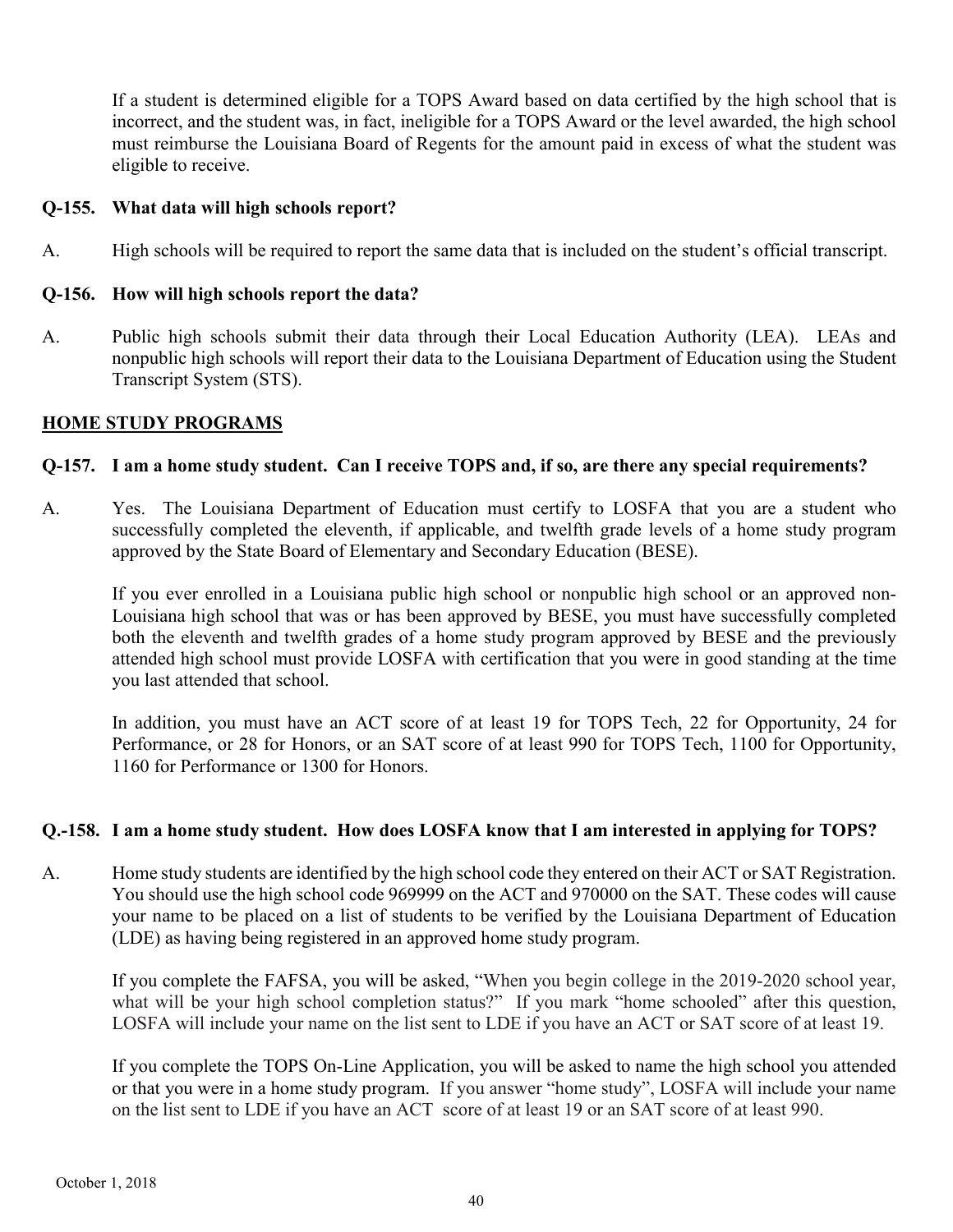**Be sure that the name that you use on the ACT and the FAFSA exactly matches your name on file with LDE. For example, if LDE records your name as John Q. Smith, your ACT and your FAFSA should use the name John Q. Smith, not John Smith, not John Quincy Smith, and not Quincy Smith. If your name differs in the slightest way in any of these documents, the determination of your eligibility for TOPS may be delayed. Your date of birth, home address, and email address must also be the same.**

#### **Q-159. Is a home study student eligible for TOPS in an early admissions program?**

A. No. Only students enrolled in public or BESE approved non-public high schools are eligible for early college admissions under the Department of Education's Early College Admissions Policy. For additional information, see the section above entitled "Early College Admissions."

## <span id="page-49-0"></span>**NATIONAL GUARD**

#### **Q-160. Can I receive a TOPS award if I join the National Guard?**

A. Yes. You are entitled to a tuition waiver from the school, and TOPS will provide \$300 per semester (\$600 per year maximum) for assistance with additional costs. In addition, students with Performance Award will receive a stipend of \$400 per semester (\$800 per year maximum) and students with the Honors Award will receive a stipend of \$800 per semester (\$1,600 per year maximum). Payment of stipends is contingent upon appropriations by the Legislature.

## <span id="page-49-1"></span>**OUT-OF-COUNTRY HIGH SCHOOL GRADUATES AND HOME STUDY PROGRAMS**

#### **Q-161. I graduated from high school or completed a home study program outside of the United States and its territories. Can I qualify for a TOPS Award?**

A. Yes. You may qualify for a TOPS Award if you meet the standard residency requirements. See the "Residency Requirement" section starting with Question 173.

#### **Q-162. What are the alternate requirements for a student who graduates from an out-of-country high school or completes a home study program out-of-country?**

A. The "alternate requirements" are as follows:

If you will graduate or have graduated from out of country high school, you:

- 1. Must graduate from an out-of-country high school that has been approved by an accrediting organization recognized by the U.S. Department of Education and meets the standards adopted by the Board of Elementary and Secondary Education for nonpublic high schools in Louisiana; and
- 2. Must have a composite score on the ACT (SAT) of at least 20 for TOPS Tech and at least 23 for TOPS Opportunity;

#### **OR**

#### **If you will complete or have completed a home study program, you:**

- 3. Must be certified to have successfully completed the eleventh grade and the twelfth grade levels of a home study program (if you were previously enrolled in a Louisiana public or BESE approved private high school) which has been approved by the Board of Elementary and Secondary Education; and
- 4. Must have a composite score on the ACT (SAT) of at least 20 for TOPS Tech and at least 23 for the TOPS Opportunity Award;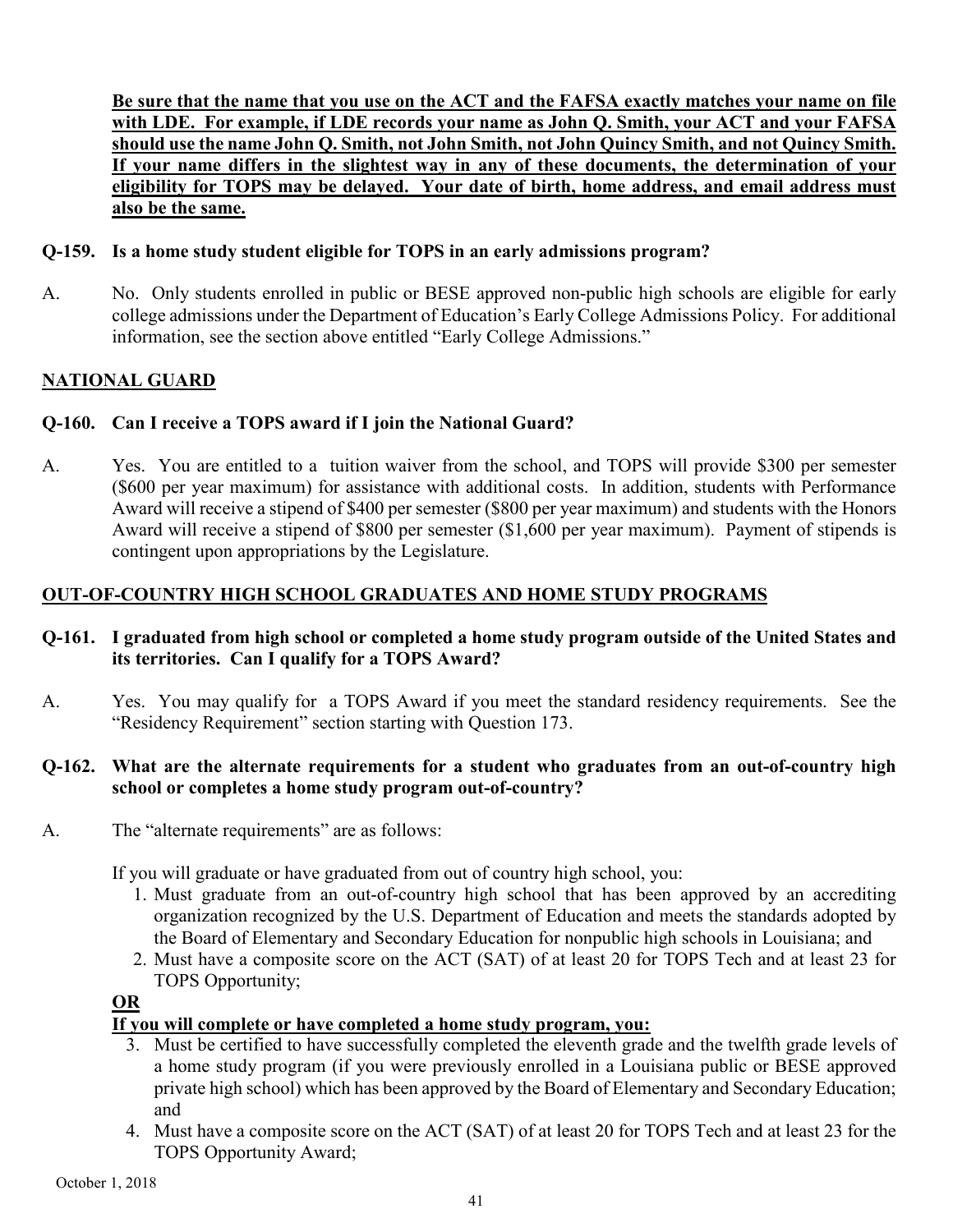## **AND You:**

- 5. Must enroll in a Louisiana public postsecondary institution as a first-time freshman not later than the semester, excluding summer semesters or sessions, immediately following the first anniversary of the date that you graduated from high school or completed a home study program;\* or
- 6. If you enter on active duty with the U.S. Armed Forces within one year after graduating from high school, you must enroll in a Louisiana public postsecondary institution as a first-time freshman not later than the semester, quarter, or term, excluding summer semesters or sessions, immediately following the one year anniversary of separation from active duty; and
- 7. Must be a U.S. citizen or designated as a Permanent Resident by the Bureau of Citizenship and Immigration Services; and
- 8. Must meet Louisiana residency requirements; and
- 9. Must not have any criminal convictions, except for misdemeanor traffic violations; and
- 10. If you have been in the U.S. Armed Forces and have been separated from such service, have received an honorable or general discharge.

\*For students returning to Louisiana after attending an accredited out-of-state postsecondary institution, refer to the answers to Questions 45, 46, 69, 70, and 148.

## **Q-163. What do I have to do to prove Louisiana residency?**

A. See the discussion in the Section entitled "Residency Requirement."

## <span id="page-50-0"></span>**OUT-OF-STATE HIGH SCHOOL GRADUATES**

## **Q-164. I graduated from a high school outside of Louisiana. Can I qualify for a TOPS Award?**

A. Yes. If one of your parents or your court ordered custodian meets Louisiana residency requirements and you meet the alternate eligibility requirements, you may qualify. See the answers to Questions 166 through 172 for the residency requirements.

## **Q-165. What is the purpose of the alternate eligibility requirements?**

A. These requirements permit students who qualify as Louisiana residents and who graduated from eligible out-of-state high schools to apply for a TOPS Award. Since course names and grading scales for these students may not be consistent with Louisiana's standards, a higher ACT or SAT test score was selected as the criteria for qualification.

## **Q-166. I graduated from an out-of-state high school. What are the alternate requirements for eligibility?**

A. The "alternate requirements" for graduates of out-of-state high schools are that you:

- 1. Must graduate from:
	- an out-of-state high school that has been approved by the appropriate state educational agency in the state in which the school is located that is the equivalent of Louisiana's Board of Elementary and Secondary Education; or
	- Must graduate from an out-of-state high school that is accredited by a regional accrediting organization recognized by the U.S. Department of Education\* and can demonstrate that it meets the standards adopted by BESE for approval of nonpublic schools in Louisiana; or
	- Must graduate from a high school that has been approved by the U.S. Department of Defense; and
- 2. Must have a composite score on the ACT of at least 20 for TOPS Tech, 23 for Opportunity, 26 for Performance, and 30 for Honors (or an equivalent value on the SAT); and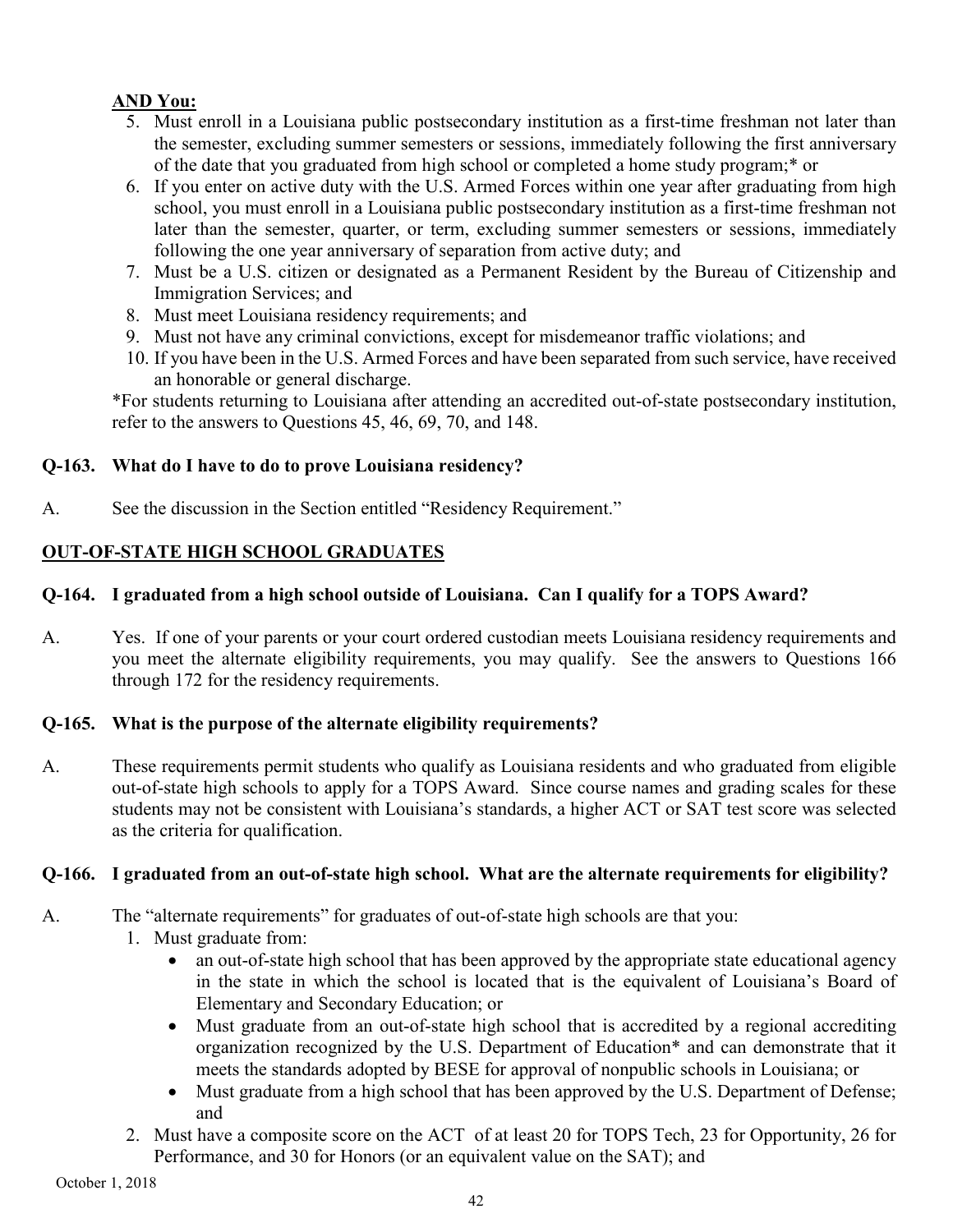- 3. Must enroll in a Louisiana public postsecondary institution as a first-time freshman not later than the semester, excluding summer semesters or sessions, immediately following the first anniversary of the date that you graduated from high school or, if you are returning from an eligible out-of-state college, be enrolled in an eligible college or university not later than the next semester or term, excluding summer sessions or intersessions, immediately following the last semester that you were enrolled in the out-of-state college or university (your period of eligibility shall be reduced by one semester or term for each semester or term that you were enrolled in an out-of-state college or university); OR
	- If you enter on active duty with the U.S. Armed Forces within one year after graduating from high school, you must enroll in a TOPS eligible college or university as a first-time freshman not later than the semester, excluding summer semesters or intersessions, immediately following the one year anniversary of separation from active duty; and
- 4. Must be a U.S. citizen or be designated as a Permanent Resident by the Bureau of Citizenship and Immigration Services; and
- 5. Must meet Louisiana residency requirements (you will be required to complete an Affidavit of Residency – See [www.osfa.la.gov/forms\)](http://www.osfa.la.gov/forms); and
- 6. Must not have any criminal convictions, except for misdemeanor traffic violations; and
- 7. If you have been in the U.S. Armed Forces and have been separated from such service, have received an honorable or general discharge.
- \*NOTE: The organizations currently recognized are:
	- a. Middle States Association of Colleges and Schools
	- b. New England Association of Schools and Colleges
	- c. North Central Association of Colleges and Schools
	- d. Northwest Association of Accredited Schools
	- e. Southern Association of Colleges and Schools
	- f. Western Association of Schools and Colleges

## <span id="page-51-0"></span>**PERMANENT DISABILITY**

## **Q-167. What if I qualify for a TOPS Award, but cannot attend college on a full-time basis because of a permanent disability?**

- A. You may be eligible for an exception to the full-time enrollment requirement. You must submit a Request for Exception form to LOSFA requesting permanent disability status. The form must include a written statement from a qualified professional that states:
	- 1. the diagnosis of disability and prognosis,
	- 2. that the disability is permanent,
	- 3. an opinion as to why the disability restricts the student from attending classes full-time, and
	- 4. an opinion as to whether the student could attend full time with medications and/or accommodations.

Note that having a permanent disability is not enough to warrant the exception since many permanent disabilities do not prevent the student from enrolling full-time and progressing in college because the disability can be treated with therapy or medications, and/or overcome with appropriate accommodations. To warrant an exception based on permanent disability, the student must be unable to attend school full time, even with medication and appropriate accommodations.

A Request for Exception form with instructions describing the documentation required can be found on the LOSFA Web site at [\(www.osfa.la.gov/exceptionform\)](http://www.osfa.la.gov/exceptionform), obtained directly from LOSFA, or by emailing [custserv@la.gov.](mailto:custserv@la.gov)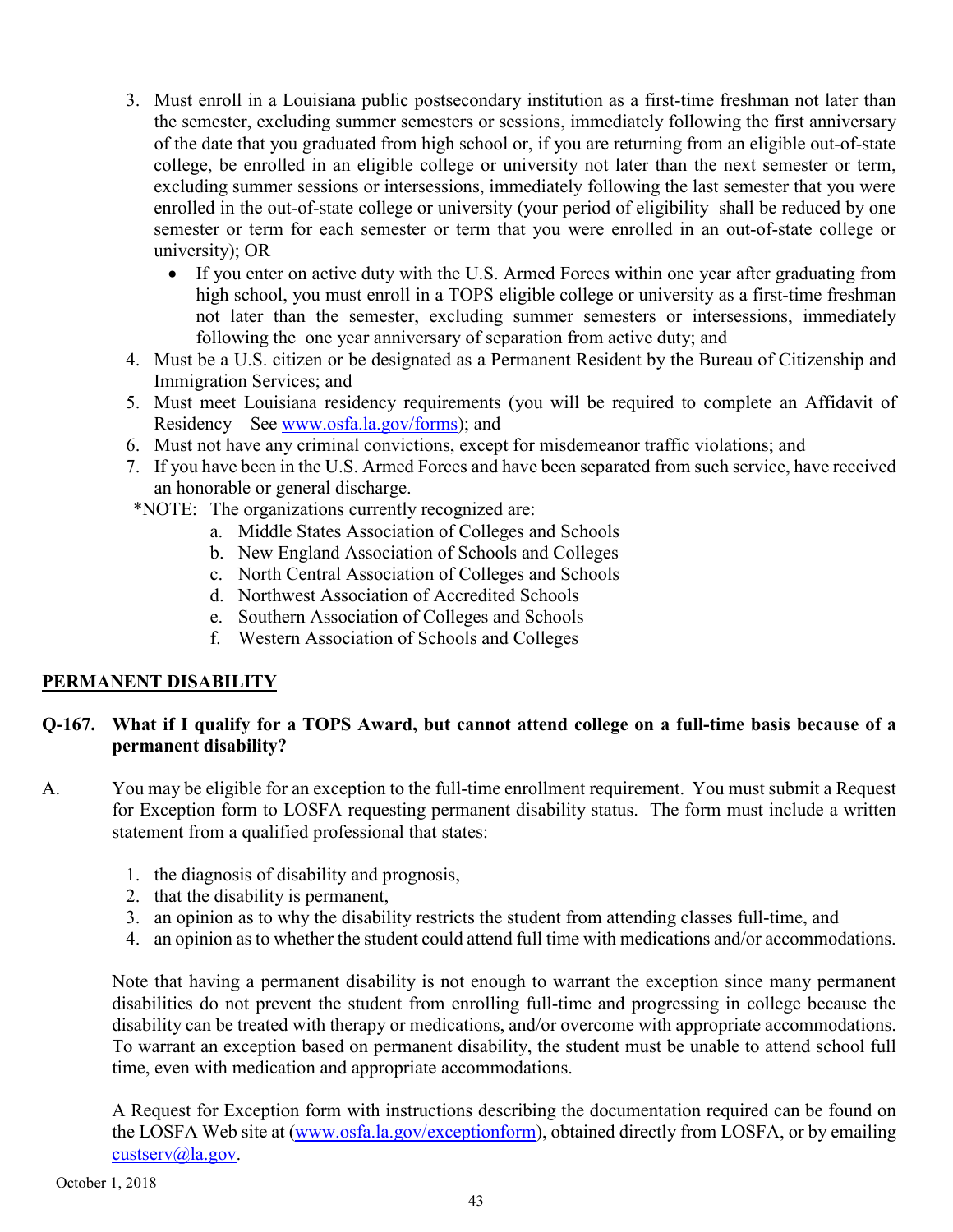If permanent disability status is approved, your TOPS Award and stipend, if applicable, will be paid up to the equivalent of eight full-time semesters or twelve terms of postsecondary education for part time attendance.

## **Q-168. I have ADD or ADHD, or a physical disability such as blindness or deafness. Will I automatically be designated as having a permanent disability?**

A. No. The fact that you have a disability that cannot be cured is not enough. Since most students with these disabilities can function normally with medication and/or with accommodations, a qualified professional must have determined that you cannot enroll on a full-time basis, even with medication and accommodations, due to the disability.

## <span id="page-52-0"></span>**QUALIFYING AS A NON-GRADUATE**

## **Q-169. If I enroll in college without graduating from high school, can I qualify for a TOPS Award?**

- A. Yes, if you meet certain conditions. You must:
	- Meet the TOPS citizenship and ACT requirements prior to college enrollment.
	- Actually reside in Louisiana for a period of 24 months prior to full-time enrollment in an eligible college.
	- Be certified by a psychologist or psychiatrist licensed to practice in Louisiana to have a score in the superior range on the Wechsler Intelligence Scale for Children (Third Edition).
	- Be certified by a psychologist or psychiatrist licensed to practice in Louisiana to have a composite score that is in the ninetieth percentile at the twelfth grade level in reading, mathematics and written language portions of the Wechsler Individual Achievement Test (Second Edition).
	- Successfully complete 12 credit hours at an eligible college or university.
	- After completion of 12 college credit hours and no later than your  $19<sup>th</sup>$  birthday, begin full-time college enrollment.
	- Submit a FAFSA or TOPS On-Line Application by the deadline. See the answers to Questions 20, 21, 22, and 23.

For qualifying non-graduates awarded TOPS, the award provides up to eight semesters of eligibility.

## **Q.-170. Is there a deadline for taking the Wechsler Tests to be considered for TOPS eligibility?**

A. Yes. You must have taken the tests prior to enrolling for the first time in an eligible college or university.

## <span id="page-52-1"></span>**REMEDIAL COLLEGE COURSES**

## **Q-171. Will remedial courses be counted towards the 24 credit hours required annually in college?**

A. Remedial (developmental) courses will be counted toward the 24 hour requirement. The college you attended must report them as earned (passed) hours for purposes of TOPS, even if it does not include those hours as earned hours for purposes of attaining your postsecondary credential. If you receive a grade other than "pass" for a remedial class, that grade will be used in the computation of your TOPS cumulative grade point average.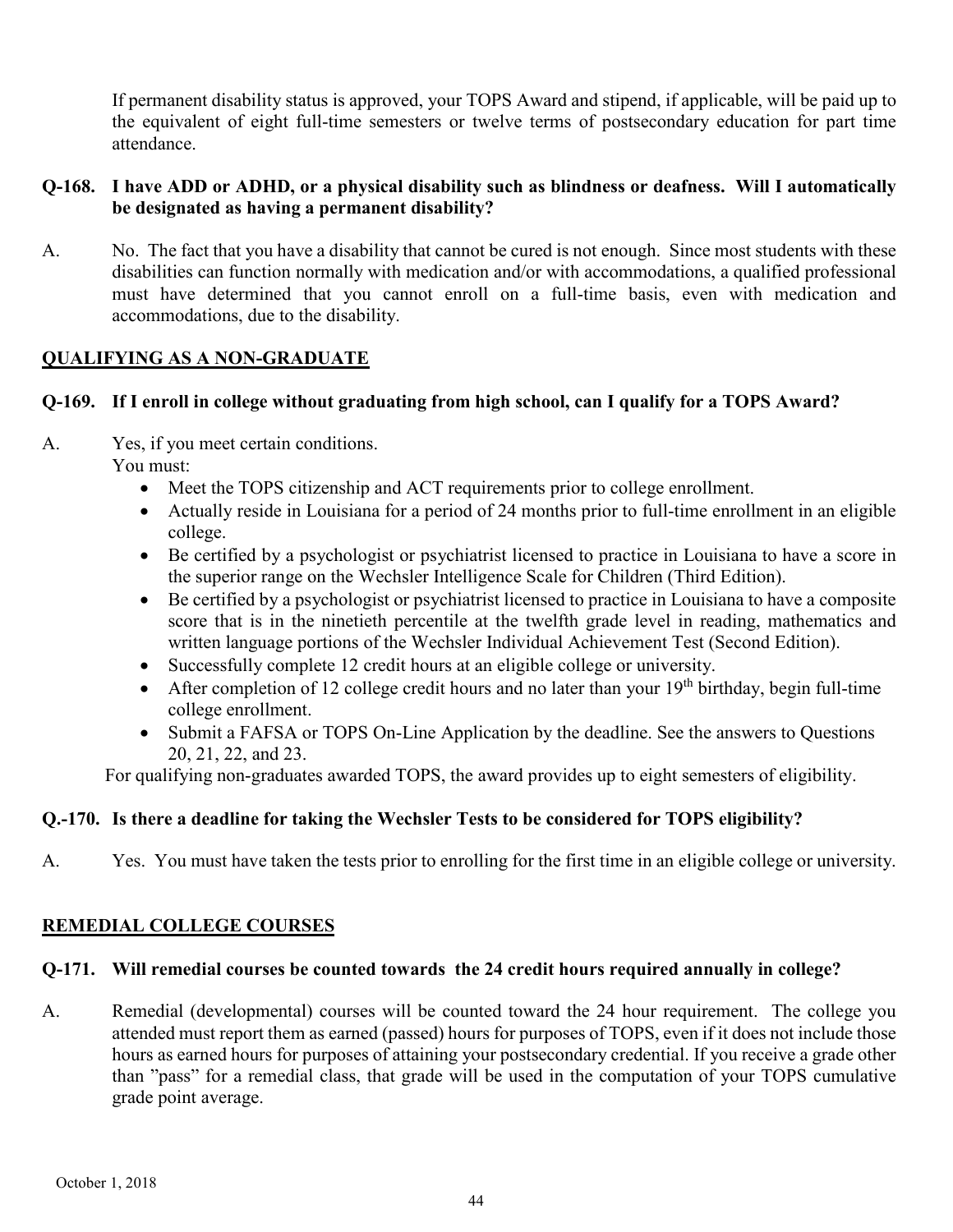#### <span id="page-53-0"></span>**RESIDENCY REQUIREMENT**

#### **Q-172. What is the Louisiana residency requirement?**

A. Any independent or dependent student who actually resides in Louisiana while attending his last two full years at an eligible Louisiana high school and graduates from such a school will meet the Louisiana residency requirement. Your high school transcript must reflect that you earned credit for the last four semesters of high school and graduated from an approved Louisiana high school. This information is reported by the high school using the Department of Education's Student Transcript System.

You may qualify based on the residency of a parent or court ordered custodian ("legal guardian") who was a legal resident of Louisiana for at least the 24 months prior to the month of your high school graduation. If you are an independent student, you may also qualify based on you having been a legal resident of Louisiana for at least the 24 months prior to the month of your high school graduation.

If you are a dependent student and your parent is a member of the U.S. Armed Forces living in Louisiana under permanent change of station orders, but who does not claim Louisiana as his official state of legal residence, and you actually reside in Louisiana while attending your last two full years at an eligible Louisiana high school and you graduate from such a school, and your transcript reflects that you earned credit for the last four semesters of high school and graduated from an approved Louisiana high school, you will meet the Louisiana residency requirement.

#### **Q-173. How will LOSFA determine my residency?**

A. If you graduated from a Louisiana public or a Louisiana approved non-public high school, your residency will be determined from the Course Site Codes reported to the Department of Education's Student Transcript System (STS). STS must show that all courses completed during the final two years of high school were earned in an eligible Louisiana high school and that you graduated from an eligible Louisiana high school.

If you completed a BESE approved home study program or you are an eligible non-graduate, your residency will be determined from the information provided on your FAFSA or On-Line Application. If you are an out-of-state or out-of-country graduate, you must complete a residency affidavit in addition to the FAFSA or On-Line Application. If you are a home study student, an eligible non-graduate, a dependent of active duty military personnel, or a student for whom the STS does not confirm Louisiana residency, residency will be determined from the information provided on your FAFSA or On-Line Application or from a completed residency affidavit.

#### **Q-174. I received a letter/observed on the LOSFA Web site that I have been determined ineligible for TOPS due to residency. I have lived in Louisiana all my life. Why has this happened and what must I do to correct the mistake?**

A. LOSFA's programming looks first at the information supplied by STS. If the STS data indicates you attended Louisiana schools for all of the  $11<sup>th</sup>$  and  $12<sup>th</sup>$  grades and you graduated from an eligible Louisiana high school, you will pass the residency requirement. A high school site code not recognized by STS will result in a determination that you do not meet the TOPS residency requirement.

If you do not meet the STS check, LOSFA's programming will check the information supplied on the FAFSA or On-Line Application. If the data indicates that your parent was a Louisiana resident for at least the 24 months preceding the month of your high school graduation and you are a dependent student, you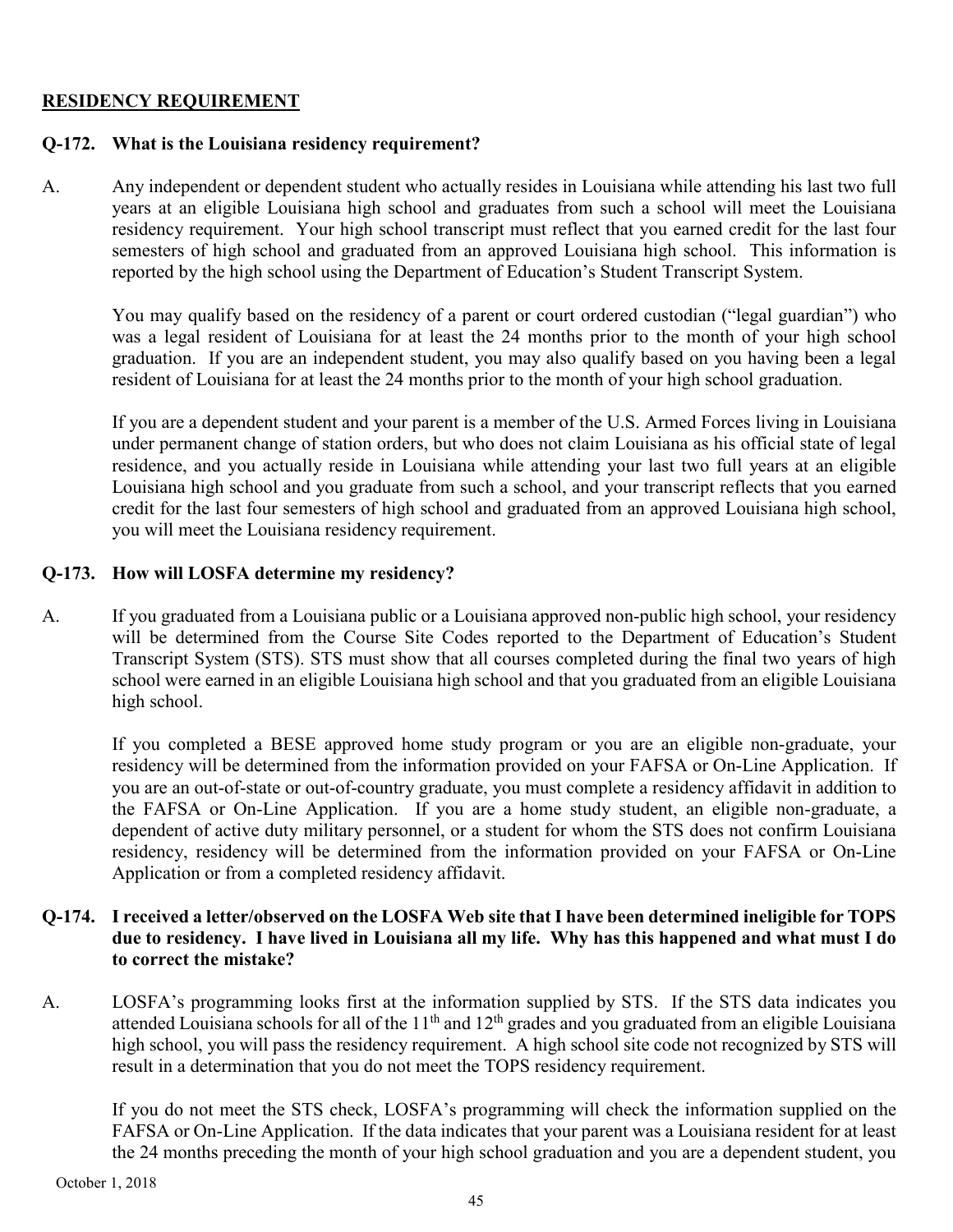will pass the residency requirement.

If residency information received from your FAFSA or On-Line Application is incorrect, you may complete a TOPS Affidavit of Residency (available from LOSFA's Web site at <http://www.osfa.la.gov/resaffidavit>**)** and provide the required supporting documentation. You may also submit a Student Aid Report (SAR) correction to the data you provided in your FAFSA. See the instructions on the SAR (The FAFSA processor will send you this report shortly after your FAFSA is received).

If you are a dependent student who is qualifying based on the residency of a parent or court ordered custodian and your parent's or custodian's state or date of residency is incorrect on the FAFSA or On-Line Application, you should have your parent or custodian complete a TOPS residency affidavit and provide the required supporting documentation.

If you graduated from a high school outside of Louisiana and if your parent's or custodian's state or date of residency is incorrect on the FAFSA or On-Line Application, you must have your parent or custodian complete a TOPS residency affidavit and provide the required supporting documentation.

## **Q-175. What is a legal resident?**

- A. A "legal resident" is a person who:
	- Resides (actually lives) in Louisiana, and
	- If registered to vote, has registered to vote in Louisiana as evidenced by a voter's registration card; and
	- If licensed to drive a motor vehicle, has a Louisiana driver's license; and
	- If owning a motor vehicle located in Louisiana, has registered that vehicle in Louisiana; and
	- If earning a reportable income, has filed a Louisiana tax return.

If you are completing a TOPS Affidavit of Residency on behalf of your child, you will be required to submit a copy of all documents that were marked "YES". If you filed a Louisiana tax return, you must submit page one of the return, not the electronic declaration page.

If none of the documents show an issue date of at least 24 months before the month of your child's high school graduation, additional documentation will be required. (See the answer to Question 191.)

## **Note: A parent or court ordered custodian who is incarcerated in a Louisiana prison or jail is considered a Louisiana resident during the period of incarceration.**

## **Q-176. What is a "court ordered custodian"?**

A. A "court ordered custodian" is an adult appointed by a court of competent jurisdiction to have custody and care of a minor and who demonstrates the requirement to provide the primary support for such minor (sometimes referred to as a "court appointed custodian" or a "legal guardian"). Documents such as powers of attorney and Provisional Custody by Mandate are not acceptable since they are not issued by a court. The custodianship (court appointment) must be in effect before the date you graduate from high school to be considered.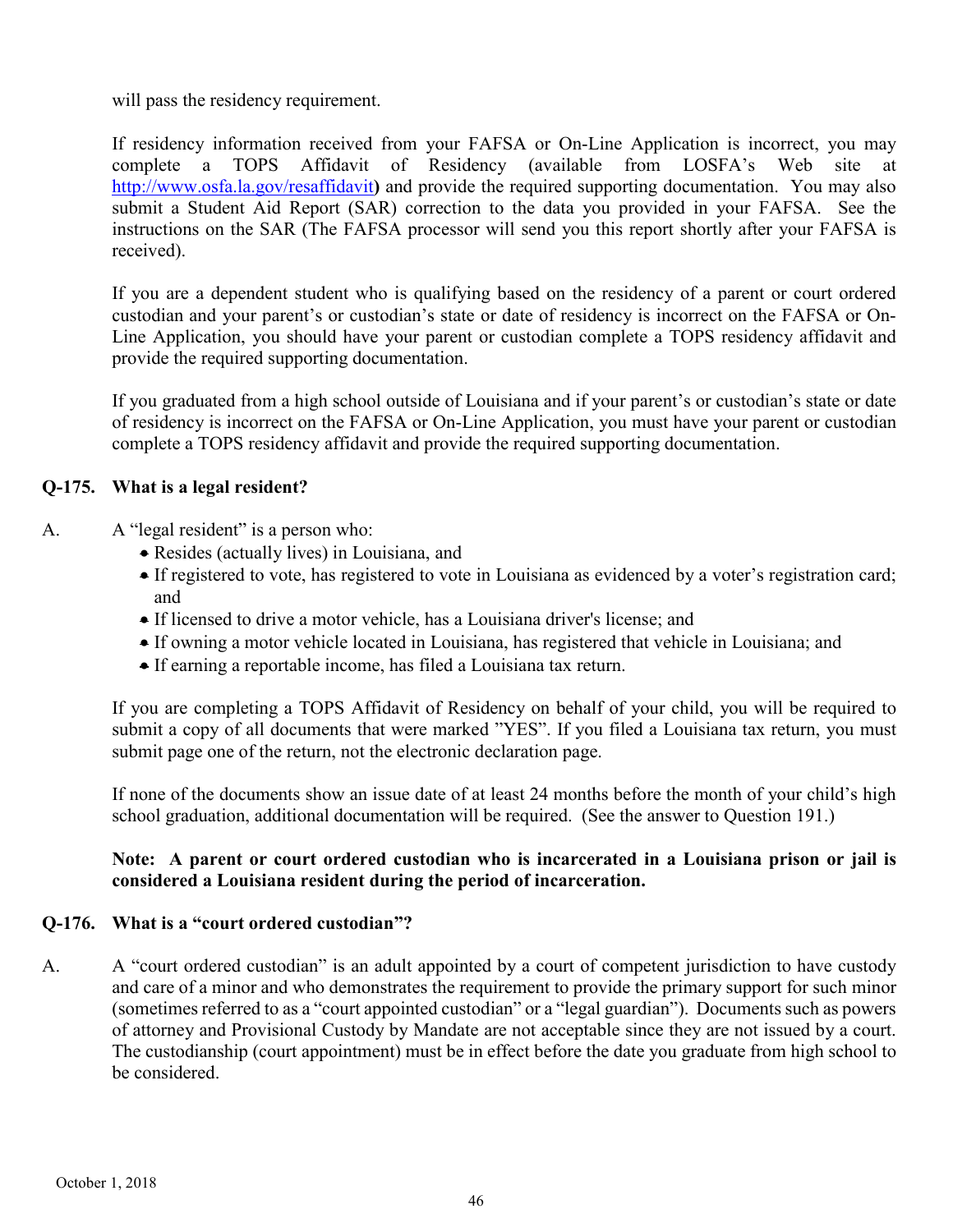## **Q-177. How do I know whether I am a dependent or independent student?**

A. All students are classified as dependent unless LOSFA determines the student is "independent" for purposes of TOPS. The determination may be based on information provided by you on the FAFSA or in documents provided to LOSFA. LOSFA will automatically classify you as independent if you are reported as an independent student by the federal processor on the FAFSA.

## **Q-178. What are the requirements to be an "independent student?**

- A. In order to be an independent student, you:
	- 1. must have reached 24 years of age prior to January of the year preceding the academic year for which you are applying for aid; or
	- 2. be a veteran of the U.S. Armed Forces; or
	- 3. be an orphan or a ward of the court or was a ward of the court until age 18; or
	- 4. have legal dependents other than a spouse; or
	- 5. be a graduate or professional student; or
	- 6. be married; or
	- 7. be determined an independent student by a financial aid officer exercising professional judgment in accordance with applicable provisions of the Higher Education Act of 1965, as amended (**may include certain emancipated and homeless/self-supporting students**); or
	- 8. must currently be serving in the U.S. Armed Forces on active duty for purposes other than training.

## **Q-179. What are the requirements to be classified as an "orphan"?**

- A. An orphan is a person who does not live with either parent because:
	- 1. both parents are deceased; or
	- 2. both parents have abandoned him; or
	- 3. a court proceeding has severed the parental rights of both the parents; or
	- 4. one parent is deceased and the other parent abandoned him; or
	- 5. one parent is deceased and a court proceeding has severed the parental rights of the other parent; or
	- 6. one parent abandoned him and a court proceeding has severed the parental rights of the other parent.

## **Q-180. How do you calculate the 24 month period for residency of a parent, court ordered custodian, or independent student?**

A. The TOPS statute requires residency for a period of the 24 months preceding the month of your high school graduation. Months are calendar months and are counted backward starting with the month preceding the month of high school graduation.

For example, if you will be graduating in May 2019, you would start counting with April 2019 and count backward 24 months. You would have to demonstrate legal residency from May 2017 through April 2019.

## **Q-181. I am a 2019 high school graduate and I have lived in Louisiana for most or all of my life. Why does the Web site show my date of residency as "2013"?**

A. The 2019-2020 FAFSA asks if your parent has been a legal resident since January 1, 2014 (five years). If the answer is "yes" to the residency question, the computer automatically enters "2014" as the date of residency. The date is simply a default date. There is no need to correct this because TOPS only requires the 24 consecutive months of residency preceding the month of your date of high school graduation.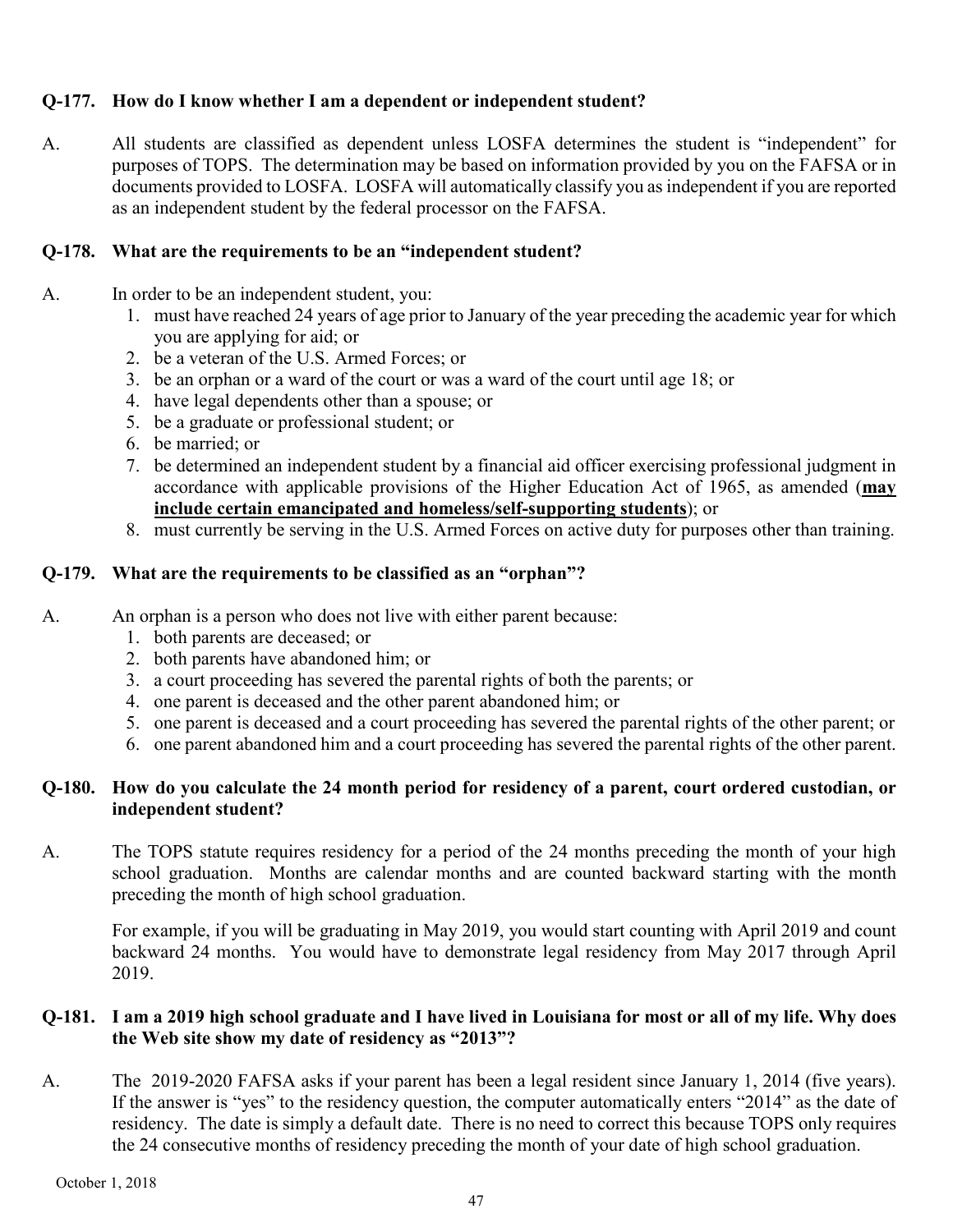If you answer "no" to the question has your parent been a legal resident since January 1, 2014 programming will populate the month and year that was entered on the FAFSA to when your parent became a resident of Louisiana.

#### **Q-182. My grandparent is raising me because my parents have completely abandoned me, but my grandparent has never become my "court ordered custodian." How will that affect my residency? What can I do to remedy this problem?**

A. If you are not independent (See the answer to Question 178.), and you did not complete all of your last two years at a Louisiana high school and graduate from such a school, then you must have one parent or a "court ordered custodian" who has been a resident of Louisiana for the 24 months preceding your graduation from high school. If your grandparent is not a "court ordered custodian," if there is no parent who meets the Louisiana residency requirements, and you did not complete your last two years at a Louisiana high school and graduate from such a school, then you are ineligible for a TOPS Award.

#### **Q-183. Can I qualify for TOPS if one or both of my parents are in the military and stationed outside of Louisiana? What documentation is needed for that?**

A. Yes. If your parent who is a member of the Armed Forces is on active duty and the official military personnel or pay records (DD Form 2058) show that he claims Louisiana as his legal residence, you will be eligible if the military parent has filed a Louisiana tax return for the two most recent tax years. You must submit a completed TOPS Affidavit of Residency, a copy of your parent's DD Form 2058, a copy of both tax returns, and all other required documents listed on the affidavit.

## **Q-184. Can I qualify for TOPS if my parents were transferred by the military into Louisiana? What documentation is needed for that?**

A. Yes. If your parent was classified as a Louisiana resident when transferred to Louisiana, you can meet the residency requirements. (See the previous question and answer.)

If your parent who is a member of the Armed Forces was not a Louisiana resident, you can meet the residency requirements if:

1. The military parent who is transferred to Louisiana under permanent change of station orders changes his DD Form 2058 to establish Louisiana as his legal residence not later than 180 days after reporting to such station and thereafter complies with all Louisiana income tax laws and regulations while stationed in Louisiana. You must submit to LOSFA a completed TOPS Affidavit of Residency and a copy of a DD Form 2058 validated by your parent's military personnel officer and showing Louisiana as the member's state of legal residence at the time you apply for TOPS. The DD Form 2058 must reflect that it was filed within 180 days after the member reported to a duty station in Louisiana.

## **OR**

2. You actually resided in Louisiana while attending your last two full years at an eligible Louisiana high school and graduated from such a school. Your high school transcript must reflect that you earned credit for the last four semesters of high school immediately prior to graduation and graduated from an approved Louisiana high school.

## **OR**

3. After the 180 day period, your parent who is a member of the Armed Forces may still become a Louisiana resident by changing the DD Form 2058 to declare Louisiana as his or her legal residence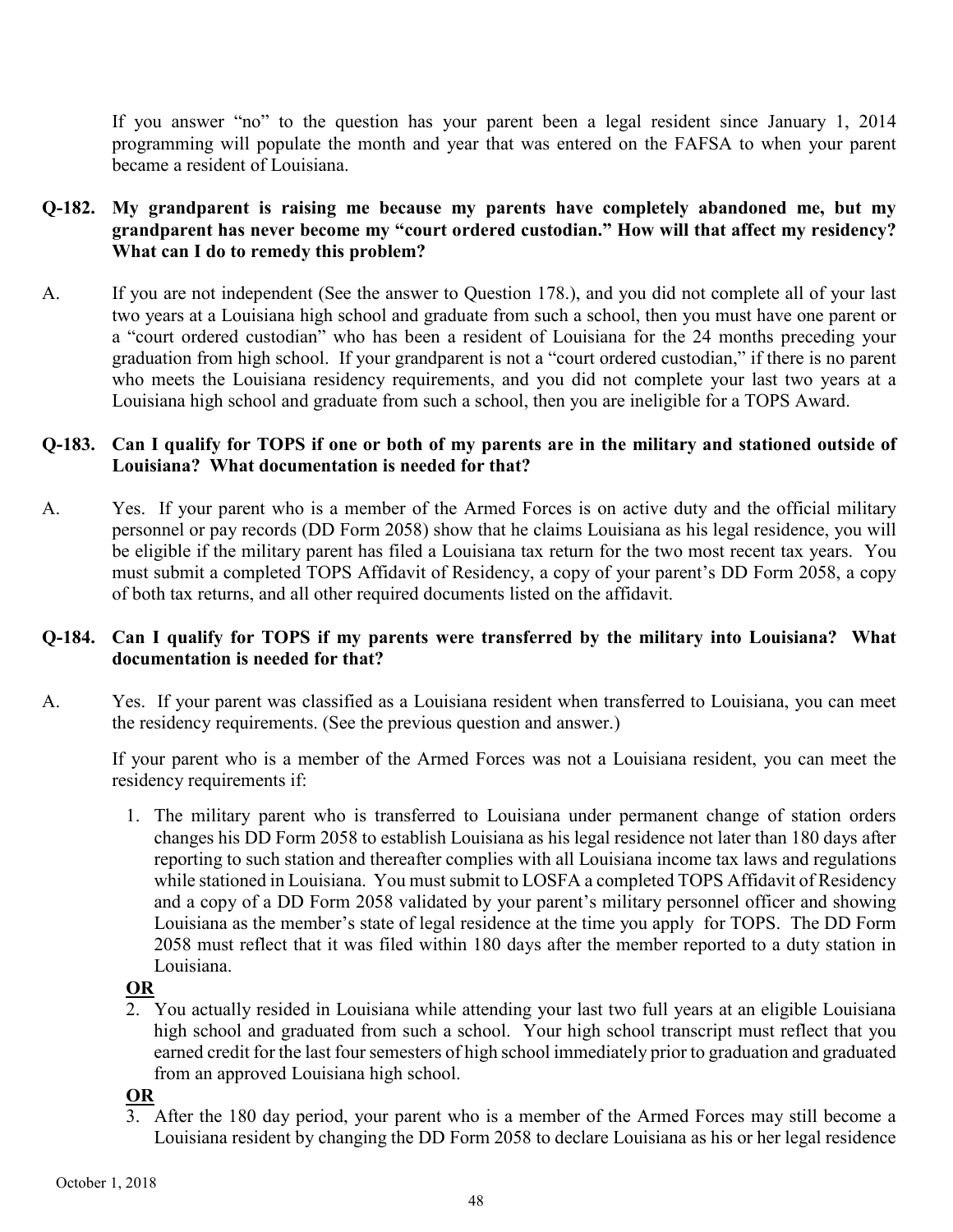and paying Louisiana income taxes; however, your parent must reside in Louisiana for 24 months preceding the month you graduate from high school. See the answer to Question 172.

## **OR**

4. Your parent who is not a member of Armed Forces (the spouse of the military member) may establish Louisiana as his or her legal residence and reside in Louisiana for 24 months preceding the month you graduate from high school. See the answer to Question 185.

## **Q-185. My parents are residents of Louisiana, but do not file tax returns, are not registered to vote, and do not drive. Can I be considered for TOPS?**

A. Yes. If you graduate from an eligible Louisiana high school or complete a home study program approved by BESE and submit a FAFSA or TOPS On-Line Application certifying that your parents are and have been residents of Louisiana for at least the 24 months preceding the month of your high school graduation, a TOPS Affidavit of Residency will not be required. If you graduate from an out-of-state or out-of-country high school, you are required to submit a TOPS Affidavit of Residency.

Otherwise, you must submit an affidavit of residency with documents that support one or both parents' residency in Louisiana for the required 24 months. The documents must show that one of your parents actually resided in Louisiana for the 24 month period. The documents can include, but are not limited to, utility bills, rent payments, rental agreements, pay stubs, and sworn statements from others attesting to the residency. This list is illustrative only. Many other documents may suffice. Each student in this situation is reviewed individually based on the information submitted, so you should contact LOSFA if you have questions or other documentation that is not included in this list.

## **Q-186. I attended boarding school in Louisiana for my final two years of high school. Can I meet the residency requirement for TOPS?**

A. Yes. Your transcript must reflect that you earned credit for the last four semesters of high school immediately prior to graduation and graduated from an approved Louisiana high school.

## **Q-187. My Louisiana college/university has granted me Louisiana resident status and has approved me for in-state tuition. Can I meet the residency requirement for TOPS?**

A. Not necessarily. The fact that a college or university has approved you for in-state tuition does not mean that you meet the TOPS residency requirement.

## <span id="page-57-0"></span>**SOCIAL SECURITY NUMBERS**

#### **Q-188. If I discover that I used an incorrect social security number on either the ACT or SAT test, what can I do to correct this?**

A. You are not required to provide a social security number on either the ACT or the SAT. Be sure that the name that you use on the ACT or SAT and the FAFSA exactly matches your name on file with your high school or the Louisiana Department of Education. For example, if your school records indicate your name is John Q. Smith, your ACT and your FAFSA should use the name John Q. Smith, not John Smith, not John Quincy Smith, and not Quincy Smith. If your name differs in the slightest way in any of these documents, the determination of your eligibility for TOPS will be delayed because matching your records will require manual intervention by LOSFA staff.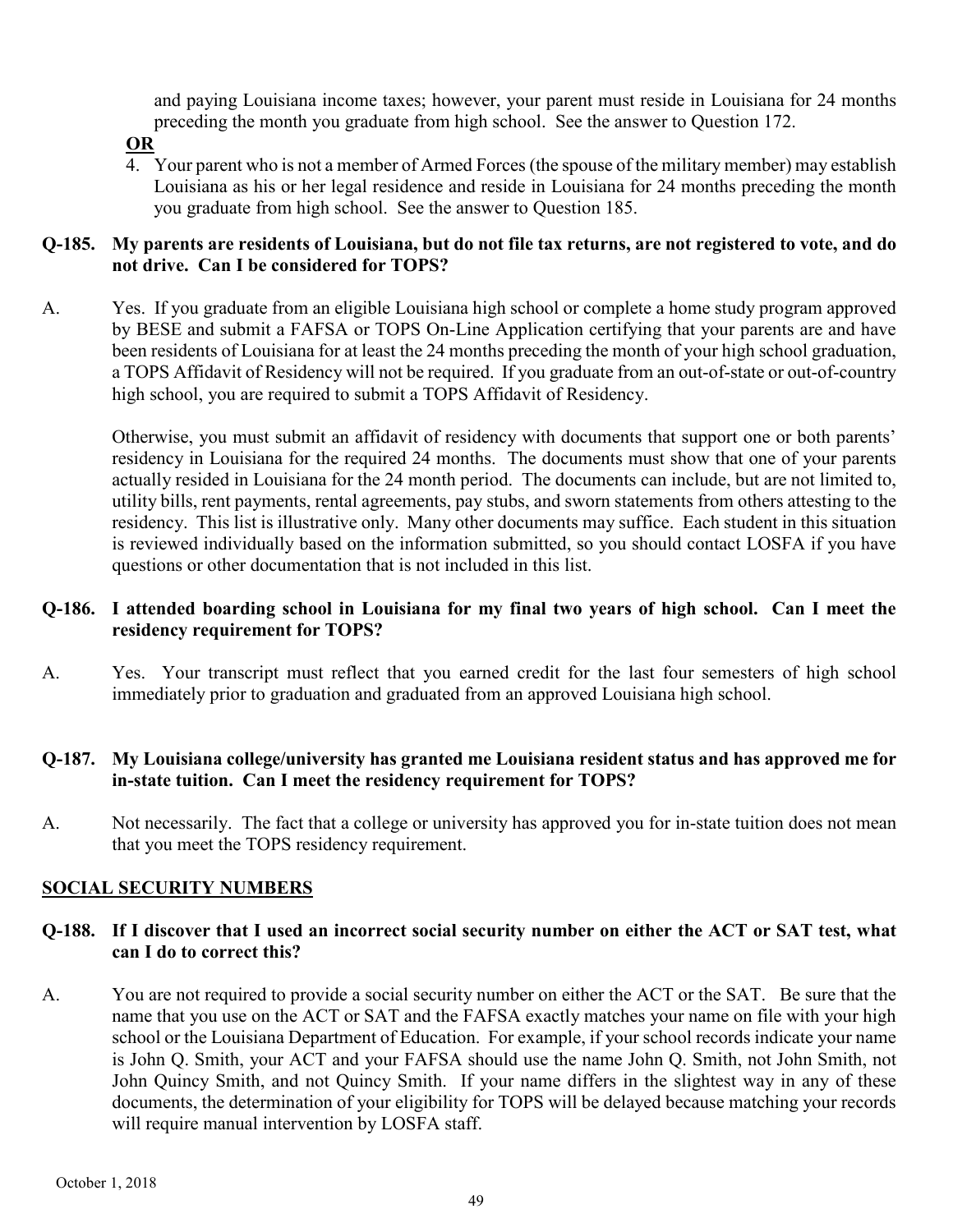#### **Q-189. If I discover that I used an incorrect social security number on the FAFSA, what can I do to correct this?**

A. If you filed the paper FAFSA form, you must file a new FAFSA with the correct social security number. For assistance, you can contact the Federal Student Aid Information Center at (800) 433-3243.

Note: The application receipt date of the FAFSA with the wrong social security number will be used to determine whether the FAFSA was filed before the deadline.

If you filed the FAFSA on the Web, you must correct your social security number with FAFSA on the web. For assistance, you can contact the Federal Student Aid Information Center at (800) 433-3243.

Although LOSFA will receive your social security number along with your FAFSA, it will be encrypted upon receipt and no member of LOSFA's staff will be able to view it. Your social security number, along with your name and date of birth, will be used to match all of your records.

#### **Q-190. If I discover that I used an incorrect social security number on the TOPS On-Line Application, what can I do to correct this?**

A. You should send an email to LOSFA at **custserv**(a) all govern to have the application with the incorrect SSN deleted, and then you should file a new On-Line Application using the correct SSN. Although LOSFA requires that you input your social security number when completing the TOPS On-Line Application, it will be encrypted as soon as you press "Enter" and no member of LOSFA's staff will be able to view it. Your social security number, along with your name and date of birth, will be used to match all of your records. Never send your social security number to LOSFA via email, U.S. mail, or any other route.

## <span id="page-58-0"></span>**STUDENTS WITH DISABILITIES IN HIGH SCHOOL**

#### **Q-191. Does a student with a disability have to take all of the TOPS core curriculum units? If not, what documentation must they provide?**

- A. TOPS core curriculum requirements may be waived for a student who has one or more learning, visual, hearing or physical disabilities. To obtain a waiver, the high school must certify to LOSFA that it has on file in the school records the following documents:
	- 1. A written diagnosis from a person licensed or certified to diagnose the disability of the student that specifies the need for special accommodation by the student's high school, and
	- 2. A written statement from the principal of the high school that a plan of accommodation under Section 504 of the Rehabilitation Act of 1973 ("504 Plan") has been established, and the high school was unable to provide the special accommodation, or, if the special accommodation was provided by the high school, the failure to complete the specified TOPS core curriculum course was due solely to the student's diagnosed disability.

#### **Note: All documentation must be maintained at the high school for audit purposes. The certification is through STS. See the answer to Question 197.**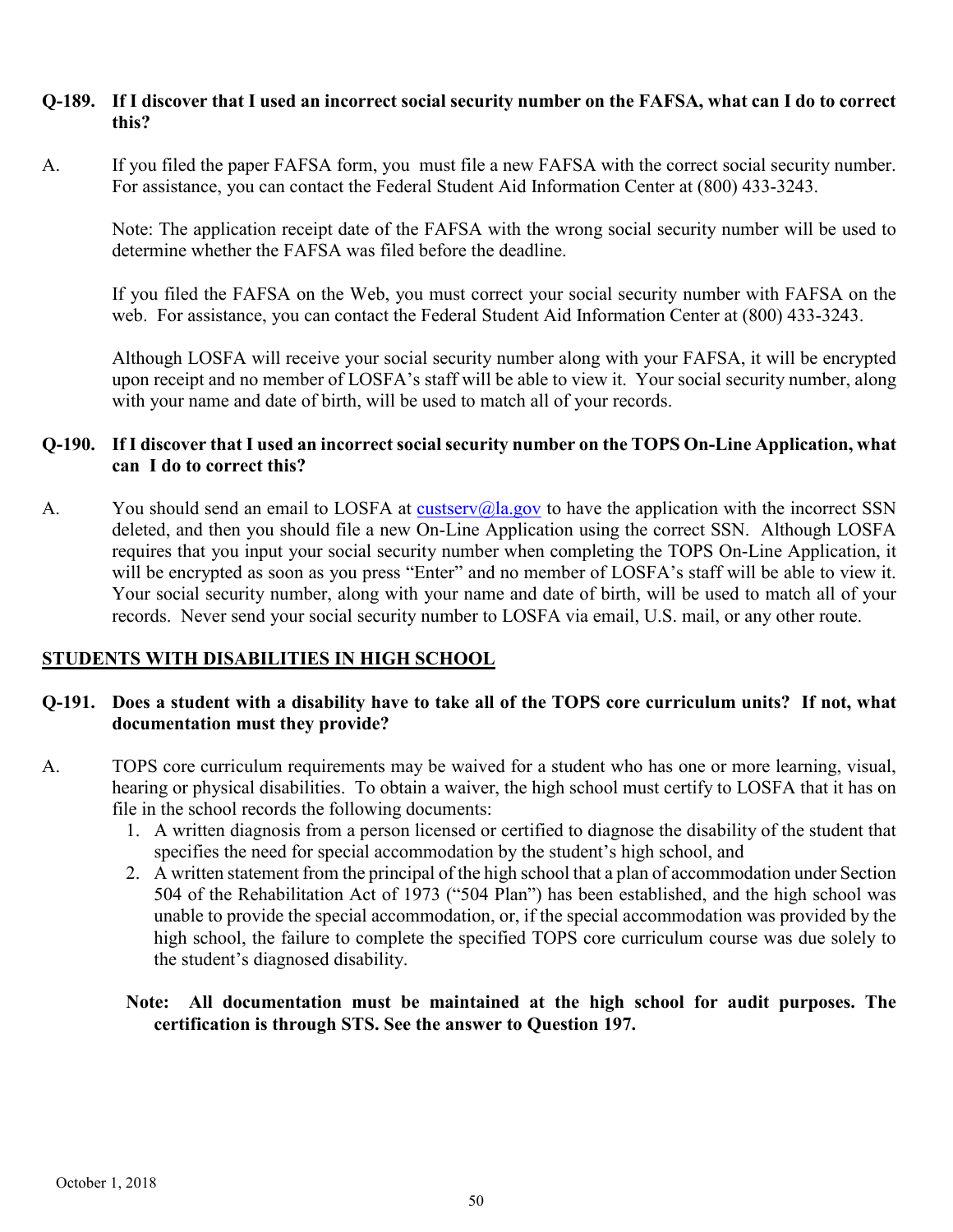- **Q-192. If the recommended accommodation is for the student not to take the course, and the 504 Plan reflects the school's acceptance of the accommodation, is it acceptable for the principal to certify that the reason that the student did not complete the course was due solely to the student's disability?**
- A. Yes. If a student does not take a course under this circumstance, this is acceptable. If the student ignores the recommendation and attempts the course, and then drops the course due to the disability, the result would be the same.

#### **Q-193. Is the high school required to report a course if a student is diagnosed with a disability, the high school provides special accommodations and the student earns a "D" or "C" in the course?**

A. Yes. A student with a disability cannot be granted a waiver for a course which was attempted and passed with a "C" or "D" in the course.

#### **Q-194. We have a deaf student who is taking signing courses. Will these courses fulfill the foreign language requirement?**

A. Yes, but only if the course is the BESE approved American Sign Language. See the answer to Question 89.

#### **Q-195. Will LOSFA waive ACT/SAT scores for a child with ADD or ADHD or another disability?**

A. No. The minimum ACT score is established by the TOPS statute and cannot be waived. However, the student may apply to ACT, Inc./SAT for special testing accommodations.

## **Q-196. Will LOSFA waive the TOPS Cumulative High School Grade Point Average for a child with ADD?**

No. The minimum TOPS Cumulative High School Grade Point Average of 2.50 is established in the TOPS statute and there is no provision for waiver.

#### **Q-197. I have a student who qualifies for a disability waiver of a TOPS core curriculum course(s). How do I enter the disability information into STS to obtain the waiver for the student?**

The data element letter grade code must be "E", the core curriculum waiver flag must be "Y", and the course part number must be blank. Records with "E" must be submitted as whole records.

## <span id="page-59-0"></span>**STUDENTS WITH EXCEPTIONALITIES**

## **Q-198. Does a student with an exceptionality have to take all of the TOPS core curriculum units? If not, what documentation must they provide?**

- A. TOPS core curriculum requirements may be waived for a student defined as an exceptional child in accordance with R.S. 17:1943(4), excluding gifted and talented. To obtain a waiver, the high school must certify to LOSFA that it has on file in the school records the following documents:
	- 1. A written Individual Education Program (IEP) in accordance with R.S. 17:1941 et seq. and Louisiana Department of Education Bulletin 1706, and
	- 2. A written statement from the principal of the high school that the failure to complete the specified core curriculum course was due solely to the student's exceptionality.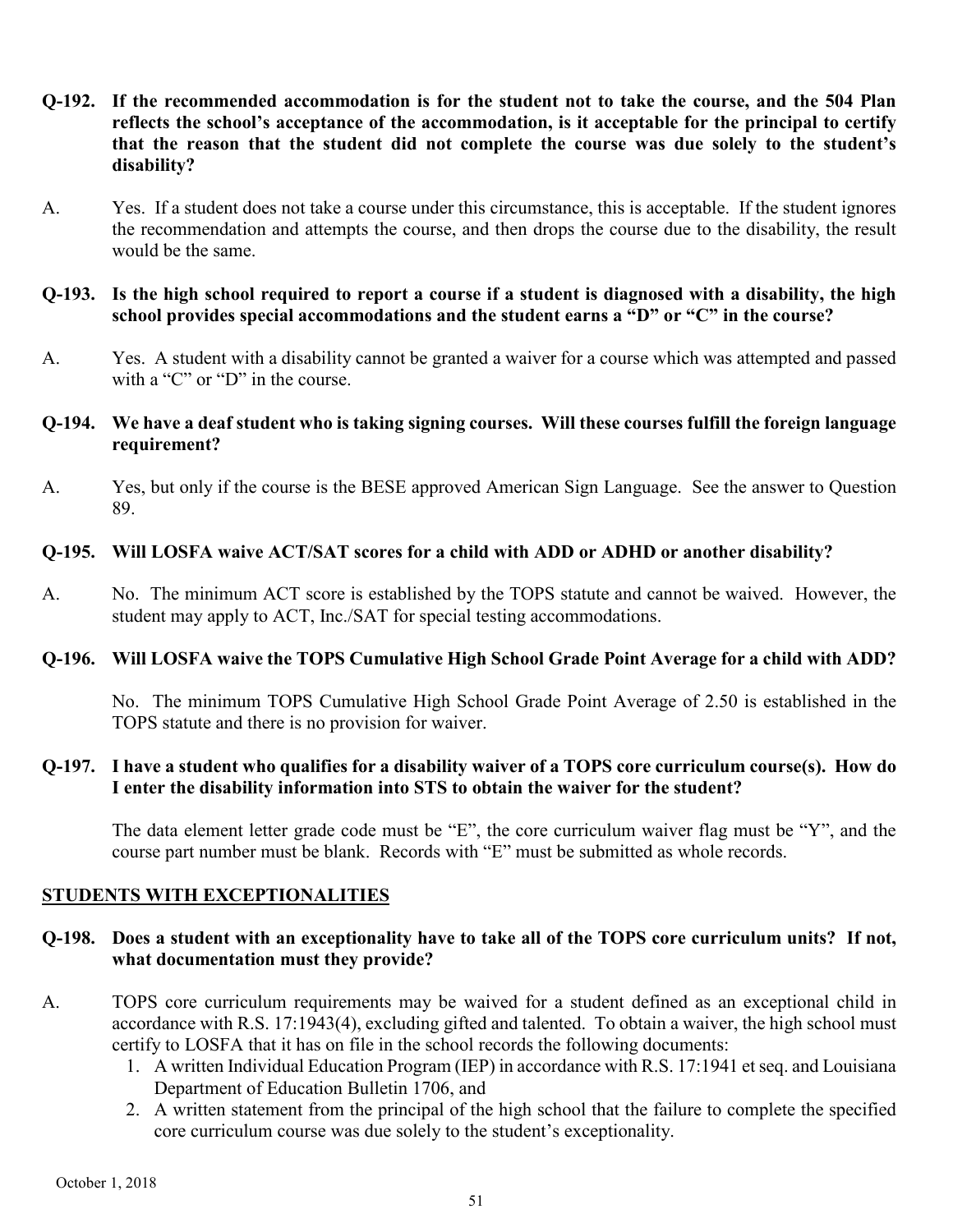- **Q-199. If the IEP is for the student not to take the course, is it acceptable for the principal to certify that the reason that the student did not complete the course was due solely to the student's exceptionality?**
- A. Yes. If a student does not take a course under this circumstance, this is acceptable. If the student ignores the recommendation and attempts the course, and then drops the course due to the exceptionality, the result would be the same.
- **Q-200. Is the high school required to report a course if an exceptional student's IEP provides special accommodations and the student earns a "D" or "C" in the course?**
- A. Yes. A student with an exceptionality cannot be granted a waiver for a course which was attempted and passed with a "C" or "D" in the course.

#### **TOPS TECH AWARD**

#### <span id="page-60-0"></span>**Q-201. How is the TOPS Tech Award different from the TOPS Award?**

A. Besides the ACT score, most of the requirements are the same as, or similar to, the TOPS Award, except that there are different core curriculums that may be used to qualify. The differences are noted in the answers to the following questions.

#### **Q-202. What are the core curricula choices?**

A. There is one TOPS Tech curriculum , also known as the Career Diploma curriculum or the JumpStart curriculum. This curriculum requires completion of 21 core courses, including 9 courses in Jump Start course sequences, workplace experiences, and credentials.

In addition, you may complete the TOPS core curriculum for the TOPS Opportunity Award (19.0 units).

#### **Q-203.Where can I use a TOPS Tech Award?**

A. The TOPS Tech Award may be used for up to two years of skill or occupational training at any campus of the Louisiana Community and Technical College System, accredited two-or-four-year public colleges or universities, or private colleges or universities (members of the Louisiana Association of Independent Colleges and Universities, LAICU) to pursue a vocational or technical education certificate, diploma or non-academic degree program. Students who are eligible for the TOPS Tech Award may also use their awards at any school with a valid and current certificate of registration issued by the Louisiana State Board of Cosmetology and that is accredited by an accrediting organization recognized by the United States Department of Education, and any proprietary school, with a valid and current license issued by the Board of Regents and accredited by an accrediting organization recognized by the United States Department of Education.

TOPS Tech awardees who graduated high school in 2017 or later may also use their awards to enroll in an eligible college or university on a full time basis in an associate's degree or other shorter-term training or education program that is aligned to state workforce priorities as determined by the Board of Regents and the Workforce Investment Council. (For eligible programs of study, go to [http://www.osfa.la.gov/MainSitePDFs/T2017-3.pdf](http://www.osfa.la.gov/MainSitePDFs/T2016-3.pdf)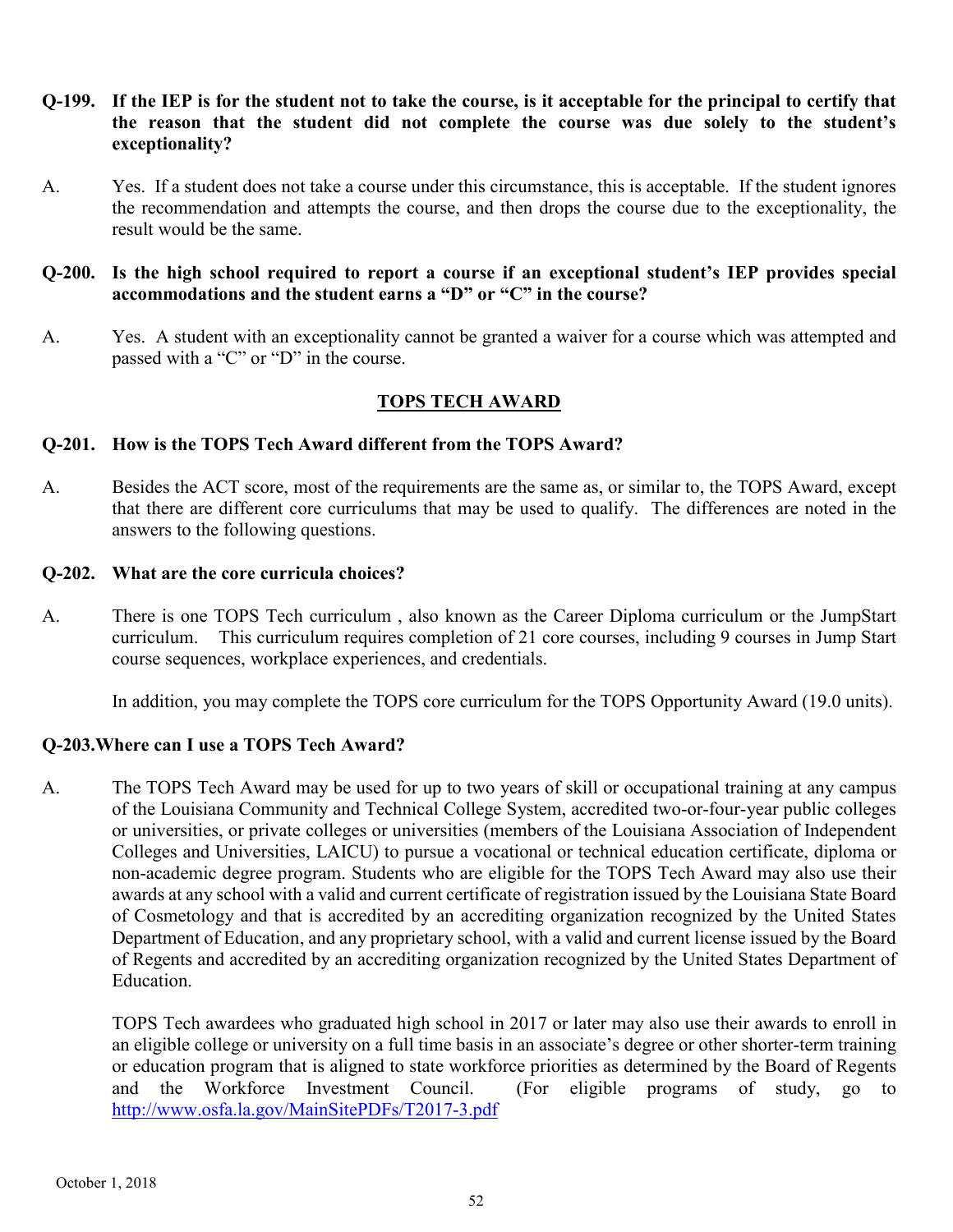If the Board of Regents and the Louisiana Workforce Commission determine that a program is no longer aligned with those priorities, an otherwise eligible student who had previously received an award and enrolled in that program may continue to use the award.

## **Q-204. What is a technical program?**

A. A program of courses designed to teach a skill or occupation or provide technical training resulting in a vocational or technical education certificate, diploma, or a technical undergraduate degree. The purpose of TOPS Tech is to provide an incentive for qualified Louisiana residents to prepare for and pursue technical positions in Louisiana and to encourage students to enter into programs of study that meet state workforce needs.

## **Q-205. What is the academic year for technical programs?**

A. The academic year for technical programs is referred to as the "program year" because it is different than the academic year for academic programs. A program year is the schedule of semesters or terms during a year beginning with the fall semester or term, including the winter term, if applicable, and concluding with the spring semester or term or the equivalent schedule at an institution which operates on units other than semesters or terms. Enrollment in a summer term, semester, or session is not required to maintain eligibility for an award, but the award will be paid for summer for students who enroll on a full-time basis provided that funding is available for this purpose.

## **Q-206. Which schools offer technical programs?**

- A. The eligible colleges and universities that currently offer technical programs are:
	- All campuses of the Louisiana Technical Colleges
	- Baton Rouge Community College
	- Bossier Parish Community College
	- Central Louisiana Technical Community College
	- Delgado Community College
	- Louisiana Delta Community College
	- Louisiana State University at Eunice
	- Northshore Technical Community College
	- Nunez Community College
	- River Parishes Community College
	- South Louisiana Community College
	- Southern University at Shreveport
	- Fletcher Technical Community College
	- SOWELA Technical Community College
	- Cosmetology and Proprietary schools identified in the answer to Question 211.

## **Q-207. Can I use the TOPS Tech Award or the Opportunity, Performance, or Honors Award to enroll in a technical program at a nonpublic college or university?**

A. Yes, if the college or university is a member of the Louisiana Association of Independent Colleges and Universities (LAICU). You may also use the TOPS Tech award at certain cosmetology and proprietary schools. (See the answer to Question 204.)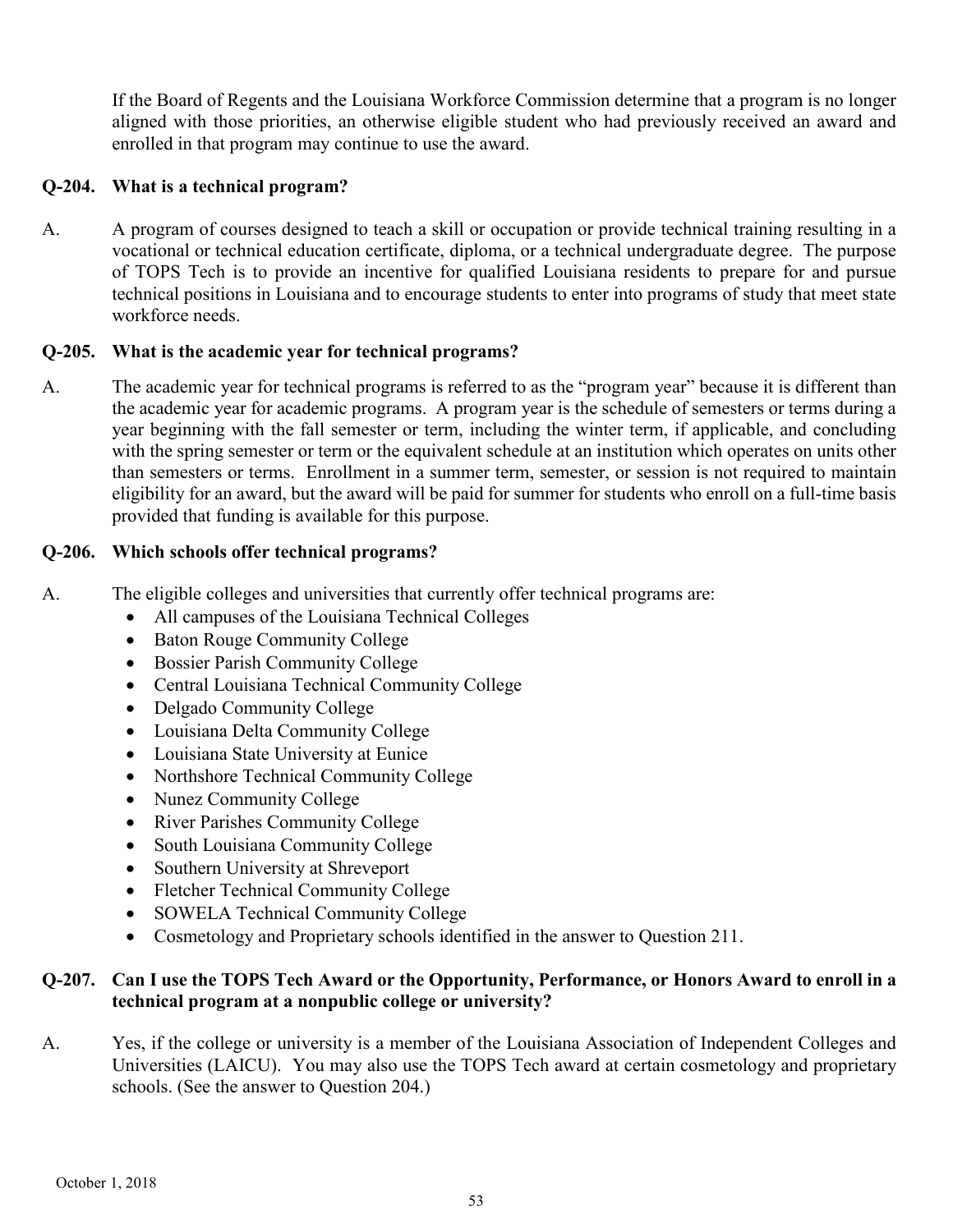#### **Q-208. Can I use a TOPS Opportunity, Performance or Honors Award to pursue a technical program?**

A. Yes. You may also use your TOPS Opportunity, Performance or Honors Award at an eligible cosmetology or a proprietary school.

#### **Q-209. How much does the TOPS Tech Award pay toward enrollment in a technical program or in an academic program that is aligned to state workforce priorities?**

A. Payment of TOPS Awards is contingent upon appropriations by the Louisiana Legislature. See the chart on LOSFA's website at [http://www.osfa.la.gov/MainSitePDFs/TOPS\\_Payment\\_Amounts.pdf](http://www.osfa.la.gov/MainSitePDFs/TOPS_Payment_Amounts.pdf) which indicates the TOPS Award amounts for the 2018-2019 academic year.

**NOTE: TOPS Tech awardees who enroll in an approved academic program of study that results in an associate's degree at a four year university that also has a baccalaureate degree in that program will receive the weighted average of award amounts paid to students enrolled in TOPS Tech eligible programs at two year colleges and universities. For example, Northwestern State University (NSU) provides an associate's degree in Nursing as well as a baccalaureate degree. A TOPS Tech awardee enrolled in the associate's degree program at NSU will receive the weighted average award amount. Louisiana Tech University offers an associate degree in Nursing, but it does not offer a baccalaureate degree in Nursing. A TOPS Tech Awardee enrolled in this program at Louisiana Tech will receive the TOPS Award Amount that all TOPS eligible students receive at that school. You should carefully review the TOPS Payment Amount Charts referenced above before selecting your school.** 

#### **Q-210. How much do the TOPS Opportunity, Performance and Honors Awards pay toward enrollment in a technical program?**

**A.** Payment of TOPS Awards is contingent upon appropriations by the Louisiana Legislature. See the chart on LOSFA's website at [http://www.osfa.la.gov/MainSitePDFs/TOPS\\_Payment\\_Amounts.pdf](http://www.osfa.la.gov/MainSitePDFs/TOPS_Payment_Amounts.pdf) which indicates the TOPS Award amounts for the 2018-2019 academic year.

## **Q-211. Will TOPS pay my award for a summer session in a technical program?**

A. Yes, provided that funding is available for this purpose. Payment of a TOPS Award is contingent upon appropriations by the Louisiana Legislature. If funding is available, LOSFA will update its website and its social media pages, and the financial aid office at your school will be notified.

If funds are available, TOPS will pay for enrollment in a summer session in technical programs EXCEPT for the summer session immediately after high school graduation. For example, if you graduate in May 2019, you may enroll in a technical program for the 2019 summer session, but your TOPS Tech Award will not be paid; however, if you enroll as a full time student in a technical program for the fall semester of 2019 and/or spring semester of 2020, your award will be paid for enrolling in a technical program for the 2019 summer session.

## **Q-212. Will a TOPS Tech Award pay for two technical diplomas?**

A. Yes. You may use two full years of eligibility for technical programs.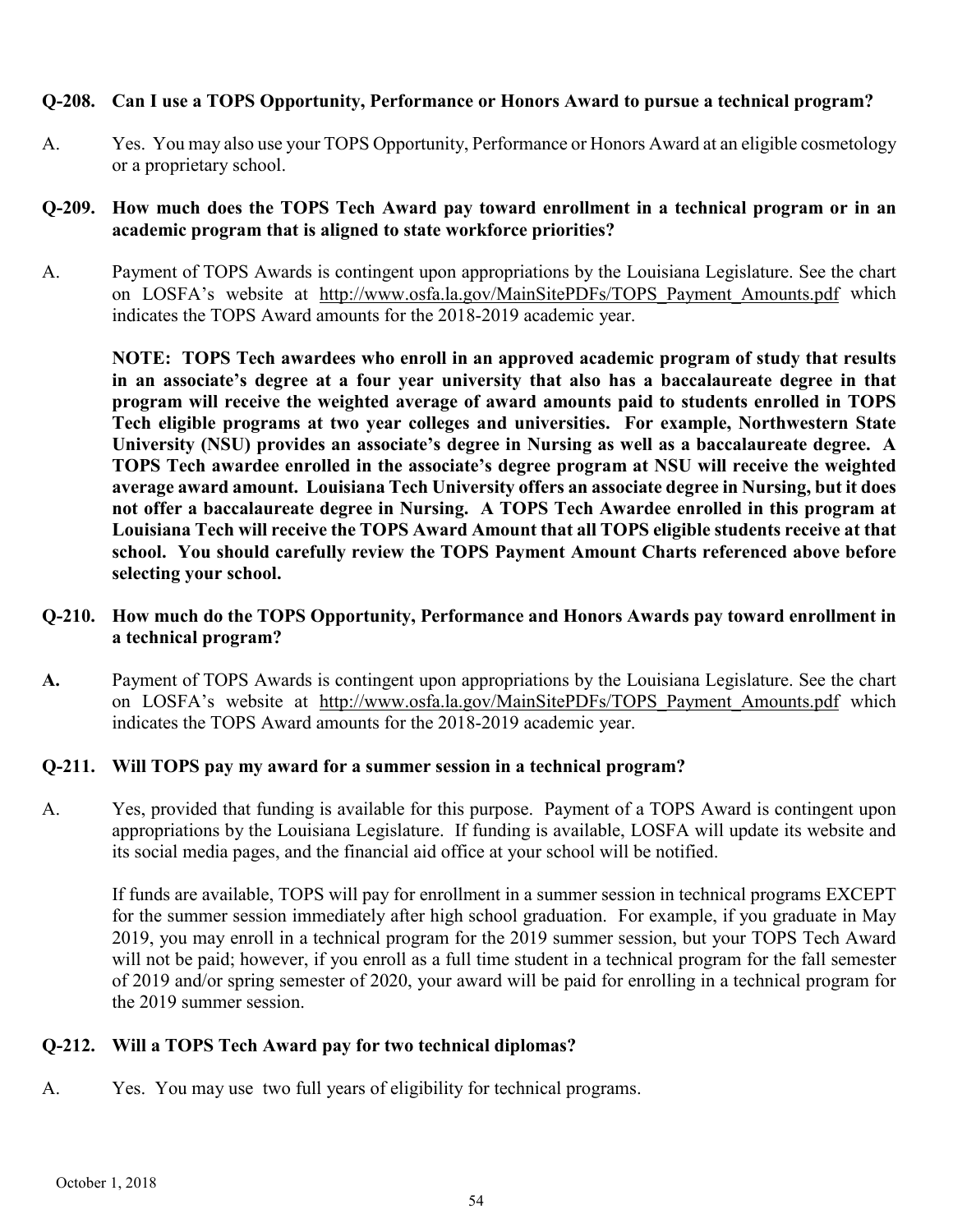#### **Q-213. Will a TOPS Opportunity, Performance and Honors Award pay for two technical diplomas (four years)?**

A. Yes. You may use all 8 semesters of eligibility for technical programs.

## **Q-214. Will a TOPS Opportunity, Performance or Honors Award pay for a technical diploma (two years) and then two years of a four-year academic program?**

A. Yes. If you have the TOPS Opportunity, Performance or Honors Award and enroll in an academic program in the semester or term, excluding summer sessions, that starts no later than the fall semester following the one year anniversary of the semester you completed the technical diploma, you may be eligible for continued TOPS payments if you have met continuing eligibility requirements and have not exhausted your TOPS eligibility.

#### **Q-215. What cumulative GPA do I have to maintain with the TOPS Tech Award?**

A. You must maintain a 2.00 cumulative GPA at the end of each semester or term, and you are required to have a cumulative 2.50 GPA at the end of each academic year if you are enrolled in a technical program. This GPA is applicable to recipients of TOPS Tech and Opportunity Awards. If you are a Performance or Honors recipient and you are enrolled in a technical program, you must have a cumulative GPA of at least 3.00 at the end of each academic year to maintain your award as a Performance or Honors Award. If you do not earn at least a 3.0, your award will be converted to Opportunity for the remainder of your eligibility and you will no longer be eligible to receive the stipend portion of your award.

If you are **enrolled at a proprietary or cosmetology school**, you must meet the federal grant aid steady academic progress requirement at the school you are attending instead of the grades stated in the preceding paragraph.

#### **Q-216. How many hours does a TOPS Tech student have to earn to maintain his award?**

- A. You must earn (pass with a "D" or better) at least 24 hours each program year, regardless of whether you are a TOPS Tech recipient or a TOPS Opportunity, Performance or Honors recipient.
- **Q-217. If I am enrolled in a technical program, can I use hours earned during a summer session to meet the 24 hour requirement?**
- A. Yes.
- **Q-218. If I enrolled in a technical program and have not earned at least 24 hours after the spring semester, will TOPS pay for the summer session?**
- A. Yes, provided that funding is available for this purpose.
- **Q-219. If I have an Opportunity, Performance or Honors Award and have attended both an academic program and a technical program, how is my GPA for TOPS continuing eligibility calculated?**
- A. All of your college grades will be averaged together, regardless of whether your program of study is academic or technical.